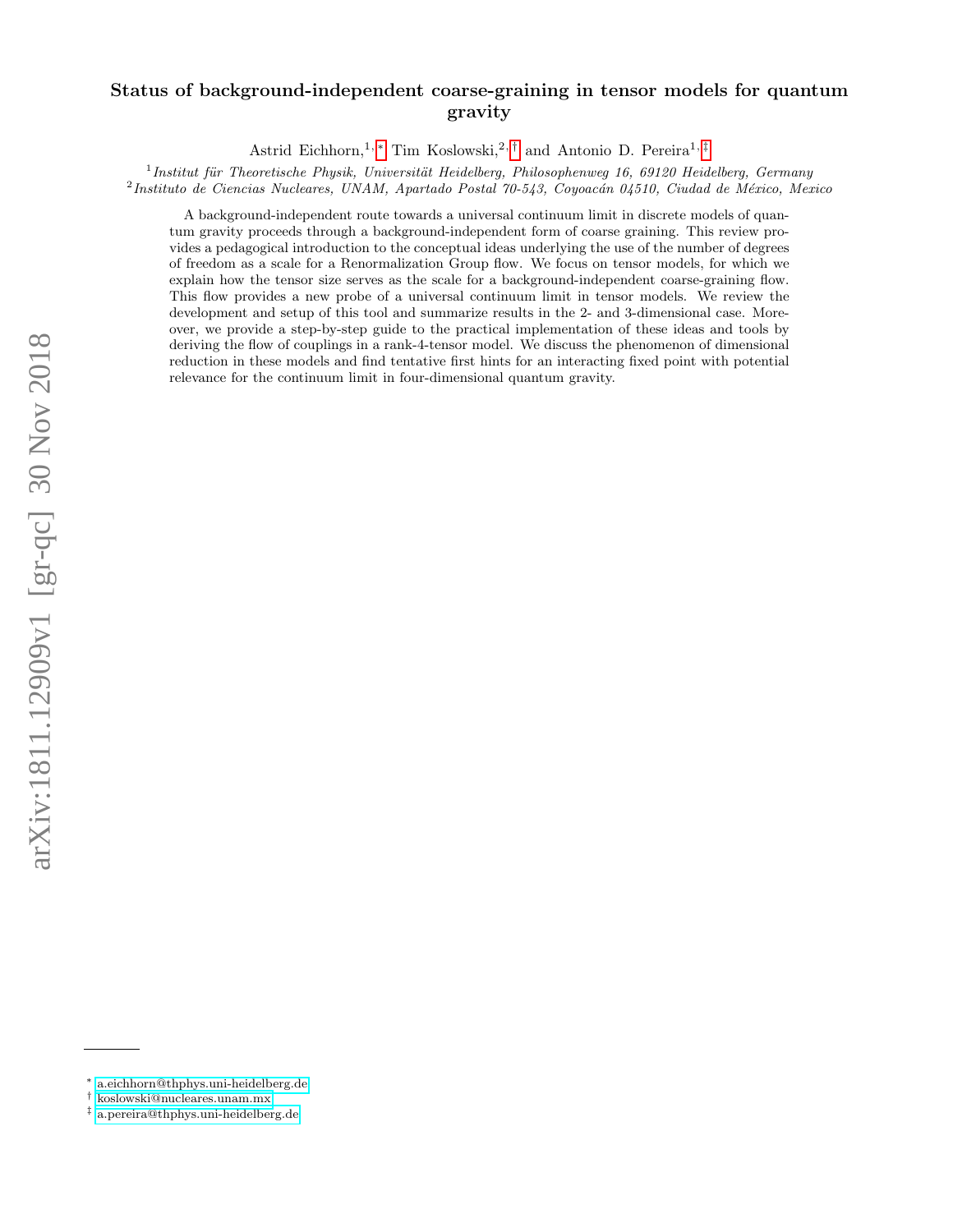### I. INVITATION TO BACKGROUND-INDEPENDENT COARSE-GRAINING IN TENSOR MODELS FOR QUANTUM GRAVITY

The path-integral for quantum gravity takes center stage in a diverse range of approaches to quantum spacetime. It is tackled either as a quantum field theory for the metric [\[1](#page-25-0)[–6\]](#page-25-1), or in a discretized fashion with a built-in regularization [\[7–](#page-25-2)[19\]](#page-25-3). The latter approach, relying on unphysical building blocks of space(time), provides access to a physical space(time) only when a universal continuum limit can be taken. Universality [\[20](#page-25-4)[–22\]](#page-26-0) is key in this setting, as it guarantees independence of the physics from unphysical choices, e.g., in the discretization procedure, i.e., the shape of the building blocks. To discover universality, background-independent coarse-graining techniques are a well-suited tool as universality arises at fixed points of the coarse-graining procedure.

The notion of "background independent coarse-graining" at a first glance appears to be an oxymoron and suggests this review should be extremely short. After all, in order to coarse grain, one first needs to define what one means by "coarse" and by "fine". Intuitively one would expect these notions to rely on a background. In particular, a definition of ultraviolet and infrared, key to the setup of Renormalization Group (RG) techniques, seems to require a metric, i.e., a geometric background. Yet, with RG techniques now playing an important role in different quantum-gravity approaches, coarse-graining techniques suitable for a setting without distinguished background have successfully been developed [\[23–](#page-26-1)[38\]](#page-26-2) and applied to various quantum-gravity models. In this review, we will focus on the developments kicked off in [\[13,](#page-25-5) [39](#page-26-3)[–42\]](#page-26-4), and introduce the key concepts behind a background-independent RG flow and the associated notion of coarse graining. In particular, we will focus on the development and application of these tools to tensor models.

Tensor models are of interest for quantum gravity both as a way of exploring the partition function[\[13,](#page-25-5) [43–](#page-26-5)[45\]](#page-26-6) directly as well as through a conjectured correspondence of specific tensor models to aspects of a geometric description in the context of the SYK-model [\[46–](#page-26-7)[48\]](#page-26-8). In both settings, the large  $N'$  limit, where  $N'$  is the tensor size, is of key interest, and physical results are extracted in the limit  $N' \to \infty$ . In their simplest version that is of particular interest to quantum gravity, tensor models are 0-dimensional theories, i.e., there is no notion of spacetime in the definition of the models. Instead, the dual interpretation of the interactions in tensor models is that of discrete building blocks of space(time), cf. Fig. [1.](#page-1-0) In this interpretation of tensor models through the graphs dual to the Feynman diagrams, the building blocks are interpreted as pieces of flat space(time). Curvature is accordingly localized at the hinges  $^1$  $^1$ . The dual representation of tensors is in terms of building blocks of geometry.

The d indices of a rank-d tensor are associated to the  $(d-2)$ - subsimplices of a  $(d-1)$ -simplex. For instance, for rank 3, the indices are associated to the edges  $((d-2)$  subsimplices) of a triangle  $((d-1)$  simplex), cf. Fig. [1.](#page-1-0) Correspondingly, in the rank-4-case, each index is associated to one of the four faces of a tetrahedron, cf. Fig. [2.](#page-2-0) When two tensors are contracted along one index, the corresponding  $(d-1)$ -simplices share a  $(d-2)$  simplex, e.g., for the rank-3 case, two triangles are glued along an edge, cf. Fig. [3.](#page-2-1) In the rank-4-case, two tetrahedra are glued along a face. Allowed interaction terms are positive powers of the tensors that contain no free indices. This means that each  $(d-2)$ - subsimplex is glued to another  $(d-2)$ - subsimplex. Therefore they correspond to d-dimensional building blocks of space(time), e.g., tetrahedra for a fourth-order interaction in the rank-3 case, cf. Fig. [1.](#page-1-0) The propagator of the theory identifies all d indices of two tensors, corresponding to a glueing of one  $d-1$  simplex to another, e.g., glueing of two triangles along their faces. Accordingly, the terms in the Feynman diagram expansion of tensor models have a dual interpretation as simplicial pseudomanifolds. In other words, the combinatorics of tensor models encode



<span id="page-1-0"></span>FIG. 1. The three indices of a rank-3-tensor are associated to the three lines of a triangle.

<span id="page-1-1"></span><sup>&</sup>lt;sup>1</sup> Closely related to tensor models are tensorial (group) field theories which are characterized by the same non-trivial combinatorial structure of tensor models interactions. In addition, a non-trivial kinetic term is present, and group field theories are defined on a group manifold, see, e.g., [\[49–](#page-26-9)[56\]](#page-26-10). This extra group data may be associated with intrinsic geometric data of the associated simplices.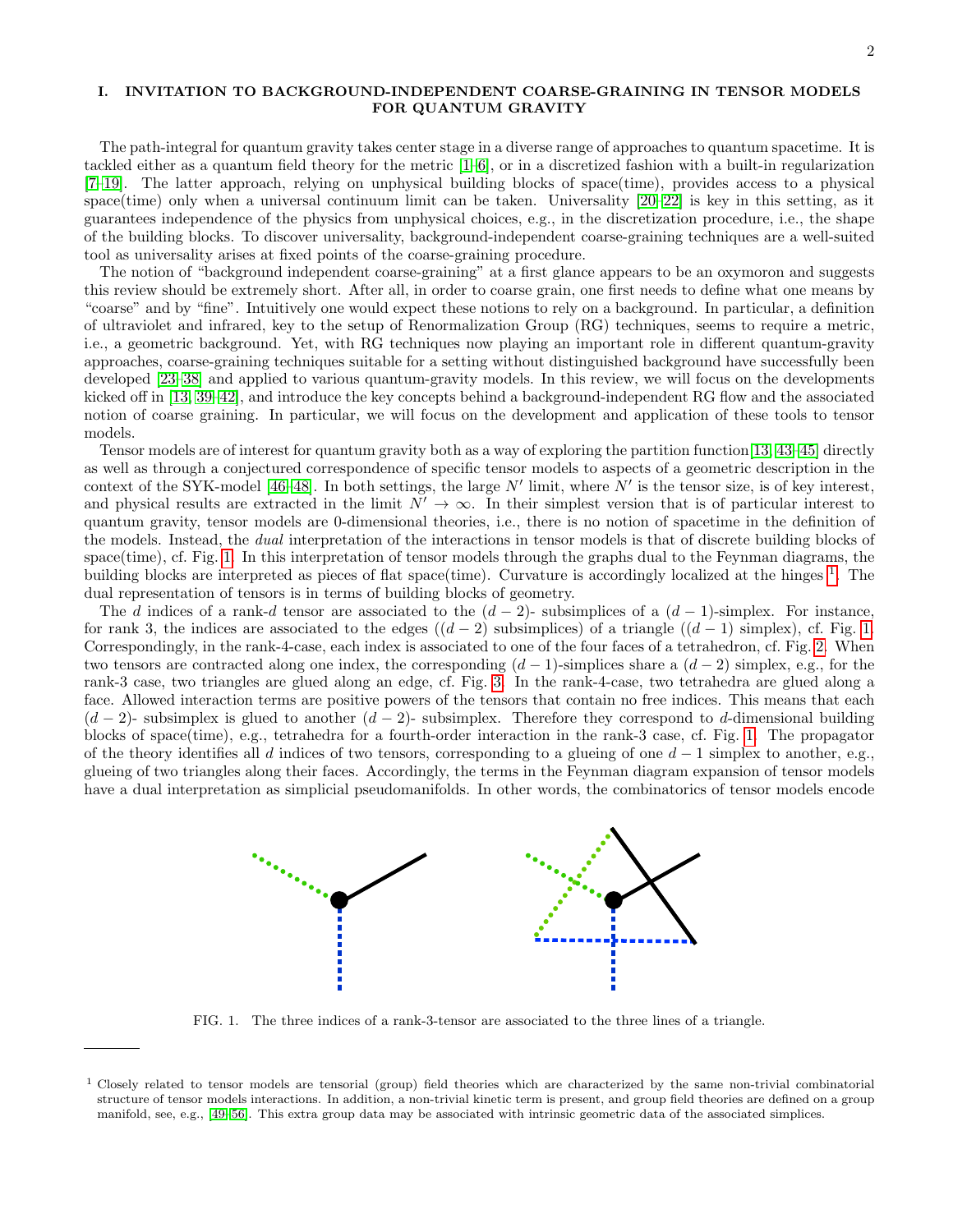

<span id="page-2-0"></span>FIG. 2. The four indices of a rank-4-tensor are associated to the three triangles of a tetrahedron.



<span id="page-2-1"></span>FIG. 3. The invariant  $T_{ijk}T_{ijl}T_{mnl}T_{mnk}$ , depicted on the left, is associated to the gluing of four triangles (center) into a building block of 3-space (to the right). The contraction of common indices is associated to the gluing of triangles along common edges.

dynamical triangulations. In the simplest case, when no additional rules are imposed on the gluing, Riemannian pseudomanifolds are generated. The inscription of local lightcones inside the building blocks, such that a consistent notion of causality can emerge and the pseudomanifold is Lorentzian, requires additional rules for the gluing and more than one type of building block [\[9–](#page-25-6)[11,](#page-25-7) [57\]](#page-26-11).

There are no experimental hints that indicate that spacetime is a simplicial pseudo-manifold, accordingly it is assumed to be a continuum manifold. In particular, while the presence of physical discreteness close to the Planck scale could be compatible with all observations to date, one would not expect a naive discretization as it arises from tensor models, to actually be physical. Instead, this form of discreteness should be regarded merely as a regularization of the path integral. In order to take the continuum limit in tensor models, the number of degrees of freedom, encoded in the tensor size  $N'$ , must be taken to infinity. In [\[42,](#page-26-4) [43,](#page-26-5) [58–](#page-26-12)[62\]](#page-26-13) it was shown that models of real (complex) tensors with a  $O(N')\otimes O(N')\otimes...\otimes O(N')$   $(U(N')\otimes U(N')\otimes...\otimes U(N'))$  symmetry<sup>[2](#page-2-2)</sup> admit a  $1/N'$  expansion, where N' is the size of the tensors. Here, each symmetry group in the above product acts on exactly one of the indices of the tensor. Due to the existence of a  $1/N'$  expansion, these are viable candidates to search for a physical continuum

<span id="page-2-2"></span><sup>&</sup>lt;sup>2</sup> Here we use the notation  $G \otimes G$  to denote the direct product of group actions as linear transformations of different indices of tensors.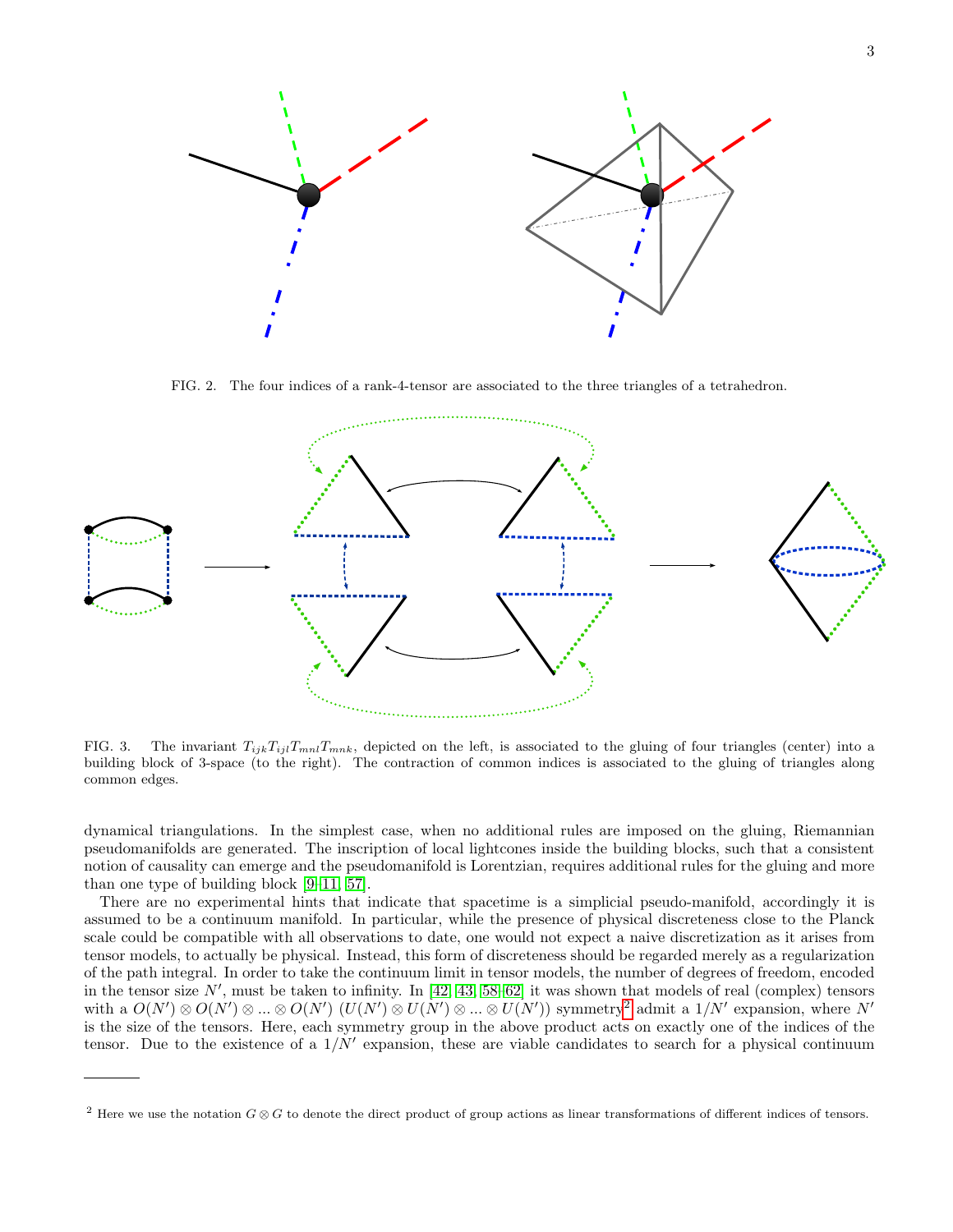limit by taking  $N' \to \infty$ . Yet, simply taking  $N' \to \infty$  is not sufficient in order to obtain a physical continuum limit: The microscopic properties and structure of the building blocks in the model is not taken to be physical, but only a discretization/regularization. Different microscopic choices can be made that should not leave an imprint on the continuum physics, such as, e.g., the shape of the building blocks. Accordingly, the continuum limit should be universal. Universality is achieved at fixed points of the Renormalization Group flow. Therefore, an RG flow must be set up for these models. Unlike in quantum field theories defined on a background, no local, i.e., geometric notion of scale is available. In fact, the only notion of scale is the size of the tensors,  $N'$ . In fact, using the tensor size  $N'$  as a scale agrees with the intuitive notion of coarse graining, also underlying formal developments such as the a-theorem [\[63\]](#page-26-14): Coarse-graining leads from many degrees of freedom (large  $N'$ ), to fewer, effective degrees of freedom (small  $N'$ ). Therefore, a pregeometric RG flow is set up in the tensor size  $N'$ , where a universal continuum limit can then be discovered as an RG fixed point. This point of view was advocated in [\[13,](#page-25-5) [39\]](#page-26-3) and formally developed and benchmarked in [\[40,](#page-26-15) [41,](#page-26-16) [64,](#page-26-17) [65\]](#page-26-18).

In the dual picture, the lattice spacing needs to be taken to zero in such a way that the correlation length on the lattice diverges. Then, microscopic details of the setup become irrelevant. This is possible at a higher-order phase transition, linked to a fixed point in the space of couplings. The intuition behind these ideas can be tested in the two-dimensional case, where the double-scaling limit of matrix models [\[66–](#page-26-19)[69\]](#page-26-20), which is a universal continuum limit, is obtained by taking  $N' \to \infty$  while tuning the coupling to a critical value as a power of N'. This is completely analogous to the case of continuum RG flows, where universal critical behavior with diverging correlation length is tied to RG fixed points, near which couplings scale with particular powers of the scale. Specifically, the double-scaling limit in matrix models with coupling g is achieved by taking  $N' \to \infty$  and  $g \to g_{\rm crit}$ , while holding

$$
(g - g_{\text{crit}})^{\frac{5}{4}} N' = \text{const},\tag{1}
$$

which can be rewritten in the form

$$
g(N') = g_{\text{crit}} + \text{const.}^{4/5} N^{-4/5}.
$$
 (2)

This immediately brings to mind the linearized scaling of couplings close to RG fixed points, which is given by the scale raised to the power  $-\theta$ , with the critical exponent  $\theta$ .

Note that there are arguments suggesting that quantum gravity should be discrete. One might interpret this as implying that there is no need to take the continuum limit in tensor models, and one can instead even work at finite  $N'$ . Yet, discreteness is actually a subtle issue in quantum gravity. As discussed in more detail, e.g., in [\[70\]](#page-26-21), kinematical and dynamical discreteness are not the same thing in quantum gravity, and discreteness can be an emergent property of the physical continuum limit. On the other hand, a simple implementation of discreteness in the sense of a cutoff potentially features the same breakdown of predictivity at scales near the cutoff that effective field theories do. Specifically, the interaction terms compatible with the symmetries of a model are infinitely many for tensor models. The continuum limit is a way of imposing predictivity in a model by reducing the number of free parameters characterizing its dynamics to finitely many. In the RG language, this is linked to the fact that fixed points feature only finitely many relevant directions. In the language of critical phenomena, one has to tune only finitely many parameters to approach criticality in the sense of a higher-order phase transition. In this spirit, we aim at discovering a universal continuum limit in tensor models for quantum gravity such that both independence of unphysical microscopic details as well as predictivity is guaranteed. We leave open the question whether these models feature emergent discreteness once the continuum limit is taken, but merely point out that taking the continuum limit does in fact not preclude the possibility of emergent, physical discreteness.

In summary, to discover a universal continuum limit, at which a physical spacetime could emerge from discrete building blocks of spacetime, we must discover universal critical points. These are linked to RG fixed points. In the absence of a background, the only scale available for coarse-graining is the tensor size  $N'$ . As we will explain in the next sections, setting up an RG flow in  $N'$  is both conceptually meaningful as well as feasible in practice.

This review is structured as follows. In Sec. [II](#page-4-0) we introduce the conceptual basics of background-independent coarse graining. We provide an overview of how to implement these ideas in practice and how to set up a flow equation in Sec. [III.](#page-5-0) In Sec. [IV](#page-9-0) we discuss in detail how scaling dimensions can be derived in a setting without a background, translating to the absence of physical length scales and corresponding units that would define canonical dimensions. We provide an overview of the benchmark case of two dimensions in Sec. [V,](#page-11-0) where quantitatively robust results on the well-known continuum limit can be achieved using our flow equation. In Sec. [VI](#page-13-0) we summarize results in the rank-3-case, where several RG fixed points give access to a dimensionally reduced continuum limit. We also highlight a recently discovered candidate for a fixed point which might potentially turn out to be relevant for three-dimensional quantum gravity. To provide a step-by-step instruction in how to set up and evaluate RG flows in tensor models, we present the first study of a rank-4-model with these tools in Sec. [VII.](#page-15-0) We discover several universality classes featuring dimensional reduction. As a hint of the promise our method could have, we unveil tentative indications for a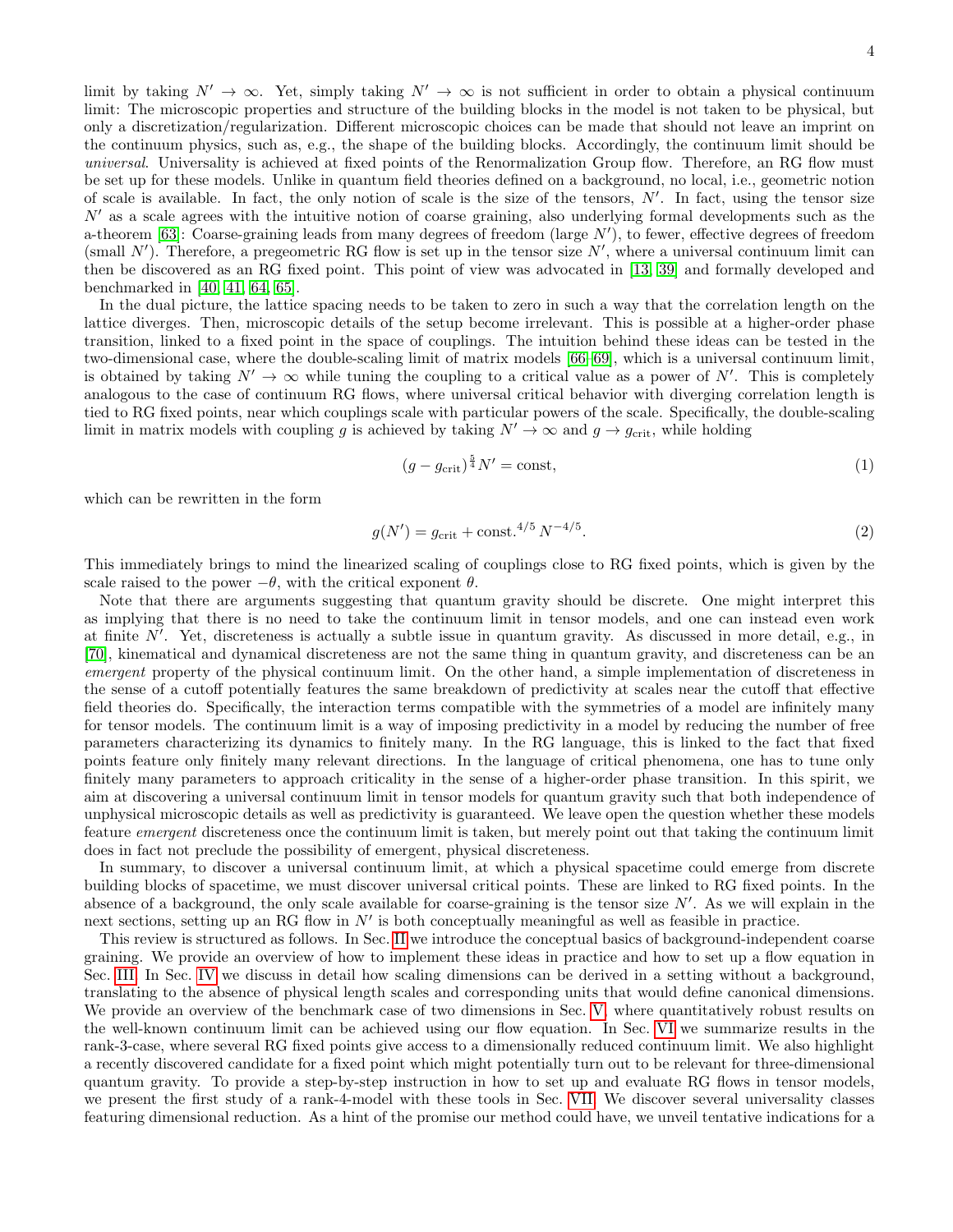universality class that might potentially be linked to four-dimensional quantum gravity. In the outlook and conclusions [VIII](#page-23-0) we advocate that progress towards a comprehensive understanding of quantum gravity could be accelerated by strengthening the effort to bridge the gap between different approaches to quantum gravity. We discuss in particular how continuum studies of asymptotic safety, Monte Carlo simulations of (causal) dynamical triangulations and FRG studies of tensor models could provide a link to phenomenology and particle physics, while allowing to probe features of emergent geometries and enabling us to link the discrete and continuum side via a universal transition.

## <span id="page-4-0"></span>II. CONCEPTUAL BASICS: BACKGROUND INDEPENDENT RENORMALIZATION GROUP FLOW IN GRAVITY

Renormalization Group techniques are playing a role in several different approaches to quantum gravity. This includes the asymptotic-safety program [\[4,](#page-25-8) [5\]](#page-25-9), the continuum limit in spin foams [\[23–](#page-26-1)[29,](#page-26-22) [32–](#page-26-23)[36\]](#page-26-24) and Hamiltonian RG flows in canonical loop quantum gravity [\[37\]](#page-26-25), tensorial (group) field theories [\[52,](#page-26-26) [71\]](#page-26-27) as well as holographic RG flows in the context of the AdS/CFT conjecture [\[72\]](#page-26-28). Yet, at a first glance, quantum gravity would appear to be the one of the fundamental interactions to which RG techniques are not easily applicable. The reason lies in the dichotomy of background independence and local coarse graining. While the results obtained with a local coarsegraining formulation can be made background independent, see, e.g., [\[30\]](#page-26-29), the RG flow itself necessarily relies on an (auxiliary) background, if the flow has the interpretation of a local coarse graining. A more direct reconciliation of RG techniques with background independence is provided by a nonlocal form of coarse-graining: RG flows, in agreement with the a-theorem [\[63\]](#page-26-14), connect descriptions with many degrees of freedom with effective descriptions of the same system based on fewer degrees of freedom. This idea can be realized both in a local as well as a nonlocal form. The latter is directly applicable to tensor models for quantum gravity. These are defined without any notion of spacetime, metric or locality. Yet they come with a measure of the number of degrees of freedom, namely the tensor size  $N'$ . Coarse-graining therefore corresponds to integrating out subsequent "layers" of the tensors (rows and columns in the matrix-model case), thereby connecting a description at large  $N'$  with an effective description at small  $N'$ . In particular, such coarse-graining techniques allow us to search for a well-defined large  $N'$ -limit, where the dynamics stays invariant under the step from  $N'$  to  $N' + 1$ , such that the limit  $N' \to \infty$  can be taken. In this limit, one can hope for quantum space(time) to emerge from tensor models.

Note also that while local coarse-graining techniques typically rely on Riemannian signature, raising the difficulty of connecting back to the Lorentzian case of interest for physics, a nonlocal coarse graining does not rely on a momentum cutoff. Accordingly, a more direct search for a universal continuum limit for Lorentzian models could become possible in this setup. This includes applications of the FRG to tensor models dual to causal dynamical triangulations [\[73\]](#page-26-30) as in [\[74\]](#page-26-31), as well as the application of coarse-graining techniques to the link matrix in causal sets [\[75\]](#page-26-32).

We will now explain how to implement these ideas in practice in the form of a flow equation. One can view the flow equation as a reformulation of the path integral in terms of a functional differential equation. The search for a continuum limit in the path integral then becomes the search for a well-defined ultraviolet (in an appropriate sense) solution of the flow equation. At a completely general and formal level, the derivation of the flow equation from the path integral works as follows: One introduces a new term into the exponential in the generating functional, that is quadratic in the field and depends on some external parameter which we will call  $K$  here. For now, we leave this parameter completely general, and do not provide any physical interpretation associated with it. It is simply to be thought of as a "sieve" on the space of field configurations, letting through only a subset of configurations. The generating functional depends on  $K$  and is denoted by  $Z_K$ , schematically

<span id="page-4-1"></span>
$$
Z_{\mathcal{K}} = \int \mathcal{D}\varphi \, e^{-S[\varphi] + \text{Tr}J \cdot \varphi - \frac{1}{2} \text{Tr}\varphi \cdot R_{\mathcal{K}} \cdot \varphi},\tag{3}
$$

where  $S[\varphi]$  is a given microscopic action, J is an external source and  $\varphi$  denotes the random fields. The trace is to be interpreted in a suitable way for the model at hand, i.e., it signifies a momentum integral and trace over internal indices in standard QFTs on a background, and an appropriate summation over indices in the discrete case, e.g., for tensor models. We do not write indices for simplicity, but the fields are not necessarily scalars. As a function of the parameter K, a subset of configurations in the generating functional are suppressed, such that in the limit  $K \to \infty$ , all configurations are suppressed. Conversely, in the limit  $K \to 0$  the unmodified generating functional is recovered. Since the suppression term is quadratic in the field,  $\partial_K Z_K$  can be expressed in terms of the two-point function,

$$
\partial_{\mathcal{K}} Z_{\mathcal{K}} = -\frac{1}{2} \int \mathcal{D}\varphi \operatorname{Tr} \varphi \cdot (\partial_{\mathcal{K}} R_{\mathcal{K}}) \cdot \varphi \, e^{-S[\varphi] + \operatorname{Tr} J \cdot \varphi - \frac{1}{2} \operatorname{Tr} \varphi \cdot R_{\mathcal{K}} \cdot \varphi}.
$$
 (4)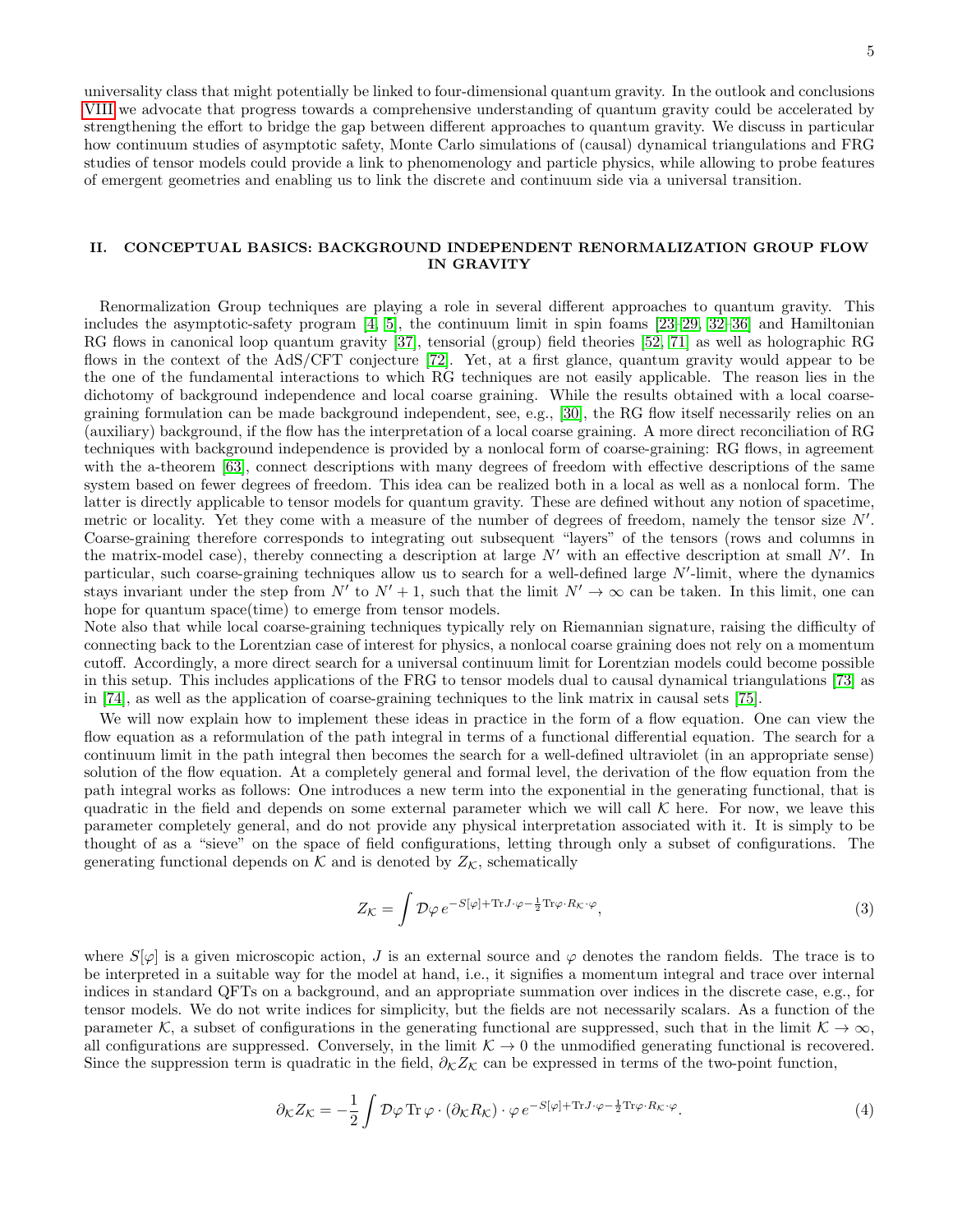For the modified Legendre transform

$$
\Gamma_{\mathcal{K}}[\phi] = \sup_{J} \left( \text{Tr} J \cdot \phi - \ln Z_{\mathcal{K}} \right) - \frac{1}{2} \text{Tr} \phi \cdot R_{\mathcal{K}} \cdot \phi,
$$
\n(5)

with  $\phi = \langle \varphi \rangle$ , this implies

<span id="page-5-1"></span>
$$
\partial_{\mathcal{K}} \Gamma_{\mathcal{K}}[\phi] = \frac{1}{2} \text{Tr} \left[ \left( \frac{\delta^2 \Gamma_{\mathcal{K}}[\phi]}{\delta \phi^2} + R_{\mathcal{K}} \right)^{-1} \partial_{\mathcal{K}} R_{\mathcal{K}} \right],\tag{6}
$$

which is known as the functional renormalization group (FRG) equation. For the case of a continuum QFT on an (auxiliary) background it was derived in [\[76\]](#page-26-33), see also [\[77,](#page-26-34) [78\]](#page-26-35), pioneered for gauge theories in [\[79\]](#page-26-36) and gravity in [\[3\]](#page-25-10). Up to here, the derivation of the flow equation from the path integral is just a formal "trick" that can be performed with any (functional) integral: Instead of performing the integral "all at once", one introduces the exponential of a quadratic term that depends on an external parameter. This allows to derive a differential equation that encodes how the result of the integral reacts to changes in the parameter. As long as the suppression term is quadratic in the field, an equation which is structurally of the form Eq. [\(6\)](#page-5-1) follows directly from the definition Eq. [\(3\)](#page-4-1). The question to address in a physics setting is whether any physical meaning can be given to the external parameter and consequently to the ensuing differential equation.

For instance, in local field theories introducing an external parameter that does not lead to a notion of local coarse graining is not expected to be fruitful. In such cases, the modes that remain after integrating out some "shells" of modes do not contain physically relevant degrees of freedom. Thus deriving effective field theories for those degrees of freedom might be an interesting computational exercise, but is presumably not useful for answering physical questions. The notion of UV/IR is therefore key to make the effective field theories obtained by renormalization useful for practical computations. Thus, although both in QFTs with and without a background, different choices for  $K$  are possible, "non-local" choices have not yet been tested for their usefulness in the setting with a background. Accordingly, in the case with a background it turns out to be the most powerful tool to relate  $K$  to a momentum scale. This choice allows to implement a notion of local coarse graining: Decomposing configurations into eigenfunctions of an appropriate Laplacian,  $R_K$  suppresses configurations with eigenvalues of the Laplacian smaller than  $k^2$ . In this case, the flow equation has the interpretation of providing the response of the effective dynamics to a local coarse-graining step.

The quest for a well-defined path integral, which exists as all configurations are taken into account becomes the question for a well-defined solution of Eq. [\(6\)](#page-5-1) for  $K \to \infty$ . Specifically, in tensor models, it is useful to choose the suppression term as a function of the number of components of the tensor,  $N$ , e.g., in the form

$$
\Delta S_N = \frac{1}{2} \text{Tr} \, T_{a_1...a_d} R_N(a_1, ..., a_d) T_{a_1...a_d},\tag{7}
$$

such that

<span id="page-5-2"></span>
$$
\partial_t \Gamma_N[T] = N \partial_N \Gamma_N[T] = \frac{1}{2} \text{Tr} \left[ \left( \frac{\delta^2 \Gamma_N}{\delta T_{a_1 \dots a_d} \delta T_{b_1 \dots b_d}} + R_N(a_1 \dots a_d) \delta_{a_1 b_1} \dots \delta_{a_d b_d} \right)^{-1} \partial_t R_N(a_1 \dots a_d) \right]. \tag{8}
$$

In a slight abuse of notation, we use  $T$  both for the tensors that are integrated over in the generating functional, as well as for their expectation value on which the effective average action  $\Gamma_N$  depends.

As we search for a phase transition in these models, we will employ the FRG to search for infrared (IR) fixed points. The relevant directions correspond to the number of parameters that require tuning to reach criticality. As we aim at approaching such IR fixed points in the limit of large tensors, we will set up beta functions in the large N limit.

The general structure of the flow equation was first derived and benchmarked in the case of matrix models in [\[40,](#page-26-15) [41\]](#page-26-16) and applied and further developed for rank-3 tensor models in [\[64,](#page-26-17) [65\]](#page-26-18). Similarly, the FRG has been employed in the context of tensorial (group) field theories in [\[71,](#page-26-27) [80](#page-26-37)[–90\]](#page-27-0). See also [\[91,](#page-27-1) [92\]](#page-27-2) for related studies using the Polchinski equation.

In the following, we will review how to use Eq. [\(8\)](#page-5-2) for practical calculations and to search for candidates for a universal continuum limit in quantum gravity.

### <span id="page-5-0"></span>III. LIGHTNING REVIEW OF THE SETUP: THEORY SPACE, REGULATOR AND HOW TO CALCULATE IN PRACTICE

#### A. Theory space

The flow equation provides the scale-dependent change of coefficients of the dynamics, spanned by the infinitely many terms compatible with the symmetries. For instance starting with a quartic interaction term in  $\Gamma_N[T]$ , Eq. [\(8\)](#page-5-2)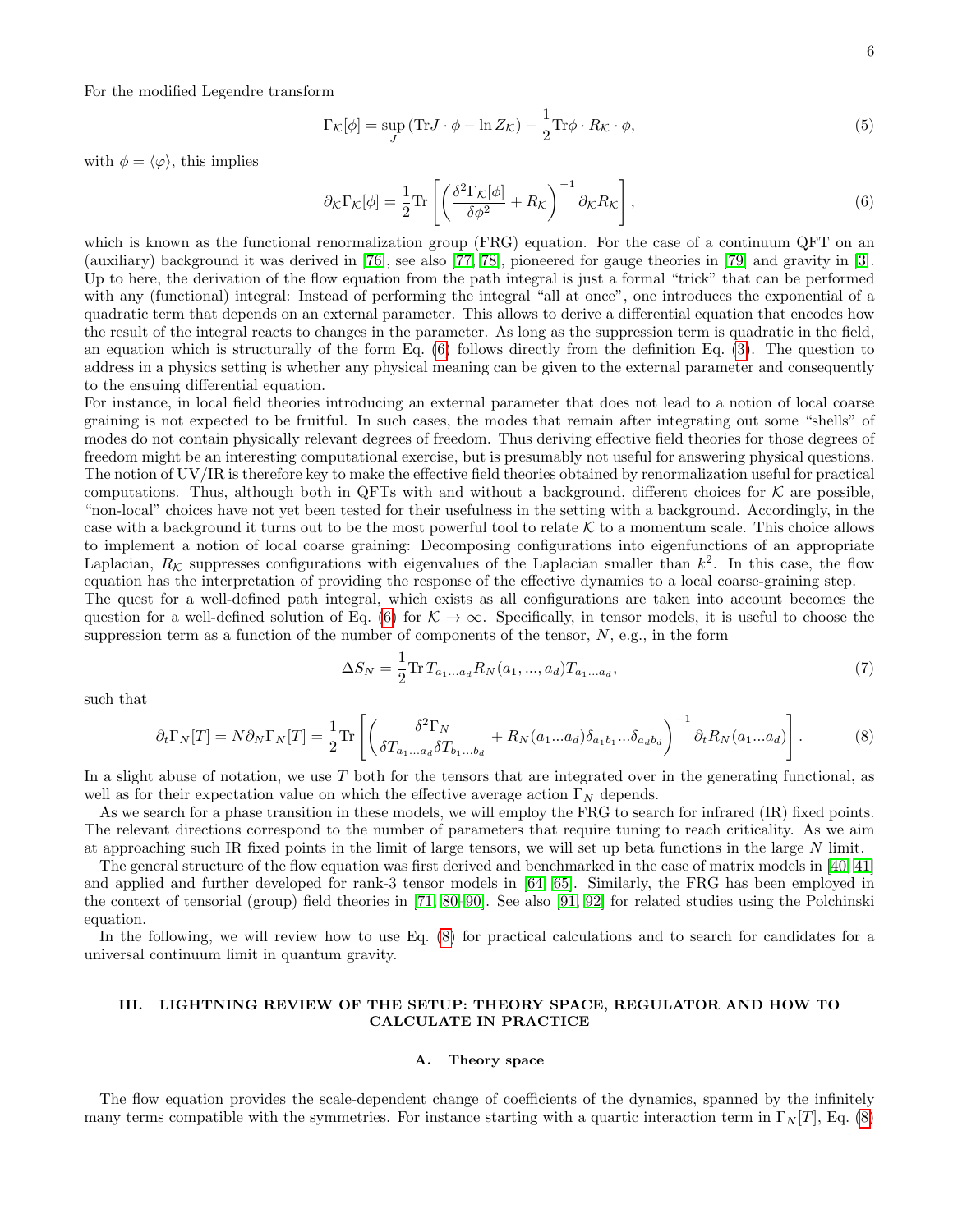takes the schematic form

$$
\partial_t \Gamma_N[T] \sim \frac{\#}{\# + T^2},\tag{9}
$$

which admits a Taylor expansion with nonvanishing coefficients not only of the quartic but generically also of all  $T^{2n}$ ,  $n \in \mathbb{N}$ . The is the analogue of the well-known observation that Wilsonian coarse-graining flow generates all quasi-local interactions that are compatible with the symmetries [3](#page-6-0) . Even though in the case at hand we are not dealing with a local coarse-graining flow, the analogous observation holds and all interactions with positive powers of tensors that obey the symmetries, are generated. Accordingly, to implement the flow equation in practice requires the following steps

- a) understanding which interactions are part of the (infinite-dimensional) theory space,
- b) selecting a criterion according to which truncations of the theory space to a (finite-dimensional) subspace can be chosen,
- c) truncating theory space to a subspace in which Eq. [\(8\)](#page-5-2) can be evaluated in practice,
- d) finding solutions of Eq. [\(8\)](#page-5-2) and checking whether they satisfy the criterion in b).

Steps c) and d) are then iterated and only fixed-point solutions which reach stability under the steps in the iteration procedure are kept.

The tensor models<sup>[4](#page-6-1)</sup> typically of interest for quantum gravity feature an independent symmetry group for each index. position, e.g., a product of d copies of an  $O(N')$  symmetry for the real rank-d model. Accordingly, interactions cannot have an explicit index dependence, and no tensors with open indices can occur. All allowed interactions  $\mathcal{O}^{(n)}$  of n tensors can therefore be cast in the form

<span id="page-6-2"></span>
$$
\mathcal{O}^{(n)} = T_{a_1 b_1 \dots d_1} \dots T_{a_n b_n \dots d_n} \mathcal{C}_{a_1 \dots a_n, b_1 \dots b_n, \dots, d_1 \dots d_n},\tag{10}
$$

where d is the rank. The contraction pattern  $\mathcal{C}_{a_1...a_n,b_1...b_n,...,d_1...d_n}$  is a product of Kronecker deltas, in which a's can only be contracted with  $a$ 's,  $b$ 's with  $b$ 's and so forth. All possible permutations of the labels 1 to  $n$  have to be taken into account independently for each index set a, b, etc. Some of the resulting  $\mathcal{O}^{(n)}$  will be combinatorially equivalent, in which case only one representative is taken into account. In Table [I](#page-7-0) we list combinatorially distinct structures up to sixth order in the tensors for the real and complex rank-3 models.

Note that the theory space includes multi-trace interactions. This name derives from the rank-2, i.e., matrix-model case, where interactions take the form  $\text{Tr } T_{a_1b_1}...T_{a_nb_n}$  ...  $\text{Tr } T_{a_1b_1}...T_{a_mb_m}$ . In the case of higher rank, similarly combinatorially disconnected interactions are part of the theory space. These are generated by the flow, even if they are not included in a truncation. There is no symmetry principle (that we are aware of) that allows to set the corresponding couplings to zero.

#### B. Regulator & symmetry breaking

The key ingredient to set up the flow equation is the regulator, or "infrared" suppression term. In this context, infrared means low values of indices. Accordingly, the regulator should satisfy the two limits

1)  $R_N({a_i}) \to 0$  for  $N / \sum_{i=1}^d a_i \to 0$ , 2)  $R_N({a_i}) > 0$  for  $\sum_{i=1}^d a_i/N < 1$ , 3)  $R_N({a_i}) \to \infty$  for  $N \to N' \to \infty$ .

<span id="page-6-0"></span><sup>&</sup>lt;sup>3</sup> In the local case, the well-known non-locality of the full effective action  $\Gamma_{k\to 0}$  is expected to arise through resummation of quasi-local terms, i.e., terms with arbitrary high but positive powers of derivatives, see, e.g., [\[93\]](#page-27-3). If nonlocal terms, i.e., terms with negative powers of derivatives and/or fields are included in theory space as independent basis elements, predictivity is expected to break down, even at interacting fixed points, as these interaction terms have increasingly positive canonical dimension. Although there is no notion of quasilocality in spacetime in the tensor model interactions, terms with negative powers of tensors are expected to suffer from the same problem. Moreover, terms with inverse powers of tensors do not directly provide an interpretation in terms of building blocks of geometry in a dual picture. In fact, if a "quasilocal" truncation of theory space is chosen, no interactions which cannot be written in a quasilocal form are generated by the flow at finite scales. Accordingly, this restriction of the theory space is both well-motivated as well as self-consistent.

<span id="page-6-1"></span><sup>4</sup> In this review, we call tensor models 0-dimensional theories of random tensors. The kinetic term is a product of Kronecker deltas, i.e, there is no non-trivial kinetic operator which breaks the  $O(N')^{\otimes d}$  (or  $U(N')^{\otimes d}$ ) symmetry.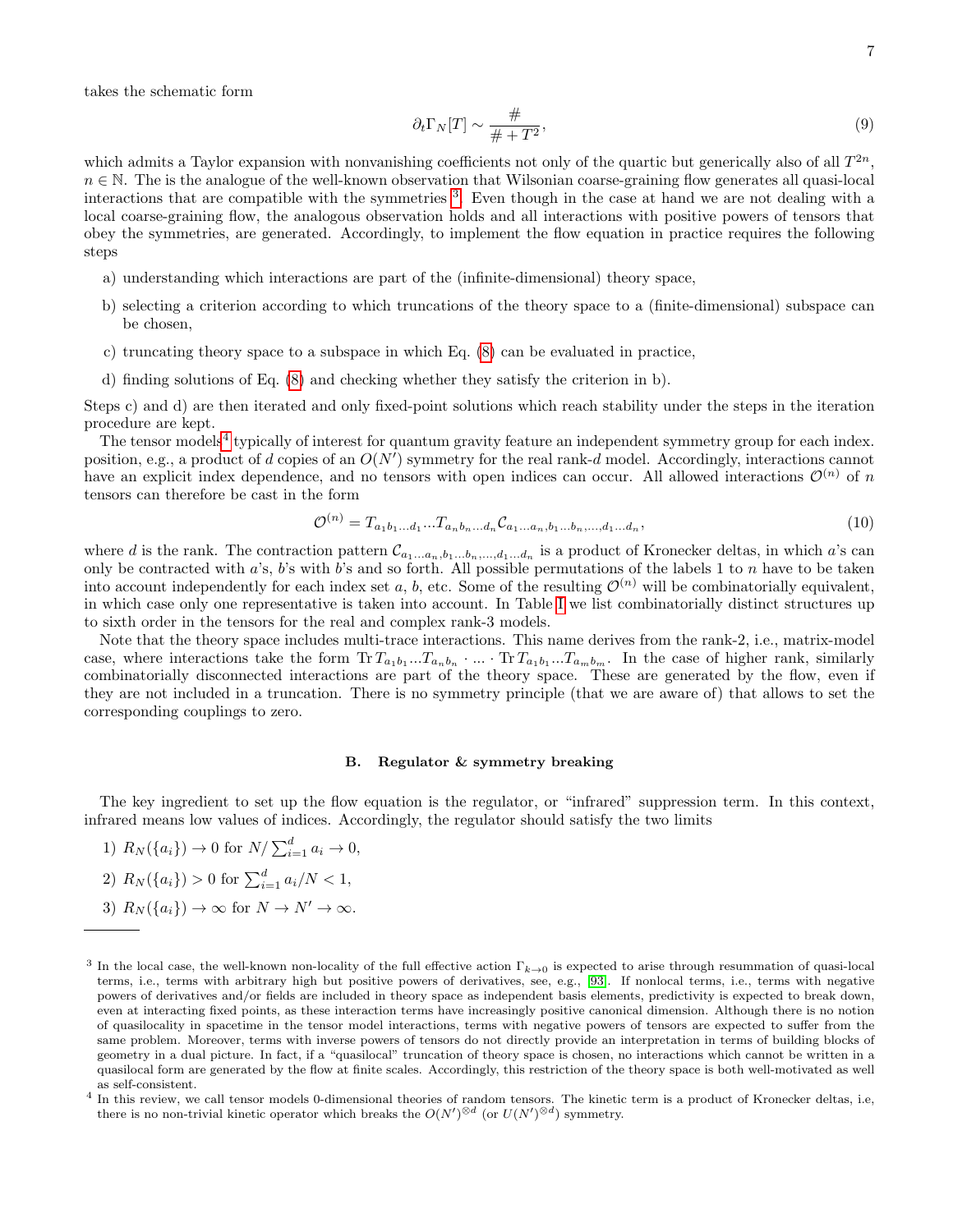

<span id="page-7-0"></span>TABLE I. Graphical representation of all invariants allowed by  $O(N')^{\otimes 3}$  ( $U(N')^{\otimes 3}$ ) symmetry for a rank-3 real (complex) tensor model up to sixth order in the tensors. For the real model, all tensors are represented by black vertices while in the complex model, black and white vertices are used to distinguish the tensor T and its complex conjugate  $\overline{T}$ . In this case, the algebraic representation of the invariants has to be written as contractions of  $T$ -tensors with  $\overline{T}$ -tensors and takes the analogous form to the real expressions provided explicitly.

The first condition ensures that "UV" modes are unsuppressed. It also ensures that no modes are suppressed once the IR cutoff scale N is lowered to zero. The second condition enforces that "IR" modes are suppressed. The third condition ensures that in the limit of infinite cutoff, the effective action essentially reproduces the classical action. The three conditions can be achieved with different so-called shape functions, i.e., different choices of  $R_N({a_i})$ . The arguably simplest choice is

<span id="page-7-1"></span>
$$
R_N(\{a_i\}) = \left(\frac{N^r}{\sum_{i=1}^d a_i^p} - 1\right) \theta \left(\frac{N^r}{\sum_{i=1}^d a_i^p} - 1\right),\tag{11}
$$

where  $r, p > 0$ . While there are optimization criteria for a similar shape function at lowest order in the derivative expansion in the continuum [\[94\]](#page-27-4), it has not yet been investigated what form an optimized cutoff takes for tensor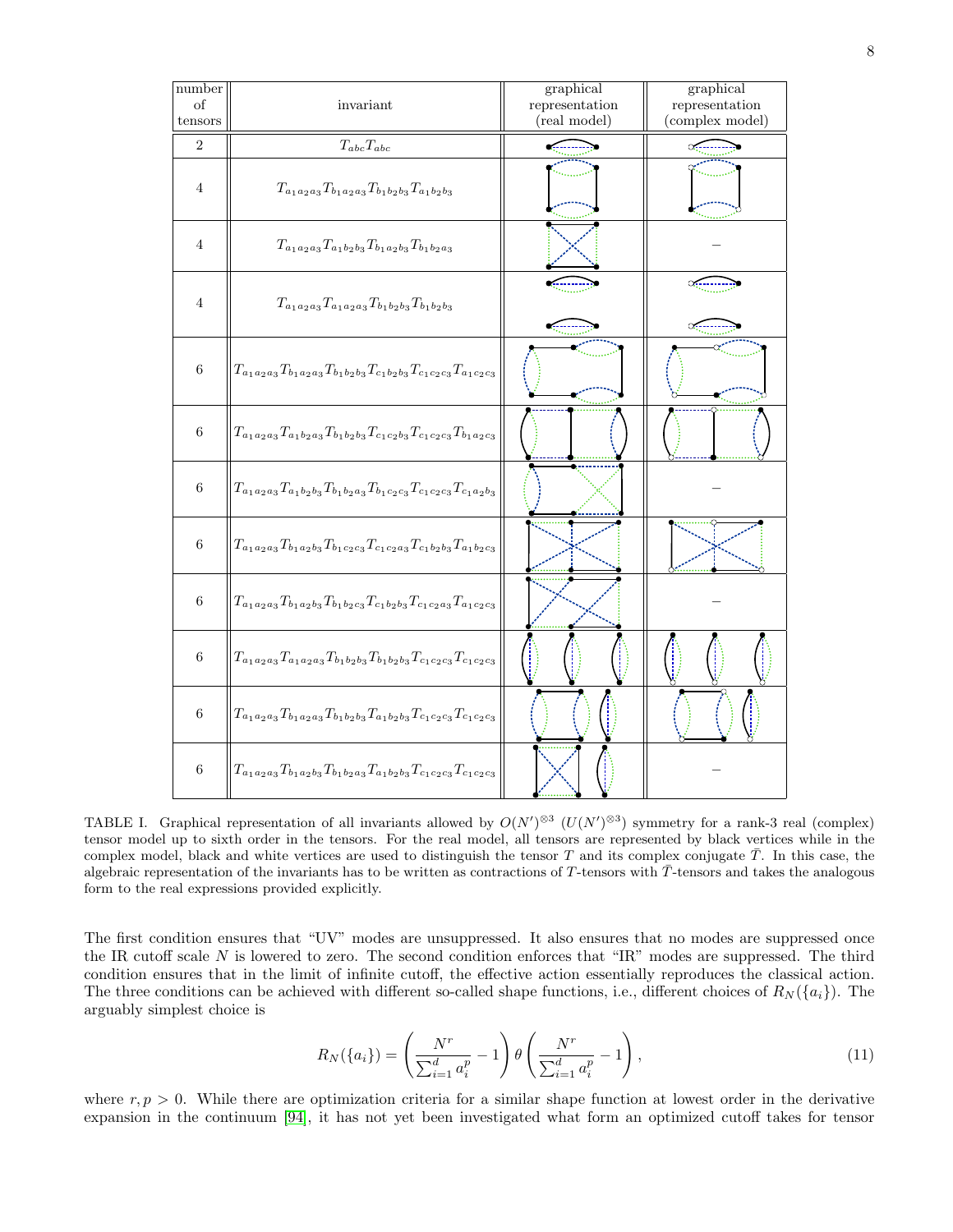models.

As a generalization, one might consider the argument of the regulator to be  $N^r/(a^{r_1}+b^{r_2}+c^{r_3})$ , which should result in three combinations of the four parameters  $r, r_1, r_2, r_3$  to appear in the beta functions. Demanding a discrete symmetry of the indices fixes  $r_1 = r_2 = r_3 = p$ .

The introduction of the regulator term necessarily breaks the symmetry of the model, as the  $O(N')\otimes...\otimes O(N')$  (or  $U(N')\otimes...\otimes U(N')$  symmetry requires all index positions to be treated on an equal footing. Setting up the RG flow is therefore incompatible with the unbroken symmetry, leading to an enlargement of the theory space. Specifically, the invariants in Eq. [\(10\)](#page-6-2) are generalized and include

 $(1)$ 

$$
\mathcal{O}_{\rm SB}^{(n)} = f(a_1, ..., d_n) T_{a_1 b_1 ... d_1} ... T_{a_n b_n ... d_n} \mathcal{C}_{a_1 ... a_n, b_1 ... b_n, ..., d_1 ... d_n},\tag{12}
$$

with functions  $f(a_1, ..., a_n)$  encoding the explicit index dependence. Yet there is an important difference to a setting where the symmetry is broken from the outset, and which features the same theory space. It lies in a modified Ward identity that accounts for the symmetry-breaking introduced by the regulator. It selects a hypersurface in the larger theory space on which the full symmetry is recovered at the IR endpoint of the flow. Although the regulator vanishes in this limit, this is not sufficient to restore the symmetry, since the regulator has introduced symmetry violations in the flow at all finite scales. To compensate these, the initial condition for the flow, set in the UV needs to break the symmetry in a specific way that is dictated by the Ward-identity. Therefore a fixed point of the RG flow simultaneously needs to solve the modified Ward identity in order to lead to a symmetric IR limit. This requirement cannot necessarily be imposed on truncations: While the exact flow equation and Ward-identity are compatible, the Ward-identity in general requires other terms to be present in the truncation than the flow equation provides.

In matrix models, a simple solution of the Ward-identity was discovered [\[41\]](#page-26-16): As symmetry-breaking is not introduced through tadpole diagrams (i.e., the leading order contributions to the beta functions in an expansion in couplings) in matrix models, the theory space is not enlarged in the tadpole-approximation. Beyond rank 2, such a simple solution is no longer possible, as even the tadpole approximation generates symmetry-breaking terms.

#### C. Bootstrap strategy for consistent truncations

To characterize a universality class, at least all non-irrelevant critical exponents must be calculated. Accordingly, the set of all couplings which have a significant overlap with a relevant or marginal direction must be included in a minimal truncation. A priori, this set is not determined at an interacting fixed point. In practice, the following strategy is available: one starts with an assumption about a systematic division of theory space into relevant and irrelevant directions. A reliable truncation should at least include all couplings which are expected to be relevant as well as the leading irrelevant ones. If the beta functions in this truncation feature a fixed point, the critical exponents at the fixed point indicate whether the initial assumption about relevant couplings holds. If this is the case, terms beyond the truncation are expected to most likely only provide subleading corrections to the relevant critical exponents.

A particularly useful assumption is that of near-canonical scaling which allows one to use the canonical dimension as a guiding principle. This assumption works very well for a large class of fixed points and implies essentially that low orders in a vertex expansion are sufficient to obtain quantitative estimates of the critical exponents. The underlying reason is that for these cases, the mechanism that induces the fixed point is a balance between canonical scaling and leading-order quantum corrections. This mechanism is at work as soon as one departs from the critical dimension of a particular interaction, and generates a UV (IR) attractive fixed point if the coupling is asymptotically free (trivial) in its critical dimension. Examples include Yang-Mills in  $d = 4 + \epsilon$ , the Gross-Neveu model in  $d = 2 + \epsilon$  for the former and the Wilson-Fisher fixed point for the latter, see, e.g., [\[95–](#page-27-5)[100\]](#page-27-6).

For the search of a quantum gravity fixed point in the tensor model theory space, the canonical dimension could be a useful guiding principle. The motivation for this comes from the hope that the universality class discovered for quantum gravity in the continuum where metric fluctuations are summed over appears to be near-canonical. To match the corresponding spectrum of scaling exponents, one would expect a near-canonical scaling also on the tensor model side <sup>[5](#page-8-0)</sup>. The continuum asymptotic safety regime has been studied intensively and there is mounting evidence that the non-Gaussian fixed point explored in that approach features near-canonical scaling, the largest anomalous scaling is about 2 while the difference of quantum to canonical scaling goes to zero for the couplings of  $\sqrt{g}R^n$  with  $n > 3$ , see, e.g.

<span id="page-8-0"></span> $5$  Note that if the continuum limit in tensor models can be taken and provides a well-defined continuum space(time), this is equivalent to a version of quantum gravity being asymptotically safe. We stress that asymptotic safety is a general scenario for path integrals. As such it is not tied to one particular choice of configuration space and might even be realized in several distinct configuration spaces. Therefore the continuum path integral corresponding to tensor models might well be one that includes a summation over (a subset of) topologies and is therefore not the same asymptotically safe gravity model that appears to exist according to continuum studies summing over metric fluctuations only.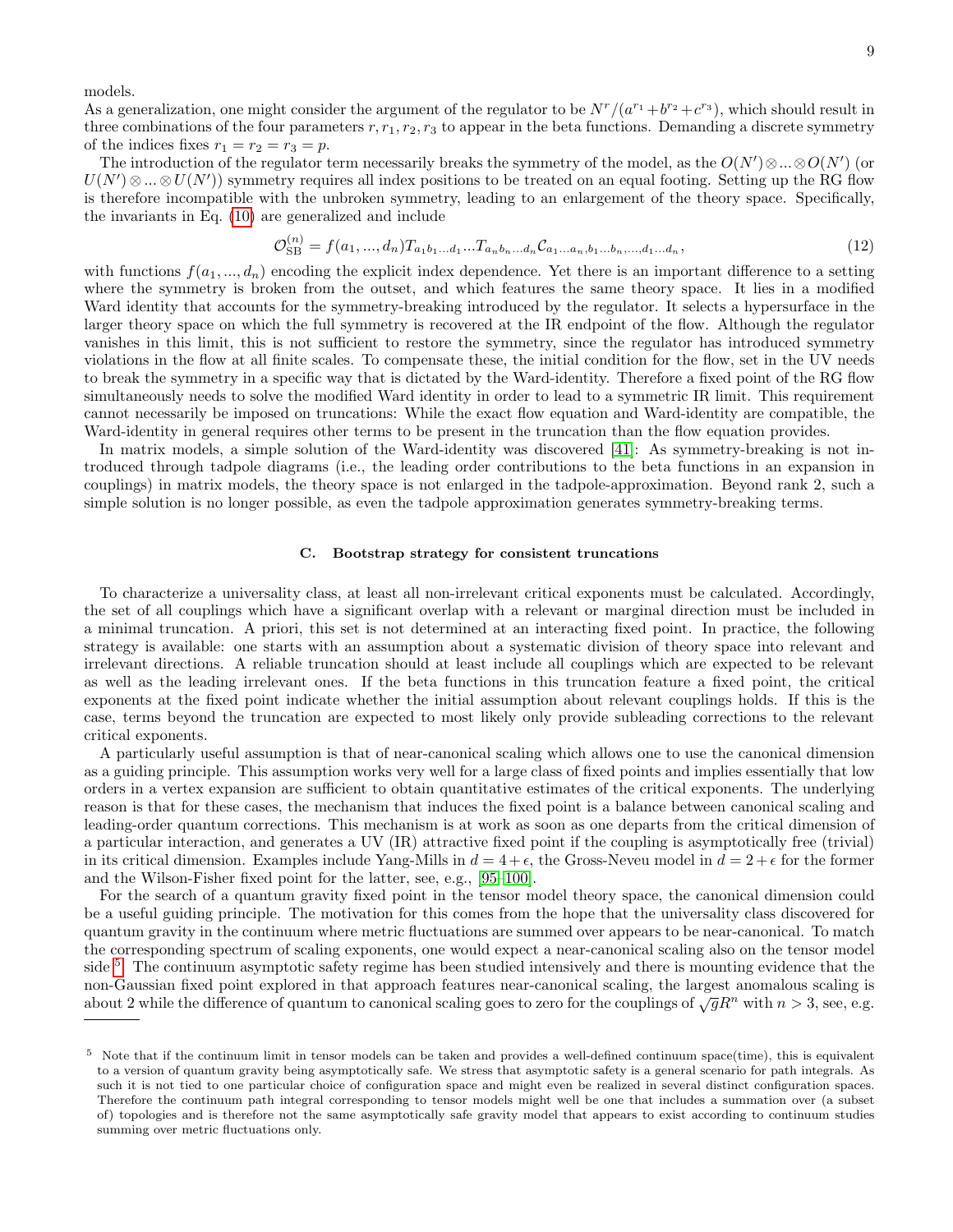10

[\[101–](#page-27-7)[104\]](#page-27-8). It is therefore a well-motivated starting point to assume that no operator with, e.g., canonical dimension −4 (or slightly more negative) can have significant overlap with a relevant direction at the quantum gravity fixed point in tensor models. This leads to a truncation ansatz in which one includes all operators up to this scaling. One can then search for a fixed point with quantum-gravity characteristics and check explicitly whether the near-canonical scaling assumption is justified.

Having found such a semi-perturbative fixed point in a truncation, one needs to check whether this fixed point is a truncation artifact, i.e., that the RG-flow at that point simply is parallel to the projection onto the truncation. One can obtain hints about this by (1) varying the regulator andthe way in which one projects onto the truncation ansatz and (2) enlarging the truncation. If a fixed point is stable under variations of the regulator and projection rule and if it appears with the same features in larger truncations, then it is unlikely that the fixed point is a truncation artifact. A larger truncation also allows one to re-check the assumption of near canonical scaling. Ideally one finds that the deviation from canonical scaling decreases for the new operators which suggest that canonical scaling becomes a better and better assumption for the operators not included in the truncation. A similar strategy was successfully applied to the semi-perturbative UV-attractor of the Grosse-Wulkenhaar model [\[105\]](#page-27-9), where it was indeed possible to bound the deviation from canonical scaling. Deriving such a bound for tensor models would complete the bootstrap approach.

#### D. In practice: The  $\mathcal{PF}$  expansion

The FRG equation [\(8\)](#page-5-2) is an equation for the effective action functional, which involves inverting a field-dependent operator and taking the regulated trace over the eigenvalues of the field- and index-dependent two-point function A very useful strategy to perform these two operations is the  $\mathcal{PF}$ -expansion, which is a Taylor expansion of the RHS of the flow equation in the tensor  $T_{abc}$  around the vanishing field configuration  $T_{abc} \equiv 0$ . To obtain the expansion, we rewrite the regularized inverse two-point function that enters the flow equation [\(8\)](#page-5-2) as

$$
\Gamma_{N,abcdef}^{(2)}[T] + R_{N,abcdef} = \underbrace{\Gamma_{N,abcdef}^{(2)}[T=0] + R_{N,abcdef}}_{\mathcal{P}} + \underbrace{\Gamma_{N,abcdef}^{(2)}[T] - \Gamma_{N,abcdef}^{(2)}[T=0]}_{\mathcal{F}},\tag{13}
$$

where we use a shorthand notation  $\Gamma_{N,abcdef}^{(2)} = \delta^2 \Gamma_N / \delta T_{abc} \delta T_{def}$ . Thence, the flow equation [\(8\)](#page-5-2) is expressed as

$$
\partial_t \Gamma_N = \frac{1}{2} \text{Tr} \left[ \left( \mathcal{P} + \mathcal{F} \right)^{-1} \partial_t R_N \right] = \frac{1}{2} \text{Tr} \left[ \left( \partial_t R_N \right) \mathcal{P}^{-1} \right] + \frac{1}{2} \sum_{n=1}^{\infty} \text{Tr} \left[ (-1)^n \left( \partial_t R_N \right) \mathcal{P}^{-1} \left( \mathcal{P}^{-1} \mathcal{F} \right)^n \right],\tag{14}
$$

where we suppressed the tensor indices for simplicity and expanded the inverse two-point function as a geometric series. This way of writing the RHS of the flow equation is very useful when one considers finite polynomial truncations in  $T_{abc}$ , because in this case one can truncate the sum at finite order. All further terms of the sum would possess more tensors than the monomials in the truncation.

#### <span id="page-9-0"></span>IV. LARGE N SCALING DIMENSIONS

In settings with a background, where the RG flow corresponds to a local coarse graining, one RG step is literally a scale transformation. Accordingly, the canonical scaling dimensions of couplings are their mass dimensions. These can be determined prior to studying the actual RG flow. In the background independent setting, there is no notion of locality or spacetime and accordingly all couplings are dimensionless in terms of units of length or mass, and no notion of mass dimension exists. Yet, mass dimension is not the notion of dimensionality that is relevant to a pregeometric RG flow anyways. Instead, it is a consistent scaling with  $N$  that is central here. This scaling is not determined a priori. Nevertheless, one can determine it in two steps:

- 1. Since the purpose of the FRG setup is the investigation of the large N-behavior of the tensor model, we need to scale the coupling constants in such a way that the beta functions admit a  $1/N$  expansion. This gives a stack of coupled inequalities, which exclude most scaling prescriptions. Imposing the additional requirement that no interactions should be artificially decoupled from the system uniquely fixes all but one scaling dimensions.
- 2. A further condition comes from the geometric interpretation of tensor models. Specifically, the interpretation in terms of the Regge-action of the triangulation that is associated to each tensor-model Feynman graph is only possible for a particular scaling of the associated coupling constant with N.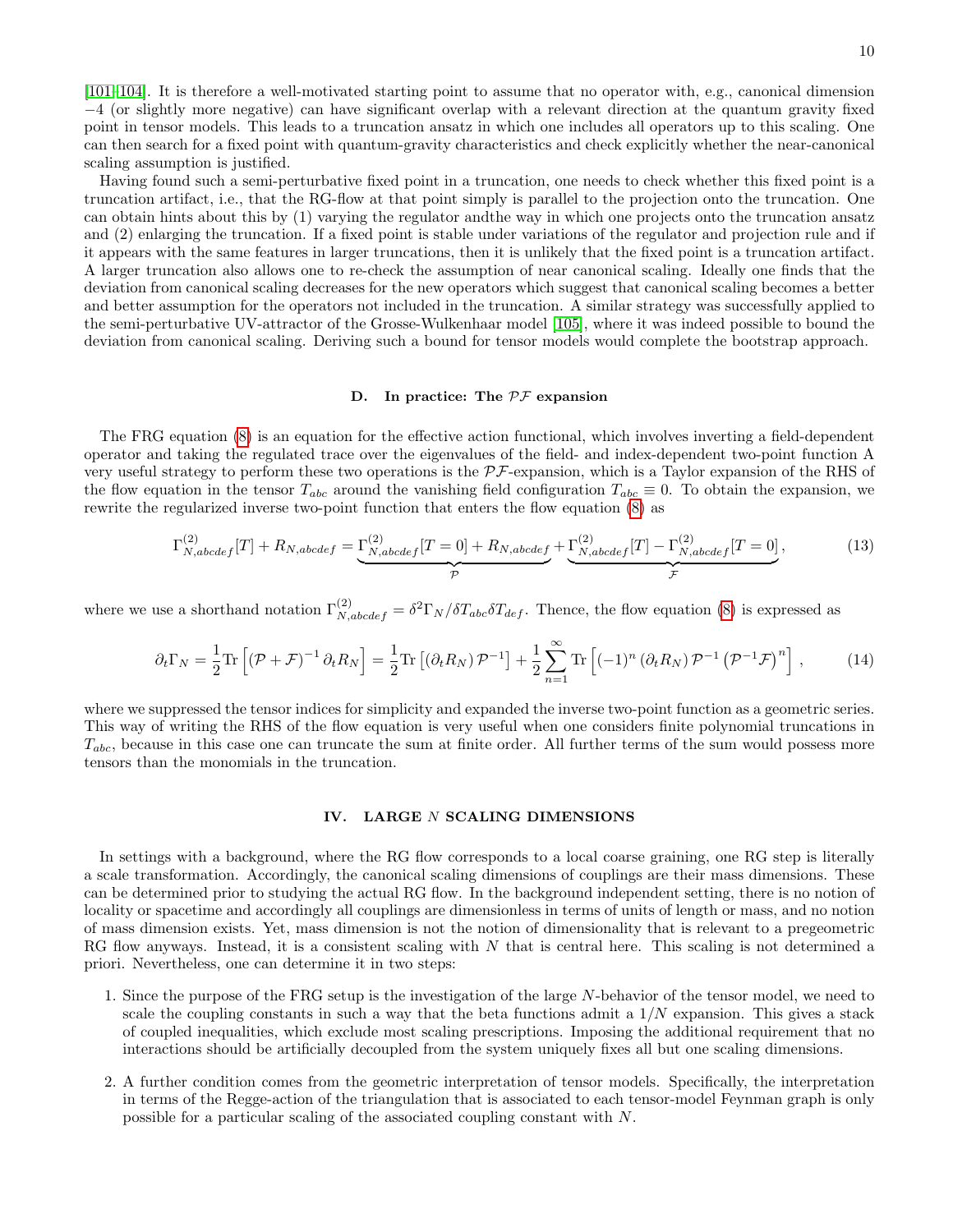We will now present these two steps in more detail and determine the scaling dimension for the tensor models of quantum gravity.

For the first step, let us briefly return to the background dependent continuum setting. There, the flow equation automatically provides a scaling dimension. It arises by demanding that the beta functions form an autonomous system, such that, after an appropriate rescaling of the couplings, the explicit dependence on the scale drops out. As a specific example, consider the beta function for the Newton coupling  $\tilde{G}$ , which reads

$$
\beta_{\bar{G}} = \#k^{d-2}\bar{G}^2,\tag{15}
$$

to leading order in  $\bar{G}$  with  $\# < 0$ , [\[1,](#page-25-0) [106–](#page-27-10)[110\]](#page-27-11). Demanding independence from k provides the scaling dimension and is in agreement with the mass dimensionality. The dimensionless coupling takes the form

$$
G = \bar{G}k^{d-2}.\tag{16}
$$

Without knowing anything about mass dimensionality, one can thus alternatively fix the canonical scaling dimensions of couplings by demanding that the beta functions form an autonomous system. This strategy is applicable to the pregeometric setting. For instance, the coupling  $\bar{g}_{4,1}^{2,1}$  of the interaction  $T_{abc}T_{ade}T_{fde}T_{fbc}$  in a real rank 3 model has the beta function

$$
\beta_{\bar{g}_{4,1}^{2,1}} = \#N^{\frac{2r}{p}} \left(\bar{g}_{4,1}^{2,1}\right)^2 + \mathcal{O}(N^0),\tag{17}
$$

resulting in

<span id="page-10-1"></span>
$$
g_{4,1}^{2,1} = N^{\frac{2r}{p}} \bar{g}_{4,1}^{2,1}.
$$
\n<sup>(18)</sup>

Note that fixing the scaling dimensions in this way is possible in the large  $N$  limit, but not at finite  $N$ . This is a consequence of the fact that at any given order in the couplings, different orders in N appear. As we explicitly use the large N-limit, this only results in an upper bound on the scaling dimensions. Choosing scaling dimensions below this upper bound also results in autonomous beta functions in the large  $N$  limit<sup>[6](#page-10-0)</sup>. Yet, for this choice the corresponding interactions decouple from the beta functions. The "most interacting" system, where no interactions are suppressed artificially, is achieved when the scaling dimensions are chosen as the upper bounds.

As is evident from Eq. [\(18\)](#page-10-1), the thus-determined scaling dimensions depend on the parameters r and p in Eq. [\(11\)](#page-7-1). Insight into the physics allows to fix the ratio  $r/p$ . For instance, for the geometric interpretation of tensor models, the interpretation of the dual picture in terms of dynamical triangulations results in a relation of the couplings of the tensor model and the scale N to the couplings of the Regge action. This relation only works for a specific choice of canonical scaling for the leading coupling (i.e., one of the quartic couplings). In turn, this scaling dimension fixes  $r/p$ . It turns out that this is  $r/p = 1$  for a rank d tensor model, if d is the dimension entering the corresponding Regge action in the continuum picture. Yet, for those fixed points in the tensor model that show dimensional reduction to a matrix model<sup>[7](#page-10-2)</sup>,  $r/p < 1$  is the correct choice.

As a specific example for how the geometric interpretation fixes  $r/p$ , consider the possibly simplest quantum-gravity tensor model, the so-called rank 3 colored complex model [\[43\]](#page-26-5) defined through the action

$$
S(T,\bar{T}) = \sum_{i=0}^{3} T_{abc}^{i} \bar{T}_{abc}^{i} + N^{-3/2} \left( \lambda T_{abc}^{0} T_{ade}^{1} T_{fbe}^{2} T_{fdc}^{3} + c.c. \right). \tag{19}
$$

The Feynman-diagram expansion of this model yields the amplitude

$$
A(\gamma) = N^{N_1 - 3/2N_3} (\lambda \bar{\lambda})^{N_3/2},
$$
\n(20)

where  $N_3$  denotes the number of 3-cells<sup>[8](#page-10-3)</sup> in the triangulation  $\Delta(\gamma)$  associated with the colored Feynman graph  $\gamma$  and where  $N_1$  denotes the number of 1-cells. Comparing this with the Regge action  $S_R[\Delta] = \kappa_3 N_3 - \kappa_1 N_1$  of a triangulation  $\Delta$  allows us to identify the coupling constants as  $\kappa_1 = \ln(N)$  and  $\kappa_3 = \frac{3}{2} \ln(N) - \frac{1}{2} \ln(\lambda \overline{\lambda})$ . The uncolored models that we investigate with the FRG are obtained by integrating out all but the last color. The scaling  $N^{-3/2}$  of the coupling constant  $\lambda$  then implies the scaling  $N^{-2}$  for the cyclic melonic interactions. In other words the geometric compatibility condition fixes  $r/p = 1$ .

<span id="page-10-0"></span> $6$  For some couplings, however, the set of inequalities to be fulfilled for a well-defined large-N limit also provide lower bounds. A consistent assignment of scaling dimension for a coupling therefore generically requires the inspection of several beta functions which depend on this coupling.

<span id="page-10-2"></span>See Sect. [VI](#page-13-0) and [VII.](#page-15-0)

<span id="page-10-3"></span> $8$  An n-cell of a triangulation is an n-dimensional simplex that appears as an elementary building block of the triangulation of a ddimensional pseudo-manifold. For instance, a 3-cell is a tetrahedron, a 2-cell a triangle, which appears in the boundary of a tetrahedron, a 1-cell an edge, which appears in the boundary of a triangle, and so on.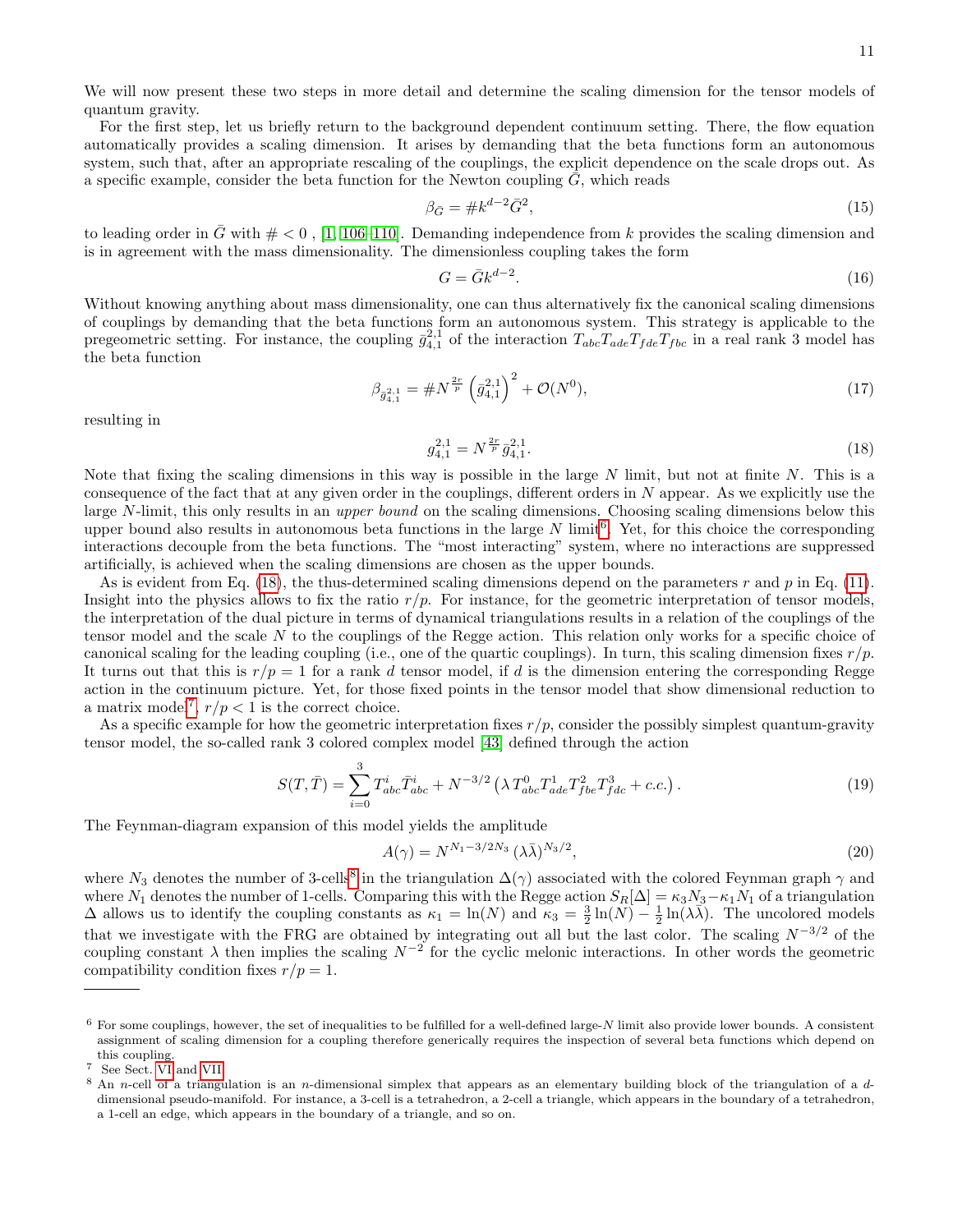### <span id="page-11-0"></span>V. BENCHMARKING THE FRG IN MATRIX MODELS

In two-dimensional quantum gravity, the relevant critical exponent of the double-scaling limit is known. In this limit, the continuum limit in dynamical triangulations can be taken in such a way that all topologies contribute. For reviews and introductions, see, e.g., [\[21,](#page-25-11) [111](#page-27-12)[–114\]](#page-27-13). The matrix model that is dual to dynamical triangulations can be chosen to be Hermitian  $N \times N$  matrices  $\varphi$ , with the generating functional given by

$$
Z = \int \mathcal{D}\varphi \, e^{N\left(-\frac{1}{2}\text{Tr}\varphi^2 + \frac{g_4}{4}\text{Tr}\varphi^4\right)}.
$$
\n
$$
(21)
$$

The double-scaling limit requires taking  $N \to \infty$ , while holding

$$
(g_4 - g_{4\,\text{crit}})^{\frac{5}{4}} N = \text{const},\tag{22}
$$

where  $g_{4 \text{crit}}$  is the critical value of the coupling. This can be rewritten in the form

$$
g_4(N) = g_{4\,\text{crit}} + c\,N^{-\frac{4}{5}}.\tag{23}
$$

This is structurally similar to the leading-order scaling of couplings in the vicinity of a fixed point of the RG flow. Accordingly, one is led to identify

$$
\theta = \frac{4}{5},\tag{24}
$$

as a relevant critical exponent. This similarity prompted the authors of [\[39\]](#page-26-3) to set up a pregeometric RG flow in matrix size N. In that paper as well as the follow-up works  $(115-120)$ , the coarse-graining was implemented explicitly by integrating out the outermost rows and columns of the matrices in a Gaussian approximation.

In [\[40\]](#page-26-15), the flow equation [\(8\)](#page-5-2) in the pregeometric setting was first derived. Applying it to truncations of a single-trace form,  $\Gamma_N = \sum_{i=2} g_{2i} \text{Tr} \phi^{2i}$ , yielded a critical exponent that approaches  $\theta = 1$  from above. Extending the truncation to multitrace operators does not improve the estimate, but instead makes it worse. The critical exponent  $\theta = 0.8$ for gravity is first reproduced at the first multicritical point [\[41\]](#page-26-16), which corresponds to gravity coupled to conformal matter [\[121\]](#page-27-16).

Instead of reviewing these results in greater detail, here we explore an alternative prescription to calculate the critical exponents that leads to a significant improvement in the estimate. This prescription was already explored in [\[64\]](#page-26-17) for tensor models, and has been put forward for continuum QFTs in [\[122\]](#page-27-17). It consists in keeping the anomalous dimension  $\eta = -N \partial_N \ln Z_N$  constant while calculating the stability matrix, i.e.,

<span id="page-11-1"></span>
$$
\tilde{\theta}_I = -\text{eig}\left(\left(\frac{\partial \beta_{g_i}}{\partial g_j}\right)_\eta\right)\Big|_{\vec{g} = \vec{g}_*}.\tag{25}
$$

The notation  $\left(\right)_\eta$  indicates that the derivative is taken at fixed  $\eta$ . The alternative, more standard prescription differs by including derivatives of  $\eta$  and will be denoted by  $\theta_I$  to clearly differentiate between the two. As a specific example, consider the case where a coupling  $g_i$  already corresponds to an eigendirection at a fixed point. No off-diagonal elements of the stability matrix contribute to its critical exponent, such that

$$
\tilde{\theta} = -\left( \left( \frac{\partial \beta_{g_i}}{\partial g_j} \right)_{\eta} \right) \Big|_{\vec{g} = \vec{g}_*},\tag{26}
$$

$$
\theta = -\left(\frac{\partial \beta_{g_i}}{\partial g_i}\right)\Big|_{\vec{g} = \vec{g}_*} = \tilde{\theta} + \left(\frac{\partial \beta_{g_i}}{\partial \eta} \frac{\partial \eta}{\partial g_i}\right)\Big|_{\vec{g} = \vec{g}_*}.
$$
\n(27)

In [\[122\]](#page-27-17) it was observed that a scaling relation for critical exponents in the  $O(N) \oplus O(M)$  model, which is known to hold for the epsilon-expansion [\[98,](#page-27-18) [123,](#page-27-19) [124\]](#page-27-20), is only satisfied for the FRG in truncations of the full flow to the local potential approximation plus anomalous dimension for the prescription in Eq. [\(25\)](#page-11-1). The more standard prescription leads to small violations of the scaling relation in those truncations.

Here, we show that the  $\theta$ -prescription gives improved results for the critical exponent of the double-scaling limit, resulting in only 14 % deviation already in a calculationally very straightforward truncation, cf. Fig. [4.](#page-12-0)

The results for the critical exponent as a function of truncation order in Fig. [4](#page-12-0) appear to be fit well by a function of the form

$$
\tilde{\theta}(n) = a - b e^{-cn},\tag{28}
$$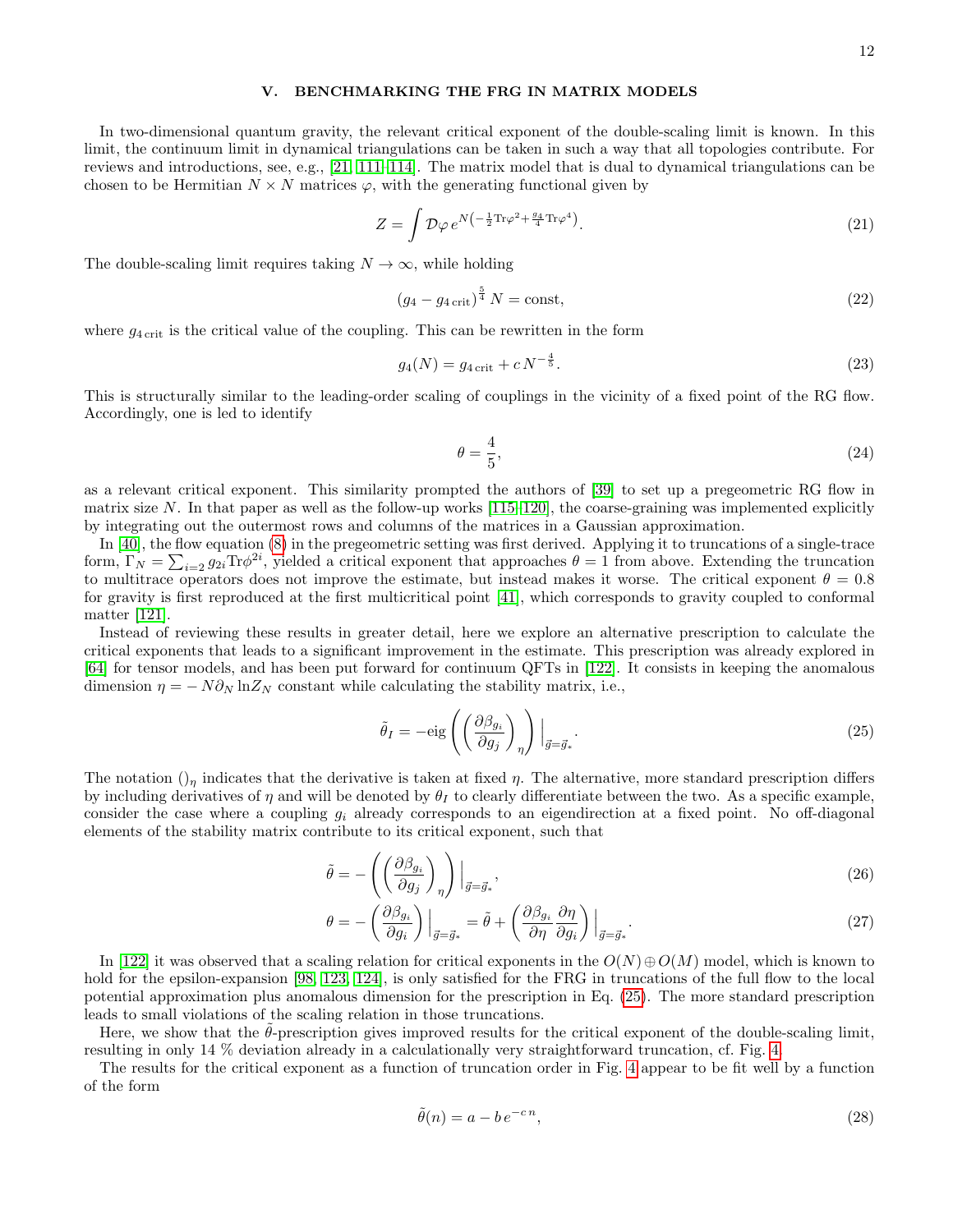

<span id="page-12-0"></span>FIG. 4. The relevant critical exponent in the matrix model according to the prescription Eq. [\(25\)](#page-11-1) as a function of truncation order in a truncation of the form  $\Gamma_N = \sum_{i=1}^n g_{2i} \text{Tr} \phi^{2i}$ .

with fit parameters  $a = 0.91$ ,  $b = 1.54$  and  $c = 0.29$ . An extrapolation to  $n \to \infty$ , which is the complete single-trace subsector of theory space, yields  $\ddot{\theta}(n \to \infty) = 0.91$ , which is only a 14 % deviation from the exact result  $\ddot{\theta} = 0.8$ . Whether this is accidental, or whether there is a deeper reason why the  $\tilde{\theta}$  prescription works better for matrix and potentially also tensor models, remains to be explored in the future.

One source of systematic errors for the critical exponent is the breaking of the  $U(N)$  symmetry of the matrix model through the regulator [\[41\]](#page-26-16). This can be seen by the fact that the  $U(N)$ -Ward-identity obtains a non-vanishing RHS through the introduction of the regulator:

$$
\mathcal{G}_{\epsilon} \Gamma_N = \epsilon \operatorname{Tr} \left( \frac{[A, R_N]}{\Gamma_N^{(2)} + R_N} \right),\tag{29}
$$

where A is the generating matrix of an infinitesimal unitary transformation, which generates the transformation  $\mathcal{G}_{\epsilon}$ . By generating we mean that a unitary transformation  $U = \exp(i \epsilon A)$  transforms the matrix  $\phi$  as  $\phi \mapsto U^{\dagger} \phi$ .  $\phi + i \epsilon [A, \phi] + \mathcal{O}(\epsilon^2)$ . This implies that the RG flow generates symmetry breaking operators even if the initial condition is a  $U(N)$  symmetric action. In particular the relevant directions will acquire contamination by these symmetry breaking operators. Hence, when investigating the large N-limit with the FRG, one has to include these symmetry-breaking operators to find accurate critical exponents.

Including the symmetry breaking operators into a truncation and distinguishing them from the symmetric operators by a projection on the truncation is a technically rather challenging task. Fortunately, there is a self-consistent workaround in the case of matrix models that gives surprisingly stable results [\[41\]](#page-26-16): It is based on the observation that tadpole diagrams of  $U(N)$ -symmetric operators do not generate symmetry-breaking operators for the rank-2-case. In other words, the tadpole approximation to the broken  $U(N)$ -Ward-identity is solved by a symmetric effective average action. Using the tadpole approximation in a single trace truncation allows one to find the infinite series of so-called multicritical points. The m-th multicritical point is a fixed point with  $m$  non-vanishing couplings at the fixed point whose fixed-point values occur with alternating sings and whose critical exponents are  $\theta_n^{(m)} = \frac{n}{m}$ . We see that the largest critical exponent (the pure gravity exponent) is still  $\theta_m^{(m)} = 1$  in the single trace truncation. However, including multitrace operators in the truncation yields improved results for the largest critical exponents  $\theta_m^{(m)} = 0.80...0.82$  at the  $m = 2, 3, 4, \dots$  multicritical fixed points. For this leading critical exponent, one therefore obtains an estimate that deviates from the exact value by only 3%, which is a rather high precision. The subleading relevant critical exponents at the multicritical points are not reproduced with comparable precision in this truncation. Nevertheless, we interpret the precision of the leading relevant exponent as a signature that the FRG can successfully pass the benchmark test posed by rank 2 models. Only at the double scaling limit, i.e., the  $m = 1$  fixed point, one obtains  $\theta_1^{(1)} = 1$ . This relatively large discrepancy of the critical exponents from 0.8 can be explained by the fact that the tadpole approximation does only capture effects from the tree-level truncation, which contains only one coupling. Given such a small truncation, it is actually remarkable to obtain the values of the critical exponent with 25% accuracy.

As a consequence of universality, specific fixed points in tensor models can also reproduce the matrix-model results. This is due to the fact that the shape of the building blocks is not relevant for the continuum limit. Therefore even higher-dimensional building blocks can reproduce a lower-dimensional continuum limit, at a point in theory space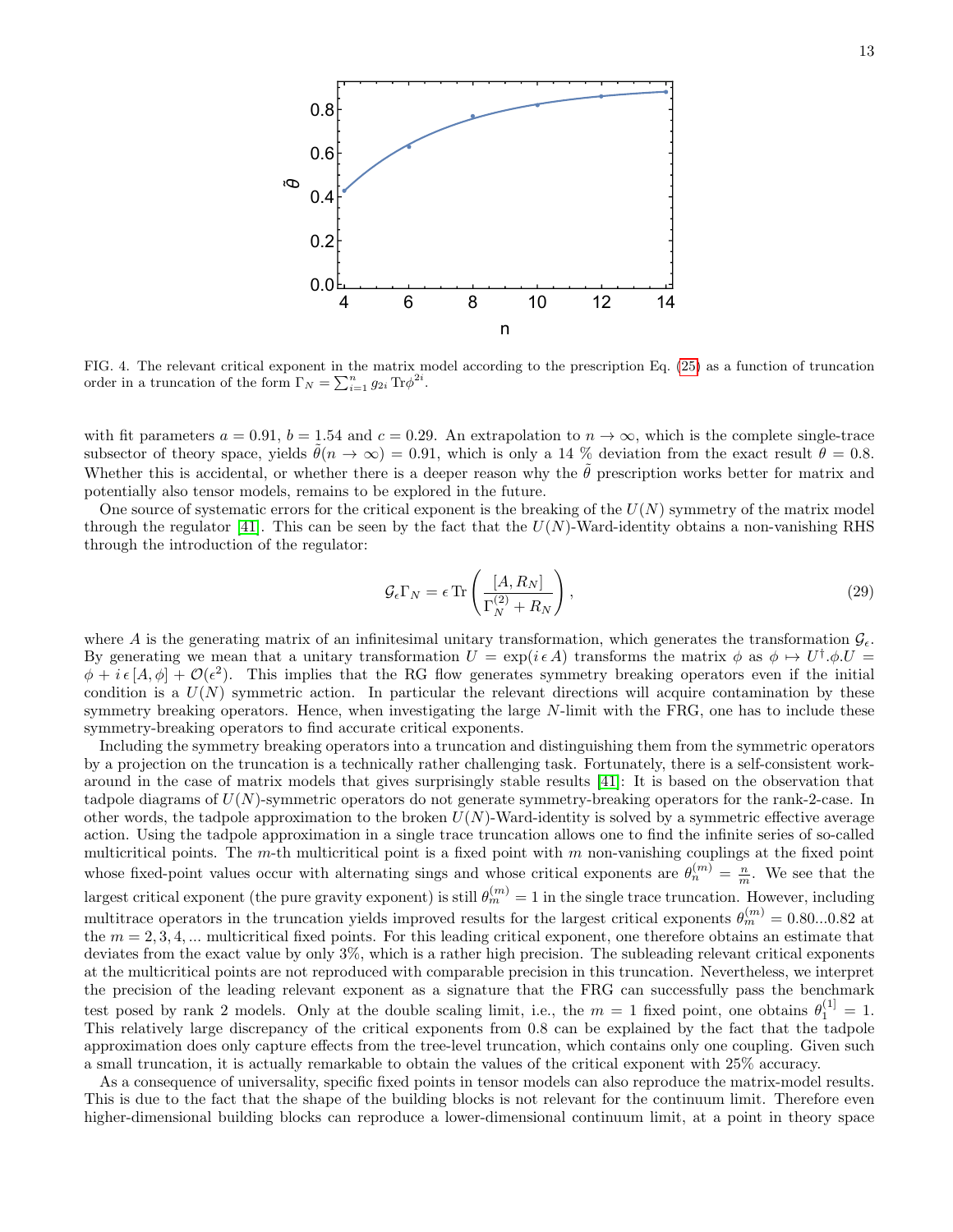where the effective dynamics "flattens" these building blocks in an appropriate way. To recover the lower-dimensional scaling, the canonical scaling dimensions of the model have to be adjusted by choosing  $r/p < 1$  in Eq. [\(11\)](#page-7-1). In that choice, and for the prescription Eq. [\(25\)](#page-11-1), the matrix-model exponent is approximately recovered from the fixed points in tensor models, see Sect. [VI](#page-13-0) and [VII.](#page-15-0)

### <span id="page-13-0"></span>VI. CHARTING THREE DIMENSIONS FROM A TENSOR-MODEL POINT OF VIEW

An important motivation for RG studies of the large-N- behavior of tensor models is the search for a continuum limit that can be associated with quantum gravity. The first step in the systematic program that can lead to the confirmation or refutation of the conjecture that there might exists a continuum limit in tensor models which corresponds to quantum gravity, is a systematic investigation of theory spaces. Varying the number of tensor fields, the rank of the tensors and symmetry-structures provides a number of different theory spaces which one can then investigate with the FRG. The first step in the FRG investigation of a theory space consists of finding tentative candidates for universal fixed points. This provides insight into which interaction structures could be of particular importance for a continuum limit. Below, we discuss the status of this systematic program in more detail for rank-3 tensor models.

In summary, by investigating a complex uncolored model, i.e., a model with  $U(N')\otimes U(N')\otimes U(N')$  symmetry, and a real uncolored model, i.e., a symmetry group of the form  $O(N')\otimes O(N')\otimes O(N')$ , we discover that certain classes of fixed points are shared. In particular, we find fixed points that exhibit a form of dimensional reduction and evidence that these fixed points are not truncation artifacts. Crucially, the real model features a new, tetrahedral interaction, cf. the third entry in Tab. 1, introduced by Carrozza and Tanasa [\[62\]](#page-26-13), and later taken up in [\[47\]](#page-26-38) for an SYK-type model. This interaction appears to be key for the generation of a fixed point which does not appear to feature dimensional reduction and therefore constitutes a tentative candidate for a continuum limit for three-dimensional quantum gravity. We stress that of course it requires much more than just the discovery of the fixed point to establish its relevance for three-dimensional quantum gravity; finding a fixed point without dimensional reduction is a necessary but not sufficient step in linking tensor models to a well-behaved phase of quantum gravity.

#### A. Dimensional reduction in tensor models

The absence of a background geometry permits that tensor models exhibit phenomena that do not appear in local quantum fields theories. The first of these is the dynamical generation of multi-trace operators, which correspond to tensor model vertices with a geometric interpretation as boundaries formed by disconnected pieces of geometry (such as, e.g., the two circles in the boundary of a cylinder). These multitrace operators are however generated by connected Feynman diagrams. For instance, a matrix connected matrix model Feynman diagram may be dual to the triangulation of a cylinder connecting the two circles in the boundary. The corresponding interactions are thus generically generated by the flow, and are part of the quantum effective action. In particular one finds disconnected tensor invariants with 2n tensors of the form  $(T_{abc}T_{abc})^n$ , which possess an enhanced  $O(N^3)$ -symmetry, reducing the tensor model to a vector model and producing non-Gaussian fixed points, which do not represent extended three-dimensional geometries.

In [\[65\]](#page-26-18) we identified a mechanism that can be realized at suitable fixed points and prevents the production of multitrace operators. It is based on the observation that the generation of  $(T_{abc}T_{abc})^2$  from connected vertices requires two cyclic 4-melons with distinct preferred colors to be nonzero. Thus, the fixed points in the theory space with the enhanced  $O(N')\otimes O(N'^2)$  symmetry exhibited by the cyclic melons with one preferred color do not possess nonvanishing multi-trace operators. However, this theory space exhibits dimensional reduction. Dynamical dimensional reduction at high energies is an intriguing phenomenon in several models of quantum gravity, see, e.g., [\[125\]](#page-27-21), that are four-dimensional at large scales. In tensor models, dimensional reduction differs in that it appears to be realized at certain classes of fixed points in rank-3 and rank-4 models, such that the continuum limit is not a candidate for three- or four-dimensional quantum gravity. (Although not yet explored explicitly, the same result should be true in any rank  $d > 2$ .) Specifically, an enhancement of the  $U(N') \otimes ... \otimes U(N')$  (or  $O(N') \otimes ... \otimes O(N')$ ) symmetry to an  $U(N^2) \otimes ... \otimes U(N')$   $(O(N^2) \otimes ... \otimes O(N'))$  symmetry goes hand in hand with an effective "fusion" of two indices into one "superindex", such that the model effectively reduces to a matrix model. This occurs at fixed points at which only cyclic melons (single trace, multi-trace or both) of one preferred color are present. Because of the enhanced symmetry, it is always consistent to set all other interactions to zero, as one can also check by inspecting the beta functions. To fully establish the dimensional reduction, the critical exponents of the matrix model should also be reproduced. Here, the freedom in choosing r and p in Eq.  $(11)$  becomes crucial: A matrix model features different canonical dimensions than a tensor model, essentially due to the reduced rank. The canonical dimensions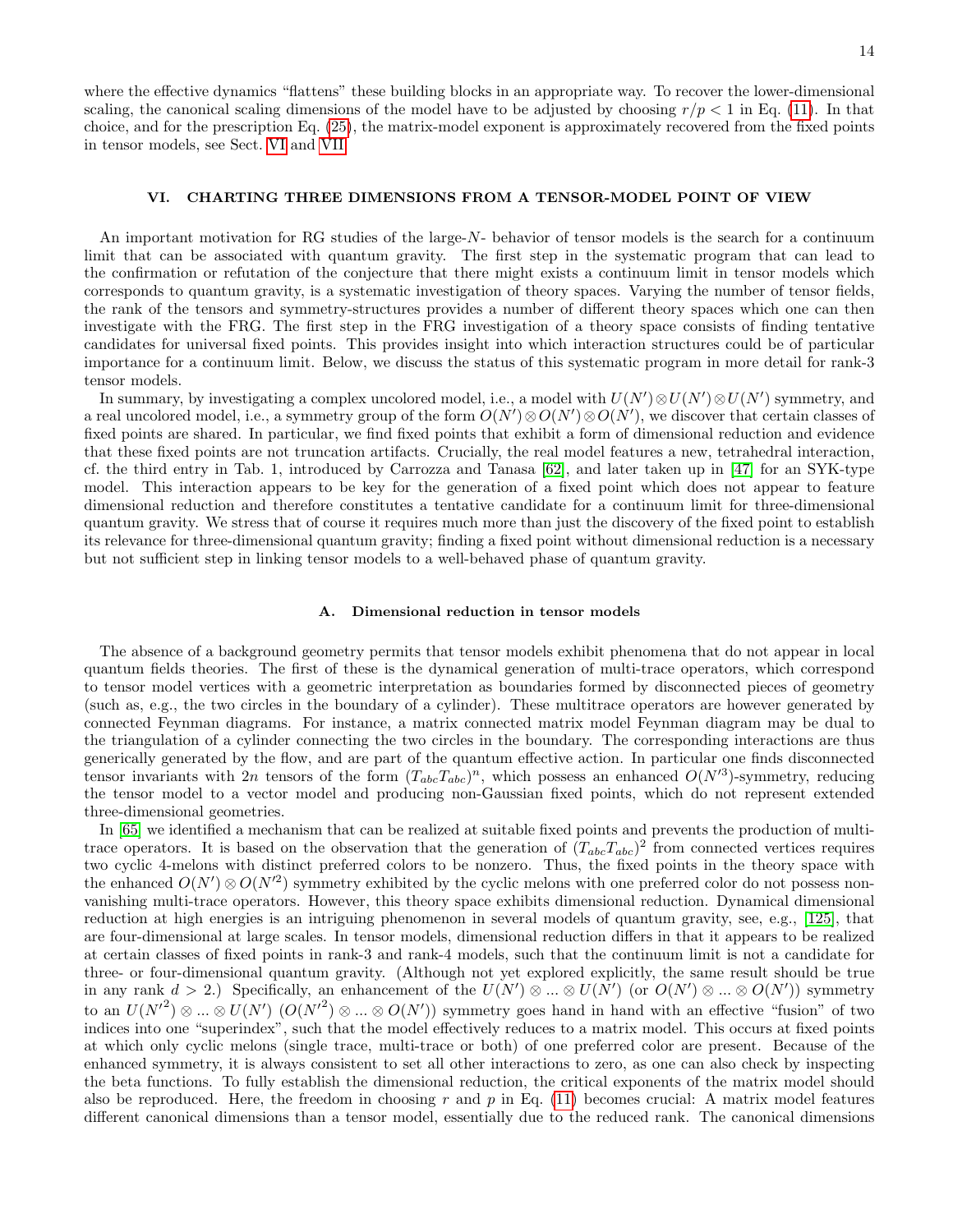are functions of  $r/p$ . To probe the matrix-model limit of rank-3 tensor models, one should choose  $r/p = 1/2$  to obtain the canonical dimensions appropriate for a matrix model. With this choice for the scaling of the regulator, and for the prescription Eq. [\(25\)](#page-11-1), the matrix-model exponent is approximately recovered from the fixed points in tensor models.

In particular, the fixed points reported in Tables [II,](#page-14-0) [III](#page-14-1) and [IV](#page-14-2) feature dimension reduction. They were obtained for the rank-3 real model. For those which appear both in the complex and in the real model, both sets of values are shown. The tables display fixed points as well as critical exponents values obtained in the hexic truncation of the rank-3 real model. In this truncation, all  $O(N')\otimes O(N')\otimes O(N')$  symmetric interactions are included in the effective average action. The resulting truncation has 21 couplings. Further details can be found in [\[64,](#page-26-17) [65\]](#page-26-18).

| $g_{4,1}^0$ |   | $-4.1$     | ن, ∠_<br>194.  | 94,2 | $g_{6,1}^{0,np}$ | 96.1  | д.,<br>$1g_{6,1}$ | <u>.</u><br>96.1 | $g_{6,1}^3$      | ے د<br>$g_{6.1}$       | $g_{6,1}^{3,3}$ | $g_{6,2}$     | o.<br>96.2       | $g_{6,3}$ |
|-------------|---|------------|----------------|------|------------------|-------|-------------------|------------------|------------------|------------------------|-----------------|---------------|------------------|-----------|
|             | - |            |                |      |                  |       |                   |                  |                  |                        |                 |               |                  |           |
| $\theta_1$  |   | $\theta_3$ | $\sigma_{4.5}$ |      | σ7<br>7.8        | U9    | $\theta_{10}$     | $\theta_{11,12}$ | $\theta_{13,14}$ | $ \theta_{15,16,17}\>$ | $\sigma_{18}$   | $\sigma_{19}$ | $\sigma_{20.21}$ |           |
| 2.19        |   | 0.69       |                | 1.00 | 78               | -2.08 | $-2^{-}$          |                  | $-2.28$          | റ                      |                 |               |                  |           |
|             |   |            |                |      |                  |       |                   |                  |                  |                        |                 |               |                  |           |

<span id="page-14-0"></span>TABLE II. This fixed point only features cyclic melonic couplings and has one relevant direction. It features dimensional reduction to a matrix model. For the complex model, the first four critical exponents are  $\theta_1 = 2.14$ ,  $\theta_2 = -0.59$ ,  $\theta_{3,4} = -1.26$ . The slight numerical difference to the real case is due to a different choice of projection scheme. The second critical exponent of the real model misses from the universality class obtained from the complex model and is to be attributed to the additional presence of the interaction associated with  $g_{4,1}^0$ . Choosing  $r/p = 1/2$  leads to  $\theta = 1.09$  for the leading critical exponent. Using the prescription described in Sec. [V](#page-11-0) the value is  $\ddot{\theta} = 0.63$ .

|          |            |                  |          | $\omega$ , $np$   |  |                                                  |  |               | ж |
|----------|------------|------------------|----------|-------------------|--|--------------------------------------------------|--|---------------|---|
|          |            |                  | U5       |                   |  |                                                  |  |               |   |
|          | $\sigma_2$ | $\theta_{3,4,5}$ | $He$ $=$ | $\theta_{8,9,10}$ |  | $\theta_{12,13,14,15,16,17}$ $\theta_{18,19,20}$ |  | $\theta_{21}$ |   |
| $\Omega$ |            |                  |          |                   |  |                                                  |  |               |   |

<span id="page-14-1"></span>TABLE III. Only bubble-multi-trace interactions are present in this fixed point, i.e., interactions of the form  $(T_{abc}T_{abc})^n$ . It has one relevant direction and features dimensional reduction to a vector model. For the complex case, the first four critical exponents read  $\theta_1 = 3.33$ ,  $\theta_{2,3,4} = -0.83$ . These were not provided in [\[64\]](#page-26-17), but can easily be extracted from the beta functions reported in that work.

| $g_{4,1}$  | - 4.1      | 94.1       |                | $g_{4,2}^*$                                       | $\cup$ ,np*<br>$g_{6.1}$         | $0, p$ *<br>$g_{6.1}$ | $19_{6,1}$    | 4.1<br>$g_{6.1}^{-}$ | o,<br>96.1       | <br>$g_{6,1}$ | o.<br>$g_{6,2}$     | ο,<br>96.2    | 96.2             | *<br>96,3 |
|------------|------------|------------|----------------|---------------------------------------------------|----------------------------------|-----------------------|---------------|----------------------|------------------|---------------|---------------------|---------------|------------------|-----------|
|            |            |            |                | $-0.05$                                           |                                  |                       |               |                      |                  |               | $-0.05$             |               |                  |           |
| $\theta_1$ | $\theta_2$ | $\theta_3$ | $\sigma_{4.5}$ | $\sigma_6$                                        | $\sigma_{7,8}$                   | $\theta_9$            | $\theta_{10}$ | $ \theta_{11,12} $   | $\theta_{13,14}$ | $\theta_{15}$ | $\theta_{16,17,18}$ | $\theta_{19}$ | $\theta_{20.21}$ |           |
| 2.23       |            | 0.66       |                | .66'<br>$\mathcal{F}$ $\mathcal{L}$ $\mathcal{L}$ | 1.74<br>$\overline{\phantom{0}}$ | $^{\circ}$ -2.04      | $-2.12$       | $\cdot 2.16$<br>റ    | $-2.24$          | $-2.73$       |                     |               |                  | 421       |

<span id="page-14-2"></span>TABLE IV. This fixed point has non-vanishing melonic as well as multi-trace interactions. It features two relevant directions, the second of which has a very small critical exponent. The systematic error of the truncation is expected to be significantly larger than the deviation of  $\theta_2$  from zero. The fixed point exhibits dimensional reduction to a matrix model. For the complex case, the first four critical exponents read  $\theta_1 = 2.56$ ,  $\theta_2 = 0.44$ ,  $\theta_{3.4} = -0.97$ . The difference is to be attributed to a difference in projection scheme. Additionally, the real model features an extra critical exponent  $\theta_3 = -0.66$  due to the presence of the additional interaction  $g_{4,1}^0$ .

The multi-trace operators  $(T_{abc}T_{abc})^n$  are invariant under the enhanced  $O(N^2) \otimes O(N^2)$  symmetry. Thus one expects that there exist fixed points at which cyclic melons and and multi-trace operators take non-vanishing fixed point values. This turns out to be true and, indeed in the quartic and hexic truncations, one finds a non-Gaussian fixed point with  $O(N^2) \otimes O(N')$  symmetry and non-vanishing fixed-point values for the cyclic melons and multi-trace operators. This fixed point appears to possess two relevant directions, see Table [IV,](#page-14-2) whereas the purely cyclic melonic non-Gaussian fixed point only features one positive critical exponent in this truncation see Table [II.](#page-14-0) It should be stressed that the deviation of  $\theta_2$  from zero at the fixed point in Table [IV](#page-14-2) is smaller than the presumed systematic error of the truncation.

As we have introduced the colors it is consistent to switch off the multitrace interactions for the matrix-model limit. In matrix-model RG flows this has not been possible, as multitrace interactions in matrix models are automatically generated from single-trace ones. Physically, this might suggest that configurations with disconnected boundaries do not have a significant impact on the path integral in two dimensions, as it appears to be possible to reach the same continuum limit both with an without the presence of multitrace interactions.

Note that due to the symmetry breaking induced by the regulator, even at the single-trace cyclic melonic fixed point, interactions with nontrivial index-dependence outside this theory space are generated and could take finite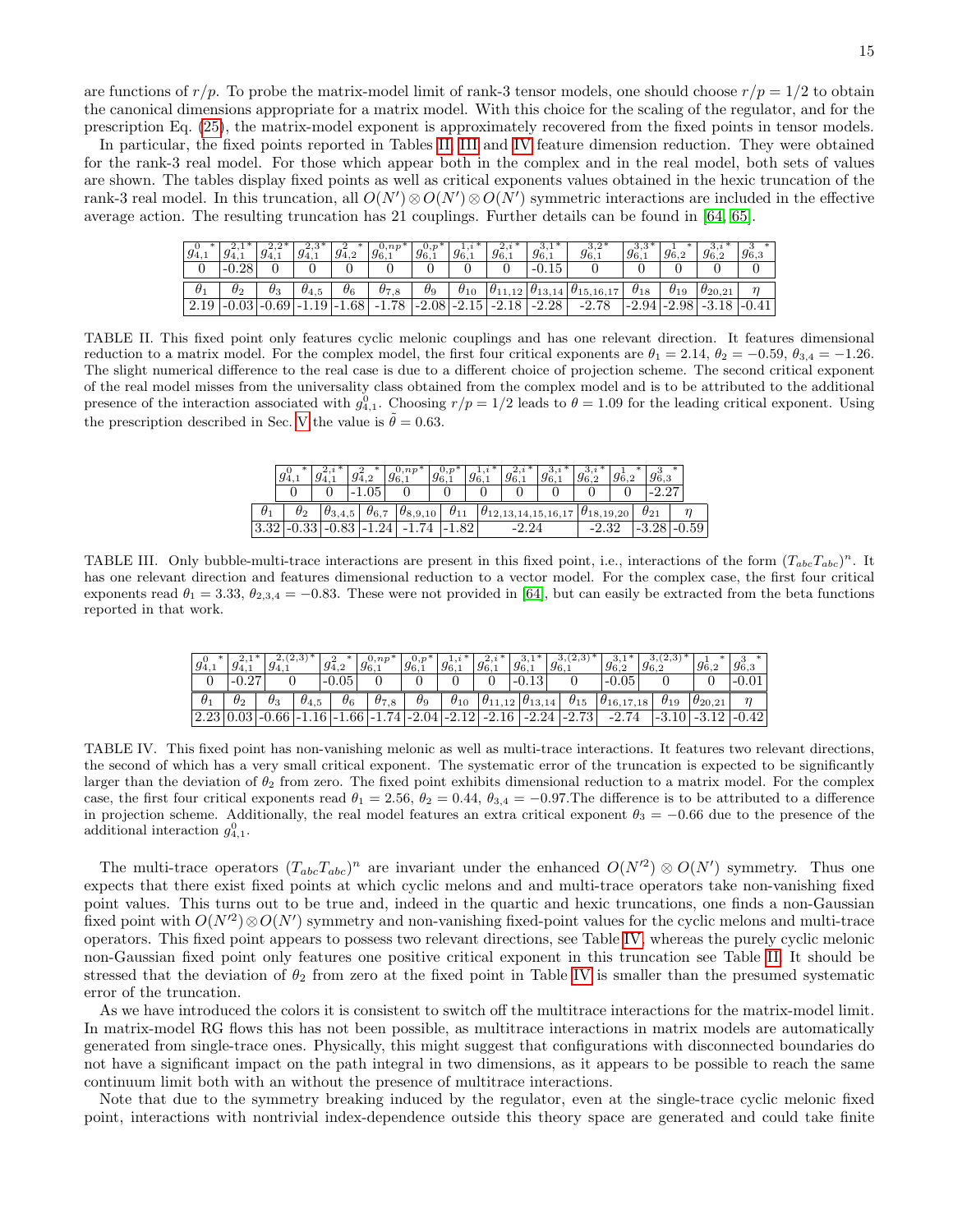The analogous argument applies to all other fixed points: These fixed points will exhibit non-vanishing couplings for index-dependent vertices, but their values are constrained by the modified Ward-identity. In the IR, it turns into the constraint that all couplings associated with index-dependent operators vanish. To reach this point, the initial condition for the RG flow has to be chosen with an appropriate "amount" of symmetry-breaking operators, such that during the flow, the symmetry-breaking effect of the regulator compensates with that coming from the initial condition.

### B. Candidates with potential relevance for three-dimensional quantum gravity

The fixed points with enhanced  $O(N^2) \otimes O(N')$  and  $O(N^3)$  symmetries appear to exhibit dimensional reduction. This might possibly be compatible with dynamical dimensional reduction in the physical UV limit, i.e., after the continuum limit has already been taken if these fixed points would possess a relevant direction that "inflates" additional dimensions in the IR. However, we consider this possibility unlikely, and consider it more likely that the continuum limit leads to the same topological dimension as the IR-limit of the corresponding spacetime exhibits. Note that the dimensional reduction in the spectral dimension observed in many quantum-gravity approaches is different, and does not imply that there is a reduction in the topological dimension.

A different possibility to search for quantum gravity candidate fixed points is to search for fixed points that do not possess such an enhanced symmetry. In [\[65\]](#page-26-18) we found two possible candidates. These fixed points are isocolored, i.e., they exhibit a global symmetry under color permutation. Note that such a symmetry is not linked to dimensional reduction. In fact, the presence of cyclic melonic interactions with all three different prefered colors is exactly what prevents the merging of two indices to one "superindex" linked to  $O(N^2) \otimes O(N^2)$  symmetry. Another hint about the "geometricity" of a fixed point might be the presence of the tetrahedral interaction  $T_{abc}T_{dde}T_{fdc}T_{fbe}$ . An isocolored fixed point at which this tetrahedral interaction takes a non-vanishing fixed point value may describe the continuum limit of a geometric model. We stress that this is not sufficient for such a fixed point to be associated with quantum gravity. The identification as a quantum-gravity candidate can only be made when order parameters indicate a geometric interpretation. The fixed point possesses the positive critical exponents

$$
\theta_{\pm} = 1.35 \pm 1.56i \dots 1.95 \pm 0.69i, \quad \theta_3 = 0.38 \dots 0.13. \tag{30}
$$

in the full hexic trunction, where the range comes from several different schemes regarding the treatment of the anomalous dimension. We stress that it should not be taken as a complete estimate of the systematic truncation error. The leading critical exponents are roughly compatible with the critical exponents found for the Einstein-Hilbert truncation in three dimensions [\[126\]](#page-27-22) with  $\theta_1 \approx 2.5$  and  $\theta_2 \approx 0.8$  which are also expected to come with significant systematic errors. We caution that this comparison is subject to systematic errors on both sides. In fact, in three-dimensional continuum gravity, fixed-point searches have only been conducted in the Einstein-Hilbert truncation, not including higher-derivative operators. Therefore it is not yet established whether there are indeed only two relevant directions, although the fact that four-derivative curvature invariants are canonically irrelevant could support such a conjecture. Accordingly, the comparison of critical exponents we perform here is to be understood as a proposal for a comparison that will become more meaningful in the future, when systematic errors are significantly reduced on both sides. Here, we only note that within the significant systematic errors that we expect these results to have, the critical exponents of the continuum and the tensor model setting do not appear to be incompatible.

A second isocolored melonic fixed point with vanishing fixed-point value for the tetrahedral interaction was also found and discussed in the appendix of [\[65\]](#page-26-18), but with slightly complex values for the coupling constants. The imaginary parts of the fixed point values of the couplings exhibit a scheme dependence that is consistent with vanishing imaginary parts of the couplings, which would make the fixed-point action real and thus physically admissible.

# <span id="page-15-0"></span>VII. FIRST STEPS TOWARDS BACKGROUND INDEPENDENT FOUR-DIMENSIONAL QUANTUM GRAVITY

In this subsection, we discuss the first results obtained for rank-4 tensor models using the FRG. The purpose of our presentation is illustrative and for this reason, we restrict the analysis to a simple truncation for the effective average action. An extensive analysis employing more sophisticated truncations will be presented elsewhere.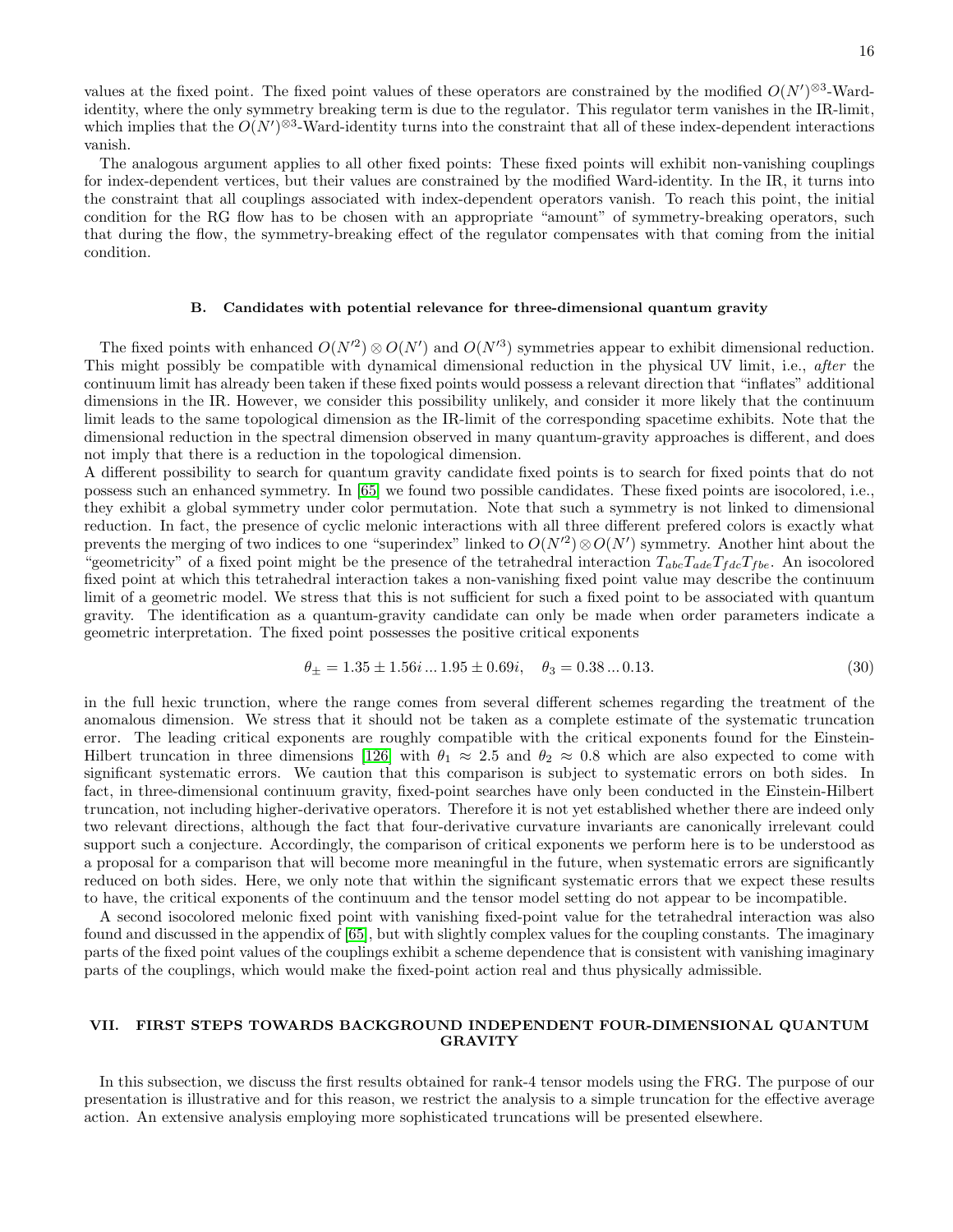Studying rank-4 tensor models, whose Feynman diagrams can be identified with 4 dimensional triangulations, is certainly of great importance from a quantum-gravity perspective. If a suitable continuum limit can be found, they could be candidates for a description of the microscopic structure of four-dimensional quantum spacetime. While results in tensor models point towards the existence of a branched-polymer phase [\[127\]](#page-27-23), Monte Carlo simulations indicate that causal dynamical triangulations could also give rise to extended four-dimensional geometries [\[11,](#page-25-7) [128\]](#page-27-24). The case of Euclidean dynamical triangulations is under renewed investigation [\[12\]](#page-25-12). The FRG is a suitable tool to complement such simulations and discover candidates for a universal continuum limit beyond branched polymers.

We consider a complex rank-4 tensor model, i.e., we work with a random tensor  $T_{abcd}$  and its complex conjugate  $\bar{T}_{abcd}$  of size N'. We focus on a model respecting the following symmetry

<span id="page-16-0"></span>
$$
T_{a_1 a_2 a_3 a_4} \rightarrow T'_{a_1 a_2 a_3 a_4} = U_{a_1 b_1}^{(1)} U_{a_2 b_2}^{(2)} U_{a_3 b_3}^{(3)} U_{a_4 b_4}^{(4)} T_{b_1 b_2 b_3 b_4} ,
$$
  
\n
$$
\bar{T}_{a_1 a_2 a_3 a_4} \rightarrow \bar{T}'_{a_1 a_2 a_3 a_4} = \bar{U}_{a_1 b_1}^{(1)} \bar{U}_{a_2 b_2}^{(2)} \bar{U}_{a_3 b_3}^{(3)} \bar{U}_{a_4 b_4}^{(4)} \bar{T}_{b_1 b_2 b_3 b_4} ,
$$
\n(31)

where repeated indices are summed over. The matrices  $U_{ab}^{(i)}$  are unitary and therefore the model has a  $U(N')^{\otimes 4}$ symmetry. Eq. [\(31\)](#page-16-0) shows that each index of the tensor transforms independently. Hence,  $U(N')^{\otimes 4}$  invariance requires that the only allowed index contraction is a first index of T with a first index of  $\overline{T}$ , a second index of T with a second index of  $T$  and so on. Consequently, an interaction term which contains  $2p$  tensors in total necessarily has p tensors T and p tensors T. Invariance under Eq. [\(31\)](#page-16-0) also ensures that the indices of the tensors do not have any permutation symmetry.

A continuum limit in tensor models might fall into the universality class corresponding to the Reuter fixed point [\[3\]](#page-25-10) (see [\[5,](#page-25-9) [129\]](#page-27-25) for recent reviews). Accordingly we bootstrap our truncation assuming a near-canonical scaling spectrum, and choose

<span id="page-16-3"></span>
$$
\Gamma_N = \Gamma_{N,2} + \Gamma_{N,4},\tag{32}
$$

with

<span id="page-16-1"></span>
$$
\Gamma_{N,2} = Z_N \bar{T}_{a_1 a_2 a_3 a_4} T_{a_1 a_2 a_3 a_4} \,, \tag{33}
$$

and

<span id="page-16-2"></span>
$$
\Gamma_{N,4} = \bar{g}_{4,1}^{2,1} \bar{T}_{a_1 a_2 a_3 a_4} T_{b_1 a_2 a_3 a_4} \bar{T}_{b_1 b_2 b_3 b_4} T_{a_1 b_2 b_3 b_4} + \bar{g}_{4,1}^{2,2} \bar{T}_{a_1 a_2 a_3 a_4} T_{a_1 b_2 a_3 a_4} \bar{T}_{b_1 b_2 b_3 b_4} T_{b_1 a_2 b_3 b_4}
$$
\n
$$
+ \bar{g}_{4,1}^{2,3} \bar{T}_{a_1 a_2 a_3 a_4} T_{a_1 a_2 b_3 a_4} \bar{T}_{b_1 b_2 b_3 b_4} T_{b_1 b_2 a_3 b_4} + \bar{g}_{4,1}^{2,4} \bar{T}_{a_1 a_2 a_3 a_4} T_{a_1 a_2 a_3 b_4} \bar{T}_{b_1 b_2 b_3 b_4} T_{b_1 b_2 b_3 a_4}
$$
\n
$$
+ \bar{g}_{4,1}^{(1,2)} \bar{T}_{a_1 a_2 a_3 a_4} T_{b_1 b_2 a_3 a_4} \bar{T}_{b_1 b_2 b_3 b_4} T_{a_1 a_2 b_3 b_4} + \bar{g}_{4,1}^{(1,3)} \bar{T}_{a_1 a_2 a_3 a_4} T_{b_1 a_2 b_3 a_4} \bar{T}_{b_1 b_2 b_3 b_4} T_{a_1 b_2 a_3 b_4}
$$
\n
$$
+ \bar{g}_{4,1}^{(1,4)} \bar{T}_{a_1 a_2 a_3 a_4} T_{b_1 a_2 a_3 b_4} \bar{T}_{b_1 b_2 b_3 b_4} T_{a_1 b_2 b_3 a_4} + \bar{g}_{4,2}^2 \bar{T}_{a_1 a_2 a_3 a_4} T_{a_1 a_2 a_3 a_4} \bar{T}_{b_1 b_2 b_3 b_4} T_{b_1 b_2 b_3 b_4}.
$$
\n(34)

In Eq. [\(33\)](#page-16-1),  $Z_N$  denotes the wave-function renormalization. The interactions in Eq. [\(34\)](#page-16-2) can be represented by 4colored graphs: For each tensor  $T(\overline{T})$  we associate a white (black) vertex and a colored edge for an index. Different colors are used to indicate different index positions on the tensors. An index contraction is represented by linking a black and a white vertex by the corresponding edge. The corresponding diagrammatic representation of Eq. [\(32\)](#page-16-3) is shown in Fig. [5.](#page-17-0) The notation for the couplings of different interactions encode the corresponding diagrammatics, i.e., the combinatorial structures of the interaction: The first subindex denotes the number of tensors  $T$  and  $\overline{T}$ , while the second one counts the number of connected components. The superindices differ for different combinatorial structures. For cyclic melons, which consist of contractions of neighboring tensors by either three or one line in alternating fashion, the superindices are not bracketed. The two superindices stand for the number of "submelons" and the preferred color i which is the color of the single line connecting neighboring tensors. Since this is a rank-4 model, there are four different melonic invariants, each one selecting one distinct preferred color. A symmetry-reduced theory space, the isocolored theory space is defined by a single coupling being assigned to all cyclic melons since those interactions have the same combinatorial structure and just differ by the preferred color.

A distinct combinatorial structure is indicated by bracketed superindices: The couplings  $\bar{g}_{4,1}^{(1,i)}$  are associated to the necklaces diagrams. These interactions are such that a given white vertex is connected to a black vertex by exactly two edges. There are three such interactions due to three possible pairings of four indices into two groups of two. Each white vertex is connected to one of its neighbors by the colors  $(1, i)$  in the superindex, and by the remaining two colors to its other neighbor.

Finally, the "double-trace" interaction is parameterized by the coupling  $\bar{g}_{4,2}^2$ : in the subindices, the number of connected components is two. The superindex represents the number of melons. At higher orders in the truncation,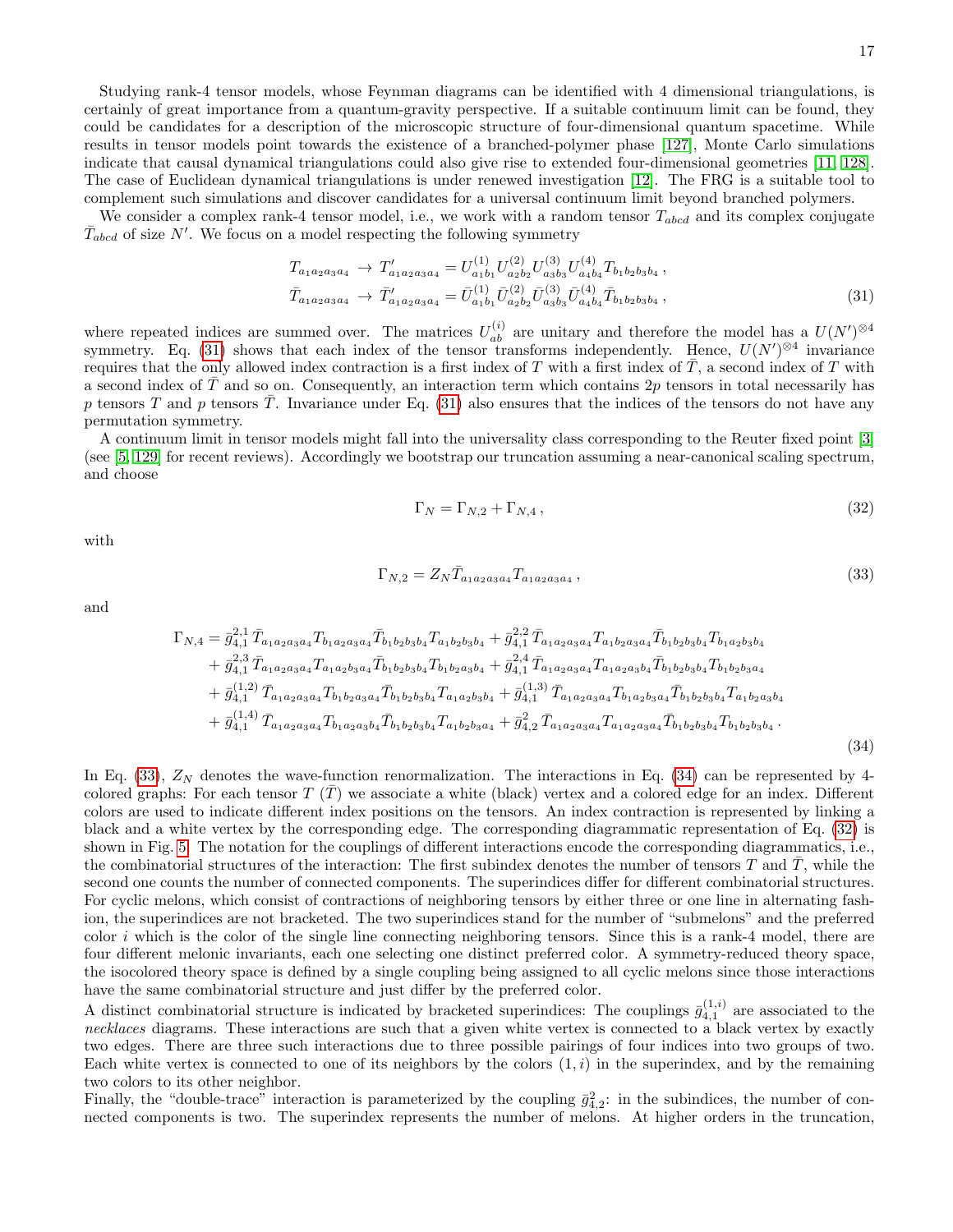$$
\Gamma_N = Z_N \Longleftrightarrow + \overline{g}_{4,1}^{2,1} \longrightarrow + \overline{g}_{4,1}^{2,2} \longrightarrow + \overline{g}_{4,1}^{2,3} \longrightarrow + \overline{g}_{4,1}^{2,4} \longrightarrow + \overline{g}_{4,1}^{2,4} \longrightarrow + \overline{g}_{4,1}^{2,4} \longrightarrow + \overline{g}_{4,2}^{2,4} \longrightarrow + \overline{g}_{4,2}^{2,4} \longrightarrow + \overline{g}_{4,2}^{2,4} \longrightarrow + \overline{g}_{4,2}^{2,4} \longrightarrow + \overline{g}_{4,2}^{2,4} \longrightarrow + \overline{g}_{4,2}^{2,4} \longrightarrow + \overline{g}_{4,2}^{2,4} \longrightarrow + \overline{g}_{4,2}^{2,4} \longrightarrow + \overline{g}_{4,2}^{2,4} \longrightarrow + \overline{g}_{4,2}^{2,4} \longrightarrow + \overline{g}_{4,2}^{2,4} \longrightarrow + \overline{g}_{4,2}^{2,4} \longrightarrow + \overline{g}_{4,2}^{2,4} \longrightarrow + \overline{g}_{4,2}^{2,4} \longrightarrow + \overline{g}_{4,2}^{2,4} \longrightarrow + \overline{g}_{4,2}^{2,4} \longrightarrow + \overline{g}_{4,2}^{2,4} \longrightarrow + \overline{g}_{4,2}^{2,4} \longrightarrow + \overline{g}_{4,2}^{2,4} \longrightarrow + \overline{g}_{4,2}^{2,4} \longrightarrow + \overline{g}_{4,2}^{2,4} \longrightarrow + \overline{g}_{4,2}^{2,4} \longrightarrow + \overline{g}_{4,2}^{2,4} \longrightarrow + \overline{g}_{4,2}^{2,4} \longrightarrow + \overline{g}_{4,2}^{2,4} \longrightarrow + \overline{g}_{4,2}^{2,4} \longrightarrow + \overline{g}_{4,2}^{2,4} \longrightarrow + \overline{g}_{4,2}^{2,4} \longrightarrow + \overline{g}_{4,2}^{2,4} \longrightarrow + \overline{g}_{4,2}^{2,4} \longrightarrow + \overline{g}_{4,2}^{2,4} \longrightarrow + \overline{g}_{4,2}^{2,4} \longrightarrow + \overline{g}_{4,2}^{2,4} \longrightarrow + \overline{g}_{4,2}^{2,4} \longrightarrow + \overline{g}_{4,2}^{2,4} \longrightarrow + \overline{g}_{4,2}^{2
$$

<span id="page-17-0"></span>FIG. 5. Diagrammatic representation of the invariants present in our truncation

where the first subindex is larger than four, additional superindices must be introduced to distinguish all different combinatorial structures at fixed order in tensors and connected components.

We aim at deriving the beta functions for the dimensionless couplings  $g_I$ , where

$$
\bar{g}_I \equiv Z_N^2 N^{[\bar{g}_I]} g_I,\tag{35}
$$

with  $[\bar{g}_I]$  being the canonical dimension of the coupling  $\bar{g}_I$ . We will now determine the canonical dimensions, cf. Sec. [IV.](#page-9-0) For the application of the flow equation one has to choose a regulator function which acts as an "infrared" suppression term, cutting off modes with indices satisfying  $a^p + b^p + c^p + d^p < N^r$ , where  $r, p > 0$ . Our regulator choice generalizes that in [\[65\]](#page-26-18)

<span id="page-17-2"></span>
$$
R_N^{(r,p)}(\{a_i\},\{b_i\}) = Z_N \,\delta_{a_1b_1}\delta_{a_2b_2}\delta_{a_3b_3}\delta_{a_4b_4}\left(\frac{N^r}{\sum_{i=1}^4 a_i^p} - 1\right)\theta\left(\frac{N^r}{\sum_{j=1}^4 a_j^p} - 1\right). \tag{36}
$$

Its scale-derivative  $\partial_t \equiv N \partial_N$  is

<span id="page-17-1"></span>
$$
\partial_{t} R_{N}^{(r,p)}(\{a_{i}\},\{b_{i}\}) = \delta_{a_{1}b_{1}} \delta_{a_{2}b_{2}} \delta_{a_{3}b_{3}} \delta_{a_{4}b_{4}} \left[ N^{r} \frac{\partial_{t} Z_{N} + Z_{N}}{\sum_{i=1}^{4} a_{i}^{p}} - \partial_{t} Z_{N} \right] \theta \left( \frac{N^{r}}{\sum_{j=1}^{4} a_{j}^{p}} - 1 \right) \tag{37}
$$
\n
$$
+ Z_{N} \delta_{a_{1}b_{1}} \delta_{a_{2}b_{2}} \delta_{a_{3}b_{3}} \delta_{a_{4}b_{4}} \left( \frac{N^{r}}{\sum_{i=1}^{4} a_{i}^{p}} - 1 \right) \cdot \delta \left( \frac{N^{r}}{\sum_{i=1}^{4} a_{i}^{p}} - 1 \right) \cdot r \frac{N^{r}}{\sum_{k=1}^{4} a_{k}^{p}}.
$$

The term in the second line of Eq. [\(37\)](#page-17-1) does not yield a contribution to the flow of couplings of index-independent interactions, since the delta-distribution appears multiplied by its argument. With these definitions, the right-handside of the flow equation can be evaluated. To extract beta functions from it, suitable projections onto the monomials spanning the theory space have to be used. Specifically, the distinct combinatorial structures at a given order in tensors can easily be distinguished, as the flow equation generates combinatorially different contractions on the right-handside. To deal with the additional index-dependence of interactions that occurs due to the symmetry breaking induced by the regulator, we apply the prescription from [\[65\]](#page-26-18). Specifically, the regulator can either sit on an index forming a closed loop, or an index occurring on a tensor and antitensor. To project onto symmetry-invariant monomials only, we set indices in the regulator to zero, if they also occur on a tensor. This splits the index-trace into two parts: The contraction of tensors and their complex conjugates decouples from the regulator trace and is directly recognizable as one of the different combinatorial structures in Eq. [\(33\)](#page-16-1) or [\(34\)](#page-16-2). The regulator trace consists of a trace over indices running through the regulator and its derivative, which can be rewritten as an integral in the large-N limit. The resulting beta functions for the dimensionless couplings as well as the anomalous dimension  $\eta \equiv -\partial_t Z_N/Z_N$  are,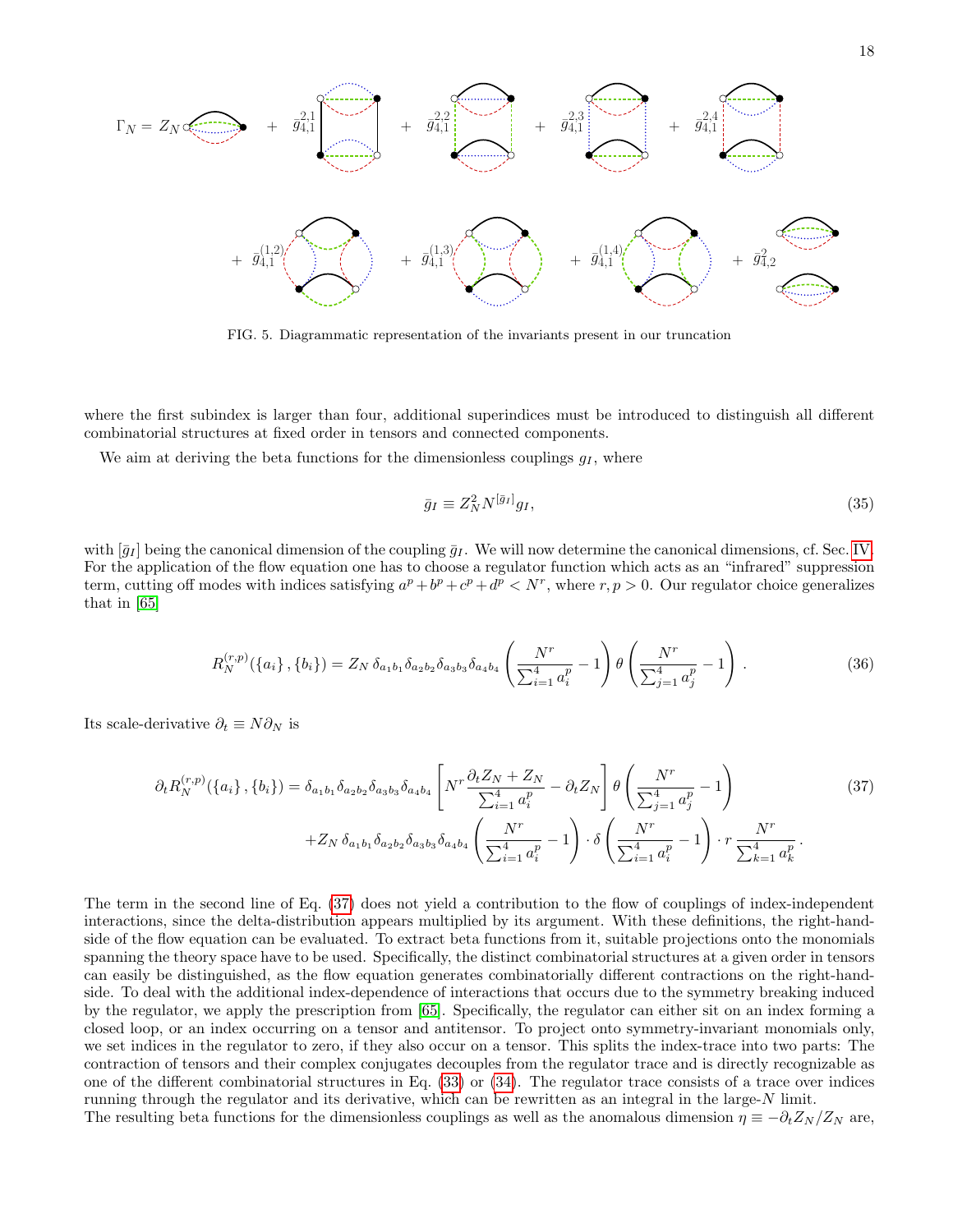respectively,

<span id="page-18-0"></span>
$$
\eta = 2\,\mathcal{I}_2^3(p) N^{[\bar{g}_{4,1}^{2,i}] + \frac{3r}{p}} \sum_{i=1}^4 g_{4,1}^{2,i} + 4\,\mathcal{I}_2^2(p) N^{[\bar{g}_{4,1}^{(1,i)}] + \frac{2r}{p}} \sum_{i=2}^4 g_{4,1}^{(1,i)} + 2\,\mathcal{I}_2^4(p) N^{[\bar{g}_{4,2}^{2}] + \frac{4r}{p}} g_{4,2}^2 \,, \tag{38}
$$

$$
\beta_{g_{4,1}^{2,i}} = \left(2\eta - \left[\bar{g}_{4,1}^{2,i}\right]\right) g_{4,1}^{2,i} + 4\,\mathcal{I}_3^3(p) N^{\left[\bar{g}_{4,1}^{2,i}\right] + \frac{3r}{p}} \left(g_{4,1}^{2,i}\right)^2 + 8\,\mathcal{I}_3^1(p) N^{2\left[\bar{g}_{4,1}^{(1,i)}\right] - \left[\bar{g}_{4,1}^{2,i}\right] + \frac{r}{p}} \sum_{j=2}^4 \sum_{k > j} g_{4,1}^{(1,j)} g_{4,1}^{(1,k)}
$$
\n
$$
+ 8\,\mathcal{I}_3^2(z_1) N^{\left[\bar{g}_{4,1}^{(1,i)}\right] + \frac{2r}{p}} \cdot 2, i \sum_{k=1}^4 \mathcal{I}_k^{(1,j)} \tag{20}
$$

$$
+ 8 J_3^2(p) N^{[\bar{g}_{4,1}^{(1,i)}] + \frac{2r}{p}} g_{4,1}^{2,i} \sum_{j=2} g_{4,1}^{(1,j)}, \tag{39}
$$

$$
\beta_{g_{4,1}^{(1,i)}} = \left(2\eta - \left[\bar{g}_{4,1}^{(1,i)}\right]\right) g_{4,1}^{(1,i)} + 8 J_3^2(p) N^{\left[\bar{g}_{4,1}^{(1,i)}\right] + \frac{2r}{p}} (g_{4,1}^{(1,i)})^2 + 8 J_3^1(p) N^{\left[\bar{g}_{4,1}^{(2,i)}\right] + \frac{r}{p}} g_{4,1}^{(1,i)} \sum_{j=1}^4 g_{4,1}^{2,j},\tag{40}
$$
\n
$$
(41)
$$

$$
\beta_{g_{4,2}^2} = (2\eta - [\bar{g}_{4,2}^2]) g_{4,2}^2 + 8 J_3^2(p) N^{2[\bar{g}_{4,1}^{2,i}] - [\bar{g}_{4,2}^2] + \frac{2r}{p}} \sum_{i=1}^4 \sum_{j>i} g_{4,1}^{2,i} g_{4,1}^{2,j}
$$
  
+ 8 J\_3^1(p) N^{[\bar{g}\_{4,1}^{2,i}] + [\bar{g}\_{4,1}^{(1,i)}] - [\bar{g}\_{4,2}^2] + \frac{r}{p}} \sum\_{i=1}^4 \sum\_{j=2}^4 g\_{4,1}^{2,i} g\_{4,1}^{(1,j)} + 8 J\_3^3(p) N^{[\bar{g}\_{4,1}^{2,i}] + \frac{3r}{p}} g\_{4,2}^2 \sum\_{i=1}^4 g\_{4,1}^{2,i}   
+ 16 J\_3^2(p) N^{[\bar{g}\_{4,1}^{(1,i)}] + \frac{2r}{p}} g\_{4,2}^2 \sum\_{i=2}^4 g\_{4,1}^{(1,i)} + 4 J\_3^4(p) N^{[\bar{g}\_{4,2}^{2}] + \frac{4r}{p}} (g\_{4,2}^2)^2,\n
$$
(42)
$$

where  $\mathcal{I}_j^i(p)$  are threshold integrals provided in [A](#page-25-13)pp. A for  $p=1,2$ .

The canonical dimensions for the couplings are not fixed in Eq. [\(38\)](#page-18-0) to [\(42\)](#page-18-0). They are fixed by demanding that Eqs. [\(38\)](#page-18-0)-[\(42\)](#page-18-0) admit a  $1/N$  expansion starting with a non-trivial contribution at order  $(1/N)^0$ . In the expression for the anomalous dimension, Eq. [\(38\)](#page-18-0), the large-N limit can be taken if the canonical dimensions satisfy the following bounds

<span id="page-18-1"></span>
$$
\frac{3r}{p} + [\bar{g}_{4,1}^{2,i}] \le 0, \qquad \frac{2r}{p} + [\bar{g}_{4,1}^{(1,i)}] \le 0, \qquad \frac{4r}{p} + [\bar{g}_{4,2}^{2}] \le 0.
$$
\n(43)

Eq. [\(39\)](#page-18-0) imposes a new constraint for the canonical dimensions, namely

<span id="page-18-2"></span>
$$
2[\bar{g}_{4,1}^{(1,i)}] - [\bar{g}_{4,1}^{2,i}] + \frac{r}{p} \le 0,
$$
\n(44)

while the beta function for the necklaces [\(41\)](#page-18-0) does not introduce any new conditions. Finally, the beta function for the double-trace couplings constrains the canonical dimensions by

<span id="page-18-3"></span>
$$
\frac{2r}{p} + 2[\bar{g}_{4,1}^{2,i}] - [\bar{g}_{4,2}^2] \le 0 \quad \text{and} \quad [\bar{g}_{4,1}^{2,i}] + [\bar{g}_{4,1}^{(1,i)}] - [\bar{g}_{4,2}^2] + \frac{r}{p} \le 0. \tag{45}
$$

From Eqs. [\(43\)](#page-18-1), [\(44\)](#page-18-2) and [\(45\)](#page-18-3), we obtain upper bounds for the couplings canonical dimensions (or relations between them). Couplings decouple from the set of beta functions if their canonical dimension is chosen below the corresponding upper bounds. In this sense choosing the upper bounds as the canonical dimensions leads to the most non-trivial set of beta functions at large N. We tentatively consider a decoupling of interactions through such choices artificial, hence, we choose the upper bounds as the canonical dimension for the couplings. We start by demanding that

<span id="page-18-4"></span>
$$
[\bar{g}_{4,1}^{2,i}] = -\frac{3r}{p} \,. \tag{46}
$$

This is exactly what one would expect based on  $[\bar{g}_{4,1}^{2,i}]_{\text{rank}-3} = -2r$  (for  $p=1$ ) in the rank-3 case: The contraction of one additional index in the rank-4 case requires an additional suppression by  $1/N$  (for  $r/p = 1$ ). The first inequality of [\(45\)](#page-18-3) implies  $[\bar{g}_{4,2}^2] \ge -4r/p$ . Yet, the third inequality of [\(43\)](#page-18-1) enforces  $[\bar{g}_{4,2}^2] \le -4r/p$ . Therefore, given the choice in Eq. [\(46\)](#page-18-4), the canonical dimension for the double-trace coupling is completely fixed, i.e.,

<span id="page-18-5"></span>
$$
[\bar{g}_{4,2}^2] = -\frac{4r}{p} \,. \tag{47}
$$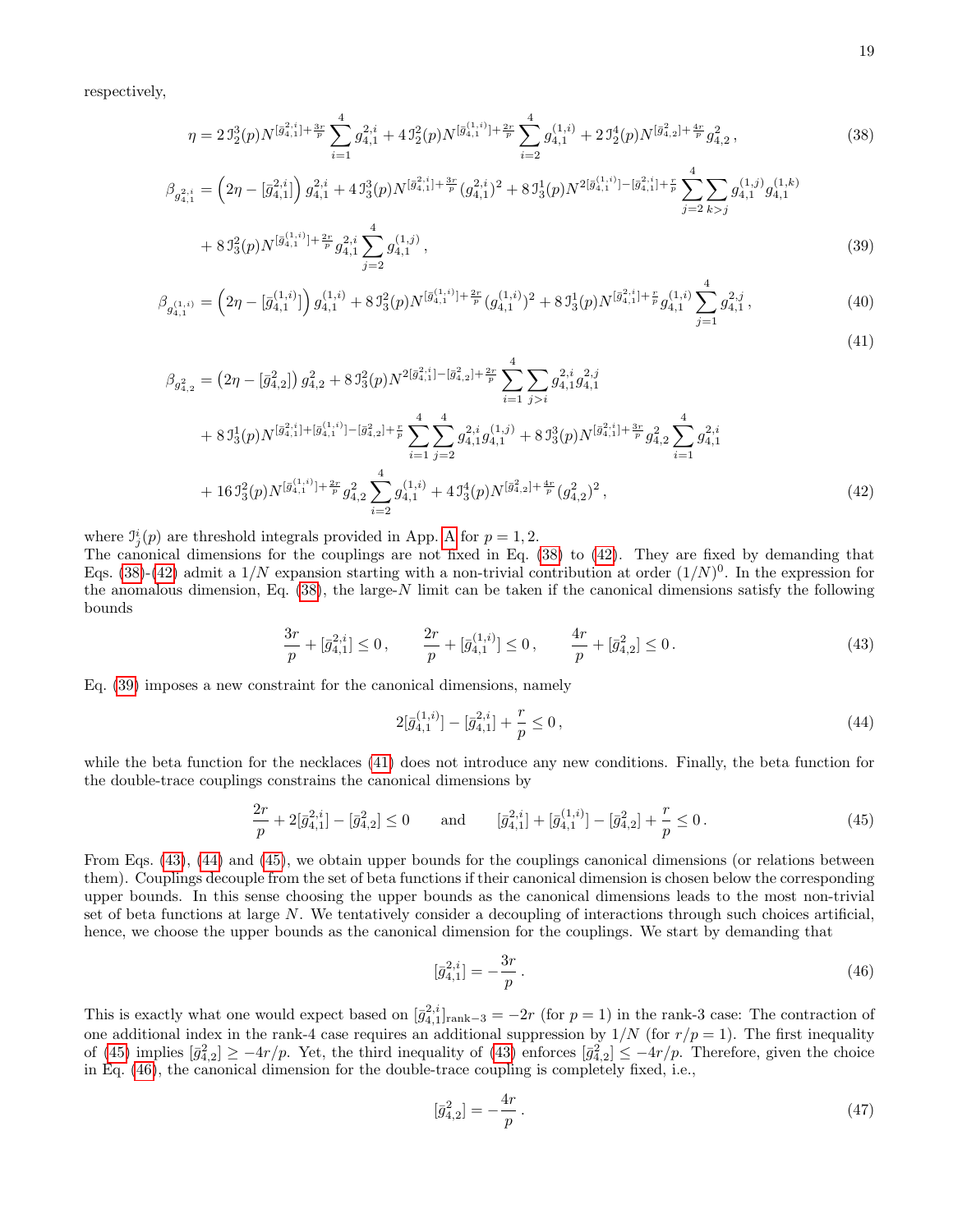This is in accordance with the expectation from the rank-3 case, as well as the reasoning that the additional "trace" of this interaction in comparison to the quartic cyclic melonic interaction should lead to an additional suppression by  $1/N$  (for  $r = p$ ). Finally, using [\(46\)](#page-18-4) and [\(47\)](#page-18-5) in [\(43\)](#page-18-1)-[\(45\)](#page-18-3) results in  $[\bar{g}_{4,1}^{(1,i)}] \le -2r/p$ , i.e., the canonical dimension for the necklaces is not fixed uniquely. We choose

<span id="page-19-0"></span>
$$
[\bar{g}_{4,1}^{(1,i)}] = -\frac{2r}{p} \,. \tag{48}
$$

The scaling dimensions are functions of the ratio  $r/p$ . Hence, if one chooses the "standard" scaling, i.e., setting the power of the infrared cutoff N equal to that of the "momentum" scale,  $r = p$ , the dimensions are always  $-3$ ,  $-4$  and −2 for the cyclic melons, multitrace and necklaces interactions, respectively. For those fixed points that do not feature dimensional reduction, the choice  $r = p$  is preferred based on a geometrical argument, see Sec. [IV.](#page-9-0) Nevertheless, the threshold integrals  $\mathcal{I}_j^i$  depend on those parameters in a non-trivial way which implies that different choices of  $(r, p)$ lead to different numerical coefficients in the beta functions. Thus, choosing different values  $r$  and  $p$  while keeping all canonical dimensions fixed tests the scheme/regulator dependence of our calculation.

In the large-N limit and using Eq. [\(46\)](#page-18-4)-[\(48\)](#page-19-0) with  $r = p = 1$ , the system of beta functions reduces to

<span id="page-19-1"></span>
$$
\eta = \frac{1}{20}(5-\eta)\sum_{i=1}^{4} g_{4,1}^{2,i} + \frac{1}{3}(4-\eta)\sum_{i=2}^{4} g_{4,1}^{(1,i)} + \frac{1}{90}(6-\eta)g_{4,2}^{2},\tag{49}
$$

which can be solved for  $\eta$  leading to

<span id="page-19-2"></span>
$$
\eta = \frac{3\left(15\sum_{i=1}^{4} g_{4,1}^{2,i} + 80\sum_{i=2}^{4} g_{4,1}^{(1,i)} + 4g_{4,2}^{2}\right)}{180 + 9\sum_{j=1}^{4} g_{4,1}^{2,i} + 60\sum_{j=2}^{4} g_{4,1}^{(1,j)} + 2g_{4,2}^{2}},
$$
\n
$$
(50)
$$

and

<span id="page-19-3"></span>
$$
\beta_{g_{4,1}^{2,i}} = (2\eta + 3) g_{4,1}^{2,i} + \frac{1}{15} (6 - \eta) (g_{4,1}^{2,i})^2 + \frac{2}{3} (4 - \eta) \sum_{j=2}^4 \sum_{k>j} g_{4,1}^{(1,j)} g_{4,1}^{(1,k)} + \frac{2}{5} (5 - \eta) g_{4,1}^{2,i} \sum_{j=2}^4 g_{4,1}^{(1,j)} ,\tag{51}
$$

$$
\beta_{g_{4,1}^{(1,i)}} = (2\eta + 2) g_{4,1}^{(1,i)} + \frac{2}{5} (5 - \eta) (g_{4,1}^{(1,i)})^2 ,\tag{52}
$$

$$
\beta_{g_{4,2}^2} = (2\eta + 4) g_{4,2}^2 + \frac{2}{5} (5 - \eta) \sum_{i=1}^4 \sum_{j>i} g_{4,1}^{2,i} g_{4,1}^{2,j} + \frac{2}{3} (4 - \eta) \sum_{i=1}^4 \sum_{j=2}^4 g_{4,1}^{2,i} g_{4,1}^{(1,j)} \n+ \frac{2}{15} (6 - \eta) g_{4,2}^2 \sum_{i=1}^4 g_{4,1}^{2,i} + \frac{4}{5} (5 - \eta) g_{4,2}^2 \sum_{i=2}^4 g_{4,1}^{(1,i)} + \frac{1}{63} (7 - \eta) (g_{4,2}^2)^2.
$$
\n
$$
(53)
$$

We highlight several key features of the above system: Firstly, unlike in the quartic truncation for the rank-3 complex tensor model [\[64\]](#page-26-17), there is a class of interactions, the necklaces, which are not melonic. On the other hand, in the real rank-3 tensor model, see [\[65\]](#page-26-18), a non-melonic interaction is present already at the quartic order. It does not contribute to the anomalous dimension at large N. As a difference to these two examples, Eq. [\(49\)](#page-19-1) and [\(50\)](#page-19-2) show that all couplings contribute to the anomalous dimension in the complex rank-4 model, including the non-melonic (necklaces) couplings. This is the first evident structural difference between the present beta functions and the rank-3 ones [\[64,](#page-26-17) [65\]](#page-26-18).

Secondly, after choosing the canonical dimension for the melonic coupling  $\bar{g}_{4,1}^{2,i}$ , the canonical dimension for the doubletrace coupling is fixed uniquely. Its value differs from the canonical dimension of the melonic coupling. Consequently, interactions which contain the same number of fields (tensors) as well as sums over indices (which are the analogue of an integral over momenta in ordinary quantum field theories on a background) scale with different powers at large N. This is an intrinsic property of the combinatorially non-trivial structure of the interactions in tensor models, see also [\[64,](#page-26-17) [65,](#page-26-18) [88\]](#page-27-26). We caution that if the double-trace interaction was not introduced in the present truncation, one could choose the canonical dimension for the necklaces to be the same as the canonical dimension of the melonic coupling. This would lead to the misleading conclusion that is possible to choose the same canonical dimension for all interactions with a given number of tensors.

We look for fixed points of the system of beta functions Eq.  $(50)-(53)$  $(50)-(53)$ . The strategy is the same as the one employed in [\[64,](#page-26-17) [65\]](#page-26-18): Firstly, zeros of the beta functions are obtained in a perturbative approximation, i.e., the anomalous dimension is taken as a polynomial function of the couplings,

<span id="page-19-4"></span>
$$
\eta_p = \frac{1}{4} \sum_{i=1}^4 g_{4,1}^{2,i} + \frac{4}{3} \sum_{i=2}^4 g_{4,1}^{(1,i)} + \frac{1}{15} g_{4,2}^2.
$$
\n
$$
(54)
$$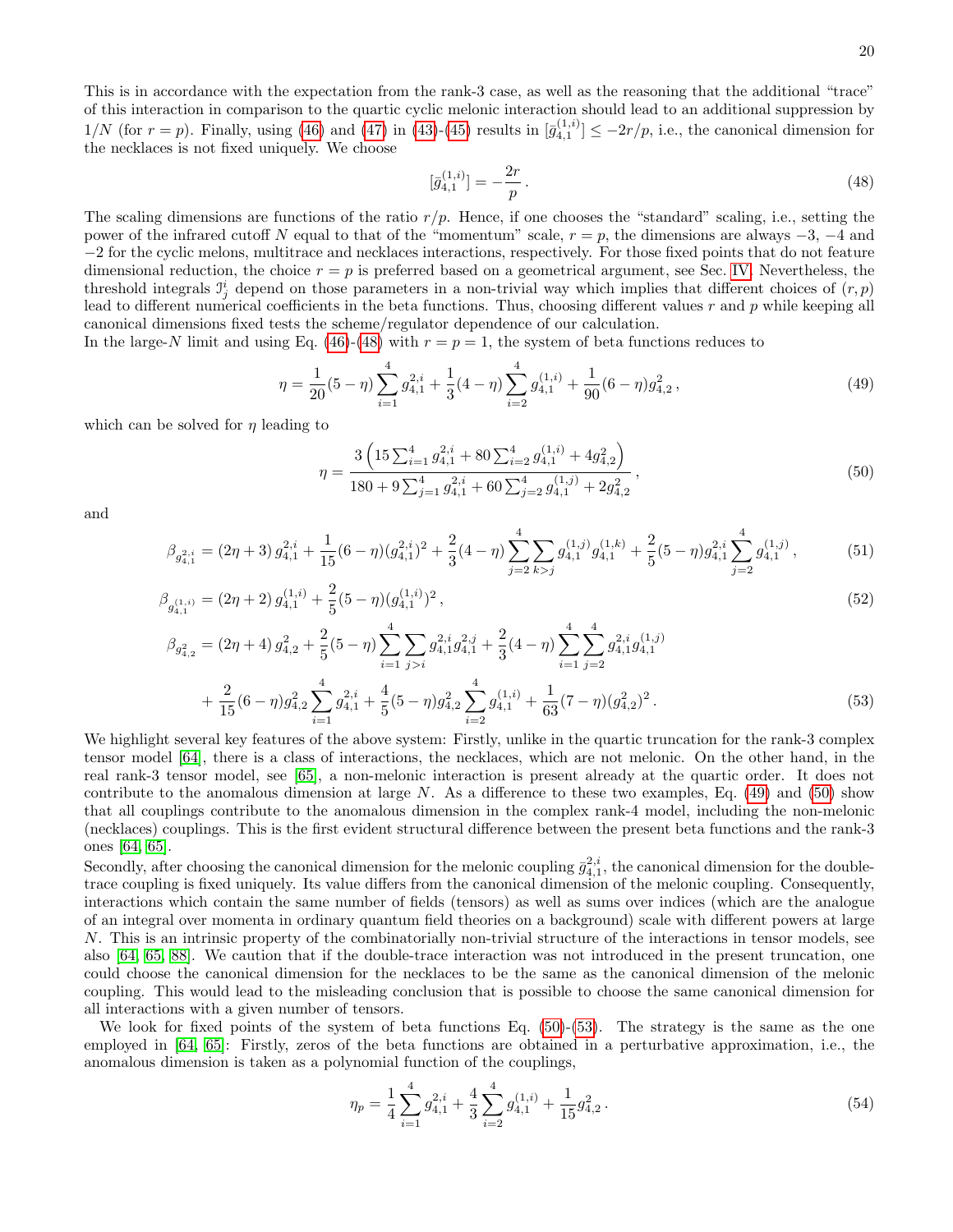With Eq. [\(54\)](#page-19-4), the beta functions are polynomials in the couplings. Hence finding their zeros is easily achieved with computer software. Once the zeros are obtained, several criteria are applied to filter out candidates for physical fixed points. These include the regulator bound<sup>[9](#page-20-0)</sup>  $\eta_p < 1$ . Further, the critical exponents should stay bounded such that the bootstrap strategy for the choice of truncation is justified. Finally, we demand stability under extensions of the truncation. Given the limited nature of our investigation for the purposes of this review, the only extension is that from the perturbative form of the anomalous dimension in Eq. [\(54\)](#page-19-4) to the full expression in Eq. [\(50\)](#page-19-2).

The resulting candidates for physical universality classes can be separated into two main classes: those with enhancement of the  $U(N')^{\otimes 4}$  symmetry to  $U(N'^2) \otimes U(N')^{\otimes 2}$ ,  $U(N'^3) \otimes U(N')$  or  $U(N'^4)$  display dimensional reduction, i.e., the associated continuum limit would not correspond to four-dimensional geometries. In contrast, those with  $U(N')^{\otimes 4}$ symmetry might be possible candidates for a suitable continuum limit which could correspond to 4d quantum gravity. The following results are quoted for the case  $r = p = 1$  unless stated otherwise.

### A. Symmetry-enhanced fixed points: Dimensional reduction in tensor models

The  $U(N')^{\otimes 4}$  symmetric theory space contains symmetry-enhanced subspaces, such as, e.g.,  $U(N'^2) \otimes U(N')^{\otimes 2}$ . To achieve the corresponding enhancement of symmetry, interactions which violate it have to be switched off. This happens at several fixed points in our truncation <sup>[10](#page-20-1)</sup>. The enhanced symmetry is broken if there is at least one nonvanishing interaction for each of the four colors that treats this color differently form the remaining colors. Therefore, although it appears slightly paradoxically at first glance, fixed points which are not invariant under color permutations typically feature a larger symmetry than  $U(N')^{\otimes 4}$ . The breaking of the color permutation symmetry at the fixed point <sup>[11](#page-20-2)</sup> allows for some interactions to vanish such that a pair, or even triple, of indices can be summarized into one "superindex". This superindex features an  $U(N^2)$  (or even  $U(N^3)$ ) symmetry. Consequently, the interactions which are turned on at the fixed point can be described by lower rank tensors. This is a form of dimensional reduction, i.e., the lower rank tensors "tessellate" lower-dimensional discrete geometries. For instance, at a fixed point at which two pairs of indices are summarized into two superindices, the rank-4-model reduces to a matrix model, which encodes random geometries in two dimensions.

The enhancement in symmetry and dimensional reduction entails that universality classes of lower-rank-models can be reproduced. Two comments are in order here:

Firstly, the recovery of "lower-dimensional" universality classes requires to exploit the freedom in the choice of regulator in Eq. [\(36\)](#page-17-2) such that the canonical dimensions of the interactions agree with those of the lower-rank-model. For instance, the quartic cyclic melonic couplings have canonical dimension  $-3r/p$  in the rank-4- case and  $-2$  in the rank -3 case for  $r = p = 1$ . Choosing  $r/p = 2/3$  for the rank-4-case leads to an agreement in the canonical dimension of the cyclic melons. Analogous choices for different fixed points will be spelled out below. We emphasize that the choice of canonical dimension of quartic interactions is grounded in geometric arguments. Therefore, for each dimensionality d, there is a unique choice of  $r/p$  for each rank n, such that the canonical scaling exponents agree with those required for an identification of the dual of the tensor model with random geometries in d dimensions. This choice appears to be  $r/p = 1$  for  $n = d$ , but differs if  $n \neq d$ .

Secondly, the symmetry-enhanced fixed points are embedded in a larger theory space with symmetry-breaking directions. Therefore, additional relevant directions might exist which entail additional tuning required to reach the fixed point. Similar enlargements of universality classes are well known in statistical physics. For instance, the scaling exponents for the  $O(N + M)$  Wilson-Fisher fixed point can be recovered within a  $O(N) \oplus O(M)$  symmetric theory space. Yet, an additional relevant direction is associated to the additional tuning required to reach this critical point, see, e.g., [\[131\]](#page-27-27). We will check on a case-by-case basis whether dimensional reduction requires additional tuning, or whether it is a preferred IR-endpoint of tensorial RG flows.

The set of beta functions given by Eq. [\(50\)](#page-19-2)-[\(53\)](#page-19-3) admits the following symmetry-enhanced fixed points:

• Cyclic-Melonic Single-trace Fixed Point: Only one representative of the cyclic melonic interactions  $g_{4,1}^{2,i}$  is nonvanishing at this fixed point. For a given cyclic melon, e.g.,  $g_{4,1}^{2,1}$ , the interaction can be expressed as

$$
g_{4,1}^{2,1} \bar{T}_{a_1 a_2 a_3 a_4} T_{b_1 a_2 a_3 a_4} \bar{T}_{b_1 b_2 b_3 b_4} T_{a_1 b_2 b_3 b_4} \longrightarrow g_{4,1}^{2,1} \bar{T}_{a_1 I} T_{b_1 I} \bar{T}_{b_1 J} T_{a_1 J} ,\tag{55}
$$

<span id="page-20-0"></span><sup>&</sup>lt;sup>9</sup> As discussed in [\[130\]](#page-27-28) and adapted to tensor models in [\[65\]](#page-26-18), the condition that the regulator diverges at  $N \to N' \to \infty$  imposes a bound on the anomalous dimension. For our regulator choice Eq. [\(36\)](#page-17-2) this is  $\eta < r$ .

<span id="page-20-1"></span> $10$  Note that while symmetry-enhanced subspaces are invariant under the flow, this does not automatically imply that they must feature interacting fixed points; it can also be the case that the symmetry-enhanced hypersurface is a fixed surface of the flow.

<span id="page-20-2"></span><sup>&</sup>lt;sup>11</sup> The color permutation symmetry is still intact in the full theory space, as each such fixed point automatically comes with partners related by a color permutation.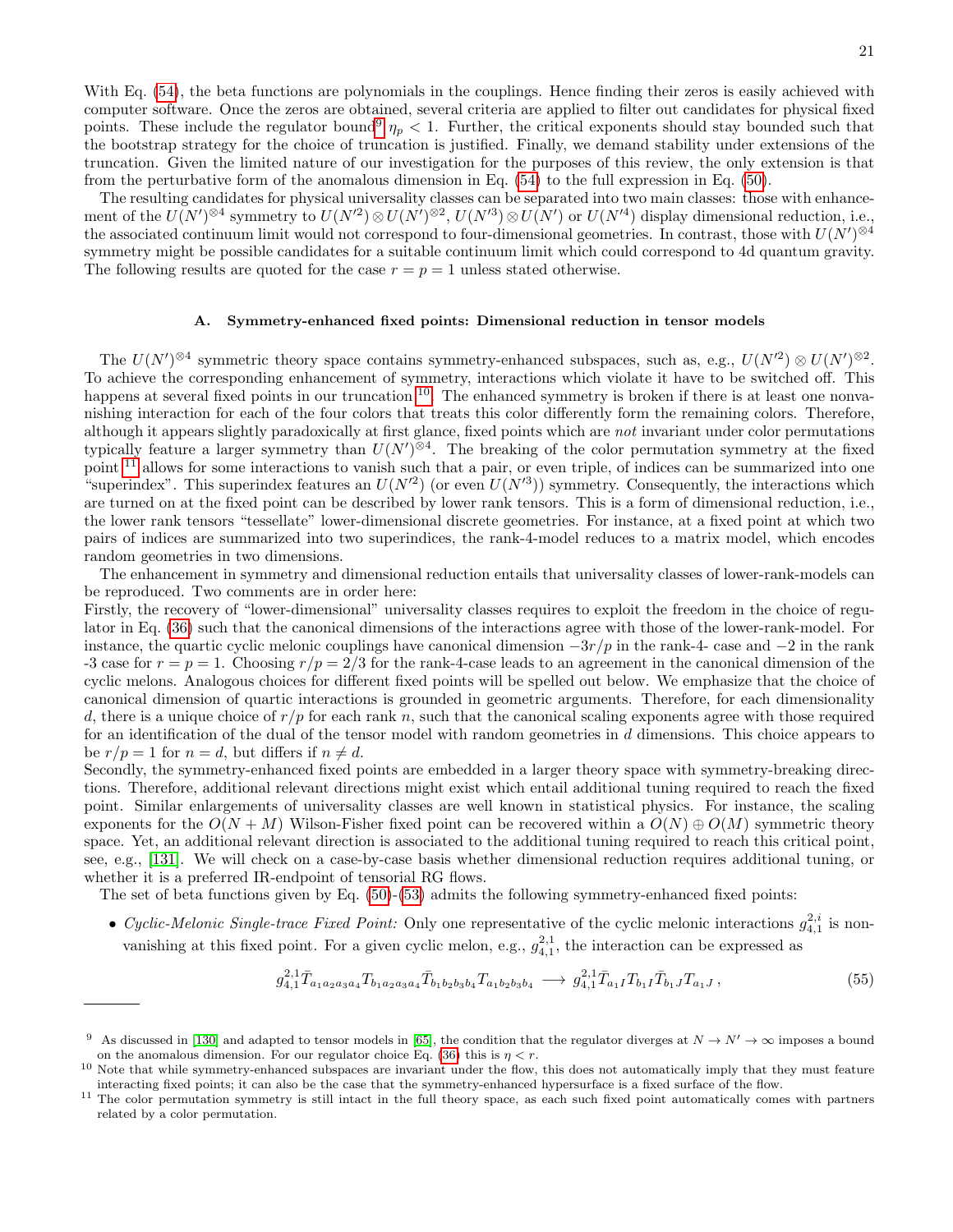

<span id="page-21-0"></span>FIG. 6. Illustration of symmetry enhancement: At a fixed point which features the cyclic melon with coupling  $g_{4,1}^{2,1}$  and the necklace with coupling  $g_{4,1}^{(1,2)}$ , two indices, represented by green and red dashed lines are collected in one red double-line which represents a super-index. At a fixed point which only features the necklace  $g_{4,1}^{(1,2)}$ , the index pair  $(1,2)$  as well as the pair  $(3,4)$ can be summarized to two superindices, entailing a reduction to a matrix model.

where the super-index I condenses three of the initial indices and thereby enhances the symmetry of the model to  $U(N') \otimes U(N'^3)$ . Consequently, the fixed-point dynamics is described by a single-matrix model. The corresponding continuum limit is not associated with 4d quantum gravity but rather expected to yield the well-known pure-gravity scaling exponent in 2d. For  $r = p = 1$  this fixed point features two relevant directions in our simple truncation,  $\theta_1 = 3.47$  and  $\theta_2 = 0.31$ . Due to the systematic error associated with the truncation the present results are insufficient to establish whether the second relevant direction turns into an irrelevant one. We provide a rough estimate for a lower bound on the systematic error by exploiting the freedom in the shape function: Considering, for instance, a "spherical" cutoff function, i.e.,  $r = p = 2$ , this fixed point also displays two relevant directions with critical exponents  $\theta_1 = 3.71$  and  $\theta_2 = 0.22$ .

Although associated with a matrix model, the critical exponents reported are far from the exact result obtained for the pure-gravity scaling exponent in 2d,  $(\theta = 0.8)$ . This is similar to the result obtained in the rank-3 real model in [\[65\]](#page-26-18) and a consequence of the canonical dimensional of the cyclic melonic coupling for  $r/p = 1$ . Instead setting  $r = 1/3$  for  $p = 1$  implies  $\overline{g}_{4,1}^{2,i} = -1$  in agreement with the canonical dimension of the quartic interaction in matrix models. In this case, the fixed point has two relevant directions with critical exponents  $\theta_1 = 1.05$  and  $\theta_2 = 0.11$ . For the prescription for critical exponents reported in Sec. [V,](#page-11-0) we obtain  $\theta_1 = 0.44$  and  $\theta_2 = 0.11$ . More sophisticated truncations are necessary to establish whether the second critical exponents is indeed positive.

• Multitrace-Bubble Fixed Point: All interactions but the double-trace  $g_{4,2}^2$  one vanish at this fixed point. The remaining interaction can be expressed as

$$
g_{4,2}^2 \bar{T}_{a_1 a_2 a_3 a_4} T_{a_1 a_2 a_3 a_4} \bar{T}_{b_1 b_2 b_3 b_4} T_{b_1 b_2 b_3 b_4} \longrightarrow g_{4,2}^2 \bar{T}_I T_I \bar{T}_J T_J, \qquad (56)
$$

where all indices are collected in one single super-index  $I$ . Such a term is characterized by an enhanced symmetry  $U(N^{\prime 4})$  and it describes a vector model. This fixed point displays four relevant directions:  $\theta_1 = 4.69$ and  $\theta_{2,3,4} = 0.20$ . The three-fold degeneracy is a consequence of an exchange-symmetry between the three directions that break the enhanced symmetry. The small absolute value of  $\theta_{2,3,4}$  does not permit to determine whether there are four relevant directions in total. In fact, the same fixed-point structure is seen in the rank-3 model [\[65\]](#page-26-18): there, it features two relevant directions in the quartic truncation while in the hexic truncation, only one relevant direction remains, see [\[65\]](#page-26-18).

• Single-necklace Fixed Point: Only one necklace interaction is non-vanishing at this fixed point. All other interactions in our truncation vanish. Beyond the truncation, only interactions respecting the corresponding enhanced symmetry are present. Due to the color-permutation symmetry in the theory space, there are three such fixed points, each characterized by a different non-vanishing necklace. If one takes, e.g.,  $g_{4,1}^{(1,2)}$  to be the non-vanishing necklace at the fixed point, the interaction term can be expressed as

$$
g_{4,1}^{(1,2)}\bar{T}_{a_1a_2a_3a_4}T_{a_1a_2b_3b_4}\bar{T}_{b_1b_2b_3b_4}T_{b_1b_2a_3a_4} \longrightarrow g_{4,1}^{(1,2)}\bar{T}_{IJ}T_{IK}\bar{T}_{LK}T_{LJ},\tag{57}
$$

where the two index pairs are collected in one super-index I. Therefore, the interaction features an enhanced  $U(N^2) \otimes U(N^2)$  symmetry. Accordingly, it describes a matrix model with matrices  $(\bar{T},T)$ . This symmetry enhancement is associated with an effective dimensional reduction: the continuum limit associated with this fixed point does not correspond to 4d quantum gravity, but 2d random geometries. This fixed point has one relevant direction with critical exponent  $\theta = 2.27$ . The naive value of the universal scaling exponent deviates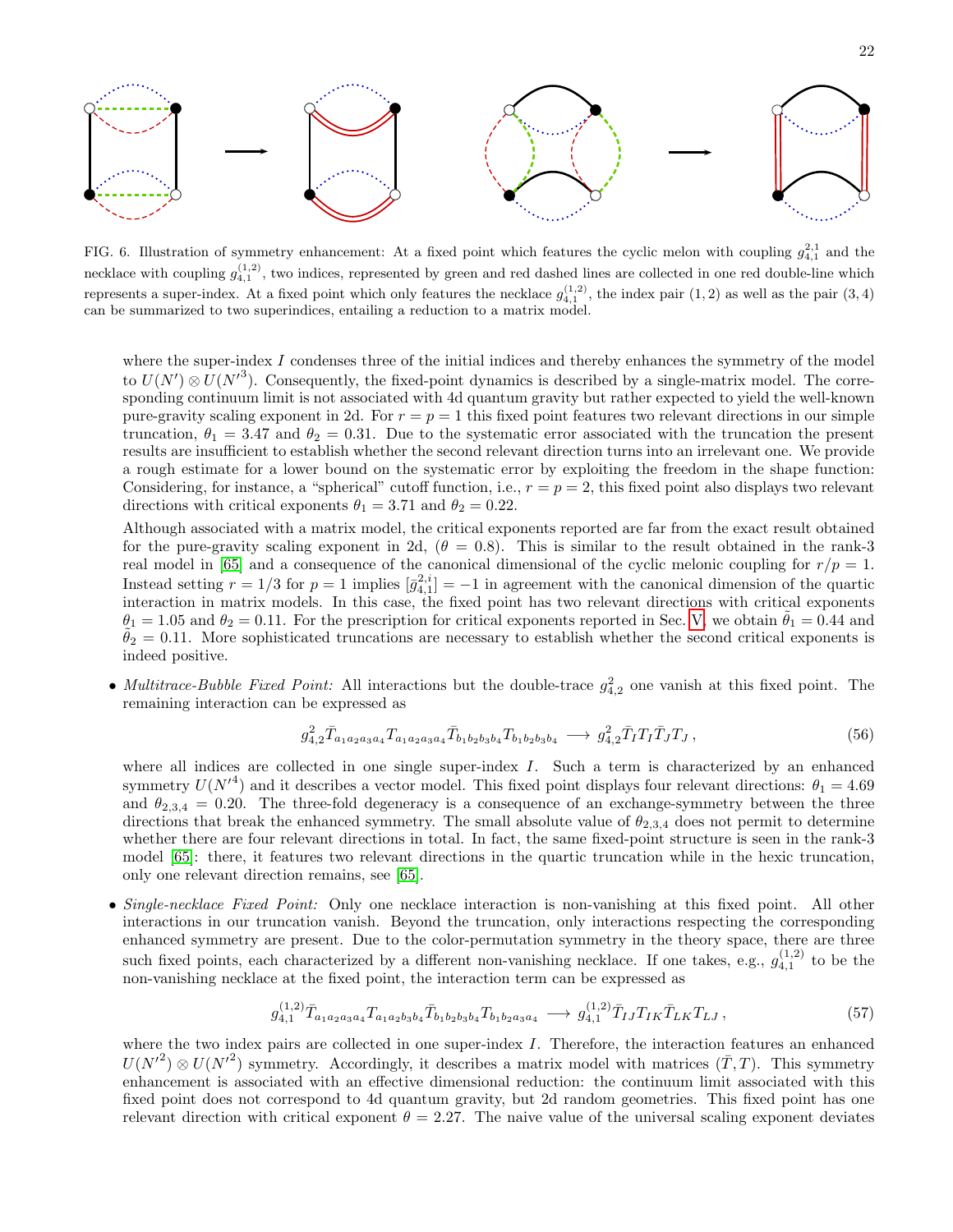strongly from the exact result  $\theta = 0.8$ . We attribute the difference to the fact that the canonical dimension for the necklaces couplings is −2 and not −1 as would be in the assignment of the canonical dimensions in matrix models, see [\[40\]](#page-26-15). By choosing  $r = 1/2$  for  $p = 1$ , the fixed point exhibits one relevant direction with scaling exponent  $\theta = 1.07$  which gets closer to the exact result. The second prescription for the universal scaling exponents yields  $\theta = 0.42$ .

As a simple check of the robustness of these results, we explore the choice  $r = p = 2$ . We obtain one relevant direction with critical exponent  $\theta = 2.37$ . Assigning dimension  $-1$  for  $p = 2$  requires  $r = 1$ . For this choice, the fixed point has one relevant direction with critical exponent  $\theta = 1.09$ . The results are qualitative and even numerically compatible with those discussed for  $p = 1$ , giving a first hint towards stability under different choices of scheme.

The above fixed points are characterized by a single interaction type. Symmetry-enhanced fixed points with more than one non-vanishing interaction are also possible. These include, e.g.,

• One Cyclic-Melonic Multitrace Fixed Point: At this fixed point, just one cyclic melonic interaction of a given preferred color and the double-trace interaction are non-vanishing. If one selects, e.g., the coupling  $g_{4,1}^{2,1}$  to be the non-vanishing cyclic melon, the interactions at the fixed-point are given by

$$
g_{4,1}^{2,1} \bar{T}_{a_1 a_2 a_3 a_4} T_{b_1 a_2 a_3 a_4} \bar{T}_{b_1 b_2 b_3 b_4} T_{a_1 b_2 b_3 b_4} + g_{4,2}^2 \bar{T}_{a_1 a_2 a_3 a_4} T_{a_1 a_2 a_3 a_4} \bar{T}_{b_1 b_2 b_3 b_4} T_{b_1 b_2 b_3 b_4}
$$
  
\n
$$
\longrightarrow g_{4,1}^{2,1} \bar{T}_{a_1 I} T_{b_1 I} \bar{T}_{b_1 J} T_{a_1 J} + g_{4,2}^2 \bar{T}_{a_1 I} T_{a_1 I} \bar{T}_{b_1 J} T_{b_1 J},
$$
\n
$$
(58)
$$

Three indices are condensed in one super-index I, enhancing the symmetry to  $U(N') \otimes U(N'^3)$ . Accordingly, the fixed point is associated with a matrix model. It features one-relevant direction and the associated critical exponent is  $\theta = 3.06$ . In fact for this case, one cannot reproduce both canonical scaling dimensions for matrix models. To obtain agreement for the single-trace quartic coupling, one should again choose  $r/p = 1/3$ . This yields a canonical dimension of -1 for the single-trace coupling, but -4/3 for the double-trace, whereas the corresponding dimensions in the matrix model are -1 and -2. Therefore it is not clear whether this fixed point admits an interpretation in terms of a matrix model for random geometries.

Beyond the fixed-point candidates reported here, further zeros of the beta functions characterized by symmetry enhancement are also obtained. As particular examples, one finds zeros where one cyclic melonic interaction together with one necklace and the multitrace interactions are turned on. Due to the different combinatorial structures, the corresponding dynamics can be mapped to that of a rank-3 model as illustrated in Fig. [6.](#page-21-0) As the cyclic melons and necklaces feature different canonical dimensions, the corresponding model would presumably be a two-tensor model. A further zero of the system of beta functions features a single necklace and the double-trace interaction. However, in the present truncation, such zeros of the beta functions violate the regulator bound. Therefore we tentatively discard them and do not consider them as candidates for fixed points, i.e., universal scaling regimes. More refined studies are necessary to robustly confirm this characterization.

#### B. Candidates for four-dimensional emergent space

In this subsection, we discuss a fixed point which does not feature symmetry enhancement of the form as discussed previously and therefore cannot be mapped to a lower-rank single tensor model. Thus it might be a potential candidate for the description of 4d quantum gravity. Of course, establishing a universality class for 4d quantum gravity requires much more than just finding a fixed point without dimensional reduction of the form discussed above. After all, the Hausdorff and spectral dimensions as well as further properties of the emergent geometry have not been studied yet. Nevertheless, the existence of a fixed point that does not admit dimensional reduction to a model of lower rank is most likely a *necessary* requirement for a universality class for 4d quantum gravity. If corroborated by further studies, our discovery might therefore constitute the very first step on a path towards 4d quantum gravity from tensor models. Here, we focus on isocolored fixed points, i.e., those that display the same values for all couplings associated with different colors. In other words, we restrict the fixed points to a symmetry-enhanced subspace which explicitly realizes a discrete color permutation symmetry in all interactions. It is still characterized by the  $U(N')^{\otimes 4}$  symmetry and does not feature dimensional reduction to a model of lower rank. We conjecture that in the continuum, color-distinguishing structures should not play any role. This is based on the expectation that color is not associated with a physical property of continuum geometries and therefore only isocolored fixed points should matter. We caution that this might be a naive viewpoint, since the unequal treatment of colors could introduce more sophisticated structures. As stressed before, the identification of universality classes with actual relevance for 4d quantum gravity requires further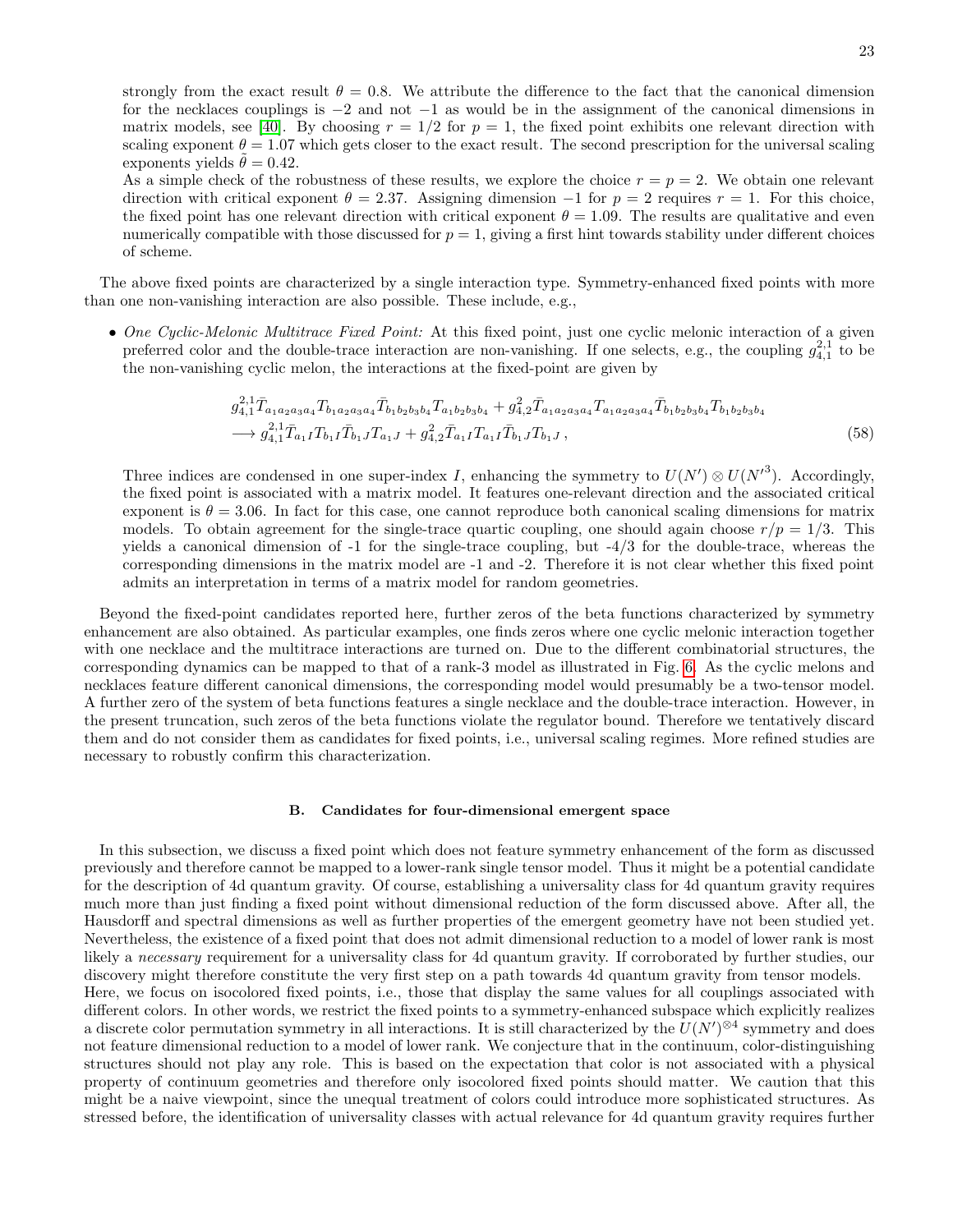<span id="page-23-1"></span>

|  | $\begin{array}{ c c c c c c c c } \hline g^{2,i}_{4,1} & g^{(1,j)}_{4,1} & g^{2}_{4,2} & \eta & \phi_1 & \theta_2 \ \hline \end{array}$ |  |                                                                                                                                | $\theta_{6.7.8}$ |
|--|-----------------------------------------------------------------------------------------------------------------------------------------|--|--------------------------------------------------------------------------------------------------------------------------------|------------------|
|  |                                                                                                                                         |  | $\left[-0.09\left[-0.07\left -5.70\right \right]-0.91\right]\left[3.44\right]\left[0.18\left -0.40\pm0.07i\right -0.56\right]$ |                  |

TABLE V. Fixed point and critical exponents values for the isocolored fixed point with  $r = p = 1$ 

insights into the emergent geometries. Here, we restrict ourselves to a very first mapping of different fixed-point structures in the theory space.

In the quartic truncation, one completely isocolored fixed points is found. At this fixed point, all couplings are non-vanishing. As a consequence, there is no symmetry enhancement of the  $U(N')^{\otimes 4}$  symmetry (apart from the discrete color permutation symmetry) which would allow for an immediate identification of dimensional reduction. The fixed point as well as the corresponding critical exponents for  $r = p = 1$  are displayed in Tab. [V:](#page-23-1) the isocolored fixed point features three relevant directions. A simple test of the scheme-dependence of this result can be performed by changing the regulator to  $r = p = 2$ . The isocolored fixed point persists and features positive critical exponents  $\theta_1 = 3.41$  and  $\theta_{2,3} = 0.18$  very close to the values for  $r = p = 1$ .

A subset of these relevant directions could be associated with the tuning towards the isocolored symmetry. To isolate such directions, we re-investigate the fixed point in an isocolored truncation, where the different color couplings are identified in Eq. [\(34\)](#page-16-2):  $g_{4,1}^{2,1} = g_{4,1}^{2,2} = g_{4,1}^{2,3} = g_{4,1}^{2,4} = g_{4,1}^{2}$  and  $g_{4,1}^{(1,2)} = g_{4,1}^{(1,3)} = g_{4,1}^{(1,4)} = g_{4,1}$ . The theory space in this truncation is spanned by three couplings. For  $r = p = 1$ , the fixed point displays one relevant direction associated to  $\theta = 3.44$ . Consequently, the two extra relevant directions that appear in the non-isocolored truncation are associated with an additional tuning of couplings to achieve the color symmetry at the fixed point. As discussed above, it remains to be investigated whether color-symmetry breaking can be given any physical meaning in random geometries. Therefore it is currently open whether one should only compare the leading relevant critical exponent  $\theta_1 = 3.44$  to the critical exponents characterizing gravity in the continuum limit, i.e., the critical exponents of the Reuter fixed point, or whether one should also include  $\theta_{2,3}$  in the comparison of universality classes.

The isocolored fixed point serves as a prototypical example of a fixed-point structure which does not manifest dimensional reduction at the level of the basic building blocks used to generate random geometries. This is only a necessary condition for a universality class associated to 4d quantum gravity, and the physical nature of the continuum limit associated to such a fixed point still needs to be investigated.

Going beyond the isocolored theory space, different fixed-point structures than the completely isocolored one which do not feature symmetry enhancement can be found. In particular, there are fixed points where all couplings are turned on, but for instance, not all couplings of a given combinatorial structure attain the same value. These fixed points are not color-permutation invariant. A detailed discussion of these new universality classes is beyond the scope of the present review and will be reported in a separate work.

### <span id="page-23-0"></span>VIII. OUTLOOK: CONVERGING TO QUANTUM GRAVITY FROM DIFFERENT DIRECTIONS

We advocate the point of view that an understanding of (key aspects of) quantum gravity can be achieved by making sense of the path integral for quantum gravity. In tensor models, the path integral is interpreted as a sum over random geometries. This sum can be tackled in a dual formulation, where rank d tensors form building blocks of d-dimensional space(time). The functional Renormalization Group equation is equivalent to the path integral, as it is simply a way of rewriting an integral into a differential equation that tracks the change of the integral under a change of a parameter in the integrand. This abstract setup translates into the well-known local coarse graining in quantum field theories defined on a background. We highlight that the notion of coarse graining also makes sense in a background-independent setting. In this setting, the number of degrees of freedom provides a background independent notion of scale. In accordance with the intuition behind the a-theorem, the RG flow goes from many to few degrees of freedom. For tensor models, this corresponds to an RG flow in the tensor size N. RG fixed points play a crucial role, as they provide universality in the large  $N$  limit. Physically, this provides a phase transition in the space of couplings that leads to a continuum phase that is independent of unphysical microscopic details.

The path integral for quantum gravity is a point of convergence for a diverse set of of viewpoints, e.g., [\[2–](#page-25-14)[19,](#page-25-3) [132,](#page-27-29) [133\]](#page-27-30). The configuration space that is summed over in these settings typically includes a sum over (discretized) geometries. The inclusion of non-geometric configurations, e.g., [\[133\]](#page-27-30) or summation over topologies, is one distinguishing feature of the different approaches that could be of physical relevance. Restricting to the sum over geometries, different approaches to the path integral implement this summation in mathematically distinct ways. These have diverse advantages, such as a direct access to large-scale properties of emergent geometries from lattice simulations, see, e.g., [\[134\]](#page-27-31), a straightforward way of discovering universality classes and characterizing them by their scaling exponents in tensor models [\[64,](#page-26-17) [65\]](#page-26-18), and a direct link to phenomenological questions and the interplay between quantum gravity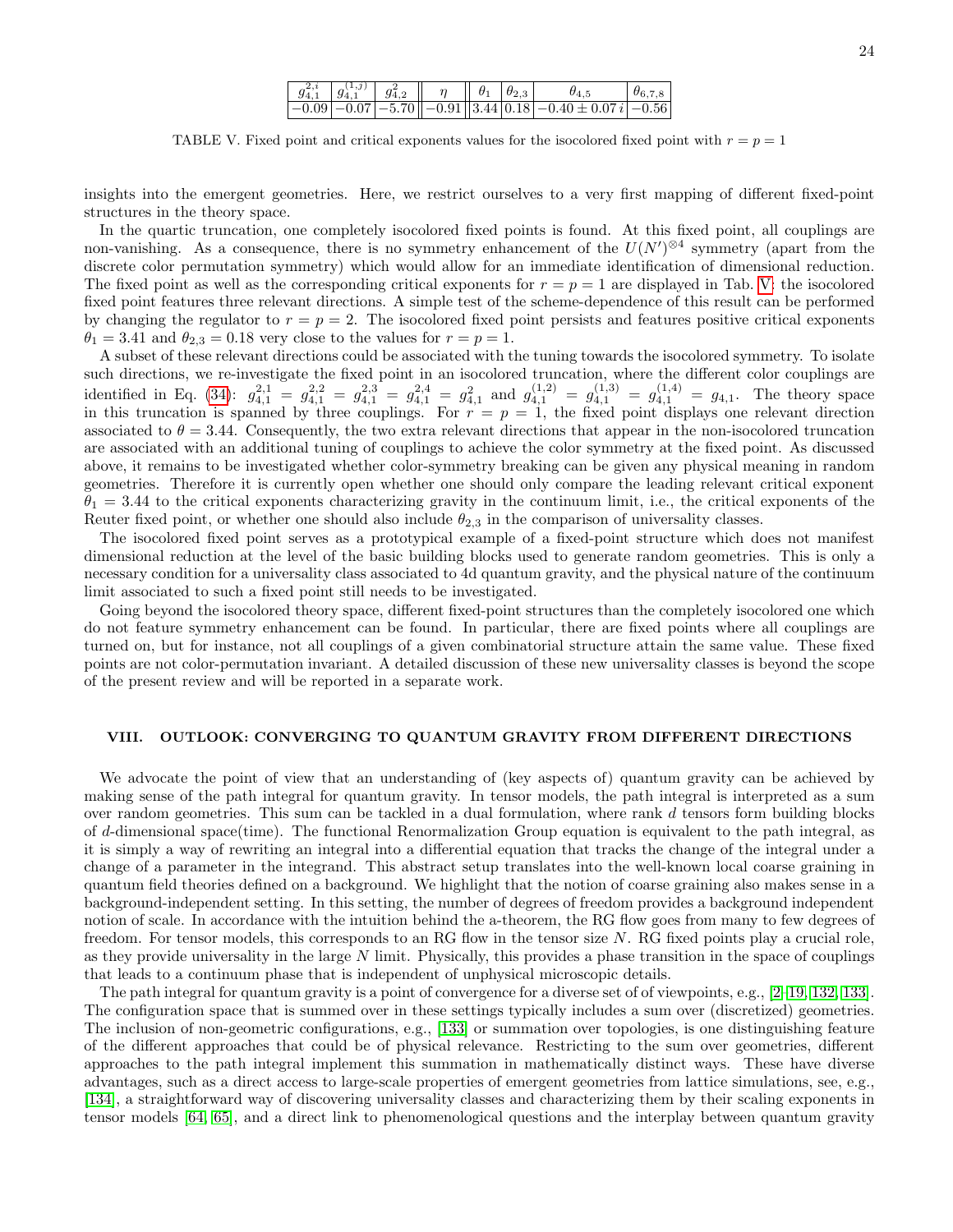and matter in the continuum asymptotic safety approach [\[5,](#page-25-9) [129\]](#page-27-25) to name just a few. We advocate the point of view that such different approaches need not necessarily be considered as competitors in the race towards the goal of discovering quantum gravity. Rather, these different approaches can be viewed as different windows that allow us to view and explore distinct aspects of quantum gravity. In the best case, these are complementary, and a comprehensive understanding of quantum spacetime can emerge if key results and strengths from these diverse directions are brought together to form one coherent big picture. As in many other settings, a diversity of viewpoints can accelerate the discovery of a solution to a tough challenge - in this case, quantum gravity. Yet, a diversity of viewpoints brings a new challenge, namely the potential lack of a common language. In quantum gravity, different approaches are often formulated in mathematically very dissimilar ways, making it challenging to extract common physics. Here, we advocate that the functional RG setup could provide one option for a common language shared by different approaches. In particular, it allows one to evaluate scaling exponents linked to a universal continuum limit. These universal exponents can be compared, e.g., from continuum asymptotic safety and tensor models  $^{12}$  $^{12}$  $^{12}$ . Once the required precision has been reached in advanced approximation of the full RG flow, such a quantitative comparison will unveil whether these approaches to the gravitational path integral encode the same physics. In the most straightforward setup for tensor models, full agreement with scaling exponents from CDTs or continuum asymptotic safety is probably not expected. This is due to the difference in configuration spaces in the respective approaches to the path integral. For instance, the gluing rules encoding causality in CDTs are expected to lead to a restriction on the allowed (multi) tensor interactions. Following [\[73\]](#page-26-30), the corresponding tensor model, once set up, can be explored by means of the FRG, and a characterization of the universality class is possible.

Understanding the quantum structure of spacetime is a challenging goal. We advocate that the complementarity that different approaches to the path integral for quantum gravity exhibit is a highly promising starting point. Tensor models could be helpful in this quest as they could contribute to bridging the gap between discrete numerical and analytical continuum approaches by allowing for a discrete analytical approach. We propose that background independent functional RG techniques could potentially act as a catalyst for breakthroughs. Specifically, they allow us to discover and characterize universality classes for the continuum limit in tensor models. This could provide one of the missing links towards a background-independent understanding of quantum gravity.

Even if this hope is not realized, tensor models could constitute a stand-alone approach to the path integral for gravity. To that end, going beyond the simplest form of the large N limit, which leads to a branched-polymer phase, appears to be necessary. We highlight the potential use of the FRG in this context, as it is a highly flexible tool allowing to search for universal scaling regimes in diverse tensor model theory spaces. In particular, setting up truncations adapted to different assumptions regarding the nature of the universality class (e.g., near-canonical vs. fully non-perturbative) could give access to different continuum limits.

Acknowledgements We acknowledge helpful discussions with V. Rivasseau, S. Carrozza and J. Ben Geloun. A. E. and A. D. P. are supported by the Deutsche Forschungsgemeinschaft under grant no. Ei/1037-1. The work of T. K. was supported in part by the PAPIIT grant no. IA-103718 at the UNAM.

<span id="page-24-0"></span> $12$  We stress that if the continuum limit in the gravitational path-integral can be taken, this requires asymptotic safety or asymptotic freedom to hold. In fact, to take the continuum limit in any path integral, while obtaining an interacting, and thus potentially interesting infrared limit, requires one of the two scenarios to hold. On the other hand, this does not imply that the universality class need be that of the Reuter fixed point, which is asymptotic safety of a path integral with a particular choice of configuration space. In principle, it might be that the asymptotic-safety scenario is realized in mathematically and physically distinct ways in several different incarnations of the path integral for gravity. It is therefore important to keep in mind the distinction between asymptotic safety as a general scenario and asymptotically safe gravity defined by the Reuter fixed point.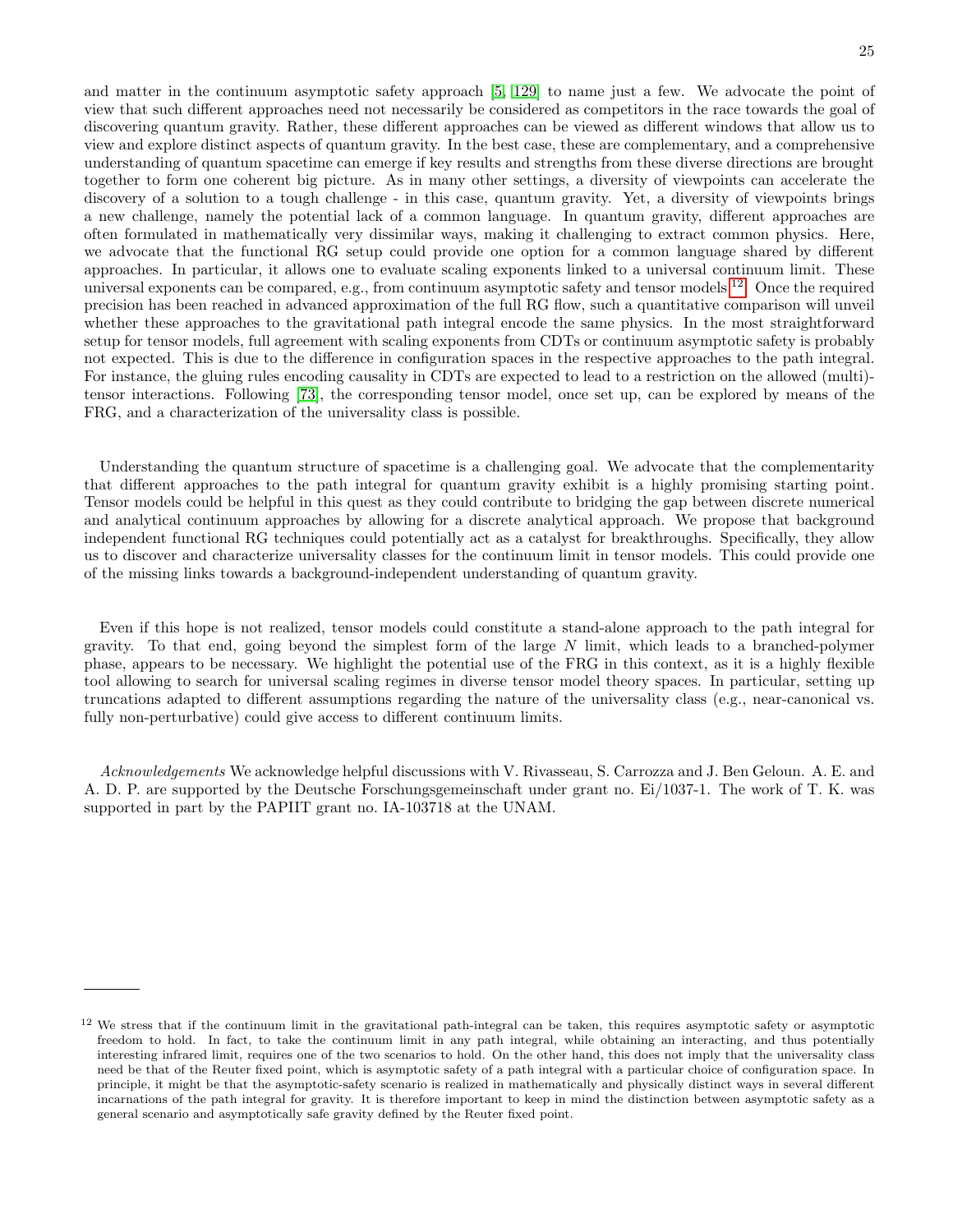#### <span id="page-25-13"></span>Appendix A: Threshold integrals

In this appendix we list the expressions for the threshold integrals that appear in the beta functions  $(38)-(42)$  $(38)-(42)$ :

$$
J_2^2(1) = \frac{1}{12}(4 - \eta),
$$
  
\n
$$
J_2^3(1) = \frac{1}{40}(5 - \eta),
$$
  
\n
$$
J_2^4(1) = \frac{1}{180}(6 - \eta),
$$
  
\n
$$
J_3^1(1) = \frac{1}{12}(4 - \eta),
$$
  
\n
$$
J_3^2(1) = \frac{1}{20}(5 - \eta),
$$
  
\n
$$
J_3^3(1) = \frac{1}{60}(6 - \eta),
$$
  
\n
$$
J_3^4(1) = \frac{1}{252}(7 - \eta),
$$
  
\n
$$
J_2^2(2) = \frac{\pi}{24}(3 - \eta),
$$
  
\n
$$
J_2^3(2) = \frac{\pi}{70}(7 - 2\eta),
$$
  
\n
$$
J_3^4(2) = \frac{1}{192}(4 - \eta),
$$
  
\n
$$
J_3^2(3) = \frac{1}{35}(7 - 2\eta),
$$
  
\n
$$
J_3^2(3) = \frac{\pi}{48}(4 - \eta),
$$
  
\n
$$
J_3^3(2) = \frac{\pi}{126}(9 - 2\eta),
$$
  
\n
$$
J_3^4(3) = \frac{\pi^2}{320}(5 - \eta).
$$
  
\n(A1)

- <span id="page-25-0"></span>[1] S. Weinberg, Chap. 16 in General Relativity ed. by Hawking, S.W. and Israel, W. (1979).
- <span id="page-25-14"></span>[2] J. F. Donoghue, Phys. Rev. D50[, 3874 \(1994\),](http://dx.doi.org/10.1103/PhysRevD.50.3874) [arXiv:gr-qc/9405057 \[gr-qc\].](http://arxiv.org/abs/gr-qc/9405057)
- <span id="page-25-10"></span>[3] M. Reuter, Phys. Rev. D57[, 971 \(1998\),](http://dx.doi.org/10.1103/PhysRevD.57.971) [arXiv:hep-th/9605030 \[hep-th\].](http://arxiv.org/abs/hep-th/9605030)
- <span id="page-25-8"></span>[4] M. Reuter and F. Saueressig, New J. Phys. **14**[, 055022 \(2012\),](http://dx.doi.org/10.1088/1367-2630/14/5/055022) [arXiv:1202.2274 \[hep-th\].](http://arxiv.org/abs/1202.2274)
- <span id="page-25-9"></span>[5] A. Eichhorn, (2018), [arXiv:1810.07615 \[hep-th\].](http://arxiv.org/abs/1810.07615)
- <span id="page-25-1"></span>[6] J. Feldbrugge, J.-L. Lehners, and N. Turok, Phys. Rev. D95[, 103508 \(2017\),](http://dx.doi.org/10.1103/PhysRevD.95.103508) [arXiv:1703.02076 \[hep-th\].](http://arxiv.org/abs/1703.02076)
- <span id="page-25-2"></span>[7] H. W. Hamber, [Quantum gravitation: The Feynman path integral approach](http://dx.doi.org/10.1007/978-3-540-85293-3) (Springer, Berlin, 2009).
- [8] A. Perez, [Living Rev. Rel.](http://dx.doi.org/10.12942/lrr-2013-3) 16, 3 (2013), [arXiv:1205.2019 \[gr-qc\].](http://arxiv.org/abs/1205.2019)
- <span id="page-25-6"></span>[9] J. Ambjorn and R. Loll, Nucl. Phys. B536[, 407 \(1998\),](http://dx.doi.org/10.1016/S0550-3213(98)00692-0) [arXiv:hep-th/9805108 \[hep-th\].](http://arxiv.org/abs/hep-th/9805108)
- [10] J. Ambjorn, J. Jurkiewicz, and R. Loll, Nucl. Phys. B610[, 347 \(2001\),](http://dx.doi.org/10.1016/S0550-3213(01)00297-8) [arXiv:hep-th/0105267 \[hep-th\].](http://arxiv.org/abs/hep-th/0105267)
- <span id="page-25-7"></span>[11] J. Ambjorn, A. Goerlich, J. Jurkiewicz, and R. Loll, Phys. Rept. 519[, 127 \(2012\),](http://dx.doi.org/ 10.1016/j.physrep.2012.03.007) [arXiv:1203.3591 \[hep-th\].](http://arxiv.org/abs/1203.3591)
- <span id="page-25-12"></span>[12] J. Laiho, S. Bassler, D. Coumbe, D. Du, and J. T. Neelakanta, [Phys. Rev. , 064015](http://dx.doi.org/ 10.1103/PhysRevD.96.064015)[arXiv:1604.02745 \[hep-th\].](http://arxiv.org/abs/1604.02745)
- <span id="page-25-5"></span>[13] V. Rivasseau, Proceedings, 8th International Conference on Progress in theoretical physics (ICPTP 2011): Constantine, Algeria, October 23-25, 2011, [AIP Conf. Proc.](http://dx.doi.org/10.1063/1.4715396) 1444, 18 (2011), [arXiv:1112.5104 \[hep-th\].](http://arxiv.org/abs/1112.5104)
- [14] V. Rivasseau, in 29th International Colloquium on Group-Theoretical Methods in Physics (GROUP 29) Tianjin, China, August 20-26, 2012 (2012) [arXiv:1209.5284 \[hep-th\].](http://arxiv.org/abs/1209.5284)
- [15] V. Rivasseau, [Fortsch. Phys.](http://dx.doi.org/10.1002/prop.201300032) **62**, 81 (2014), [arXiv:1311.1461 \[hep-th\].](http://arxiv.org/abs/1311.1461)
- [16] V. Rivasseau, SIGMA 12[, 069 \(2016\),](http://dx.doi.org/10.3842/SIGMA.2016.069) [arXiv:1603.07278 \[math-ph\].](http://arxiv.org/abs/1603.07278)
- [17] H. W. Hamber, [Gen. Rel. Grav.](http://dx.doi.org/10.1007/s10714-009-0769-y) 41, 817 (2009), [arXiv:0901.0964 \[gr-qc\].](http://arxiv.org/abs/0901.0964)
- [18] L. Freidel, Peyresq Physics 9 Meeting: Micro and Macro Structure of Spacetime Peyresq, France, June 19-26, 2004, [Int.](http://dx.doi.org/10.1007/s10773-005-8894-1) [J. Theor. Phys.](http://dx.doi.org/10.1007/s10773-005-8894-1) 44, 1769 (2005), [arXiv:hep-th/0505016 \[hep-th\].](http://arxiv.org/abs/hep-th/0505016)
- <span id="page-25-3"></span>[19] A. Baratin and D. Oriti, Phys. Rev. D85[, 044003 \(2012\),](http://dx.doi.org/10.1103/PhysRevD.85.044003) [arXiv:1111.5842 \[hep-th\].](http://arxiv.org/abs/1111.5842)
- <span id="page-25-4"></span>[20] J. L. Cardy, *Scaling and renormalization in statistical physics* (1996).
- <span id="page-25-11"></span>[21] J. Zinn-Justin, Int. Ser. Monogr. Phys. **113**, 1 (2002).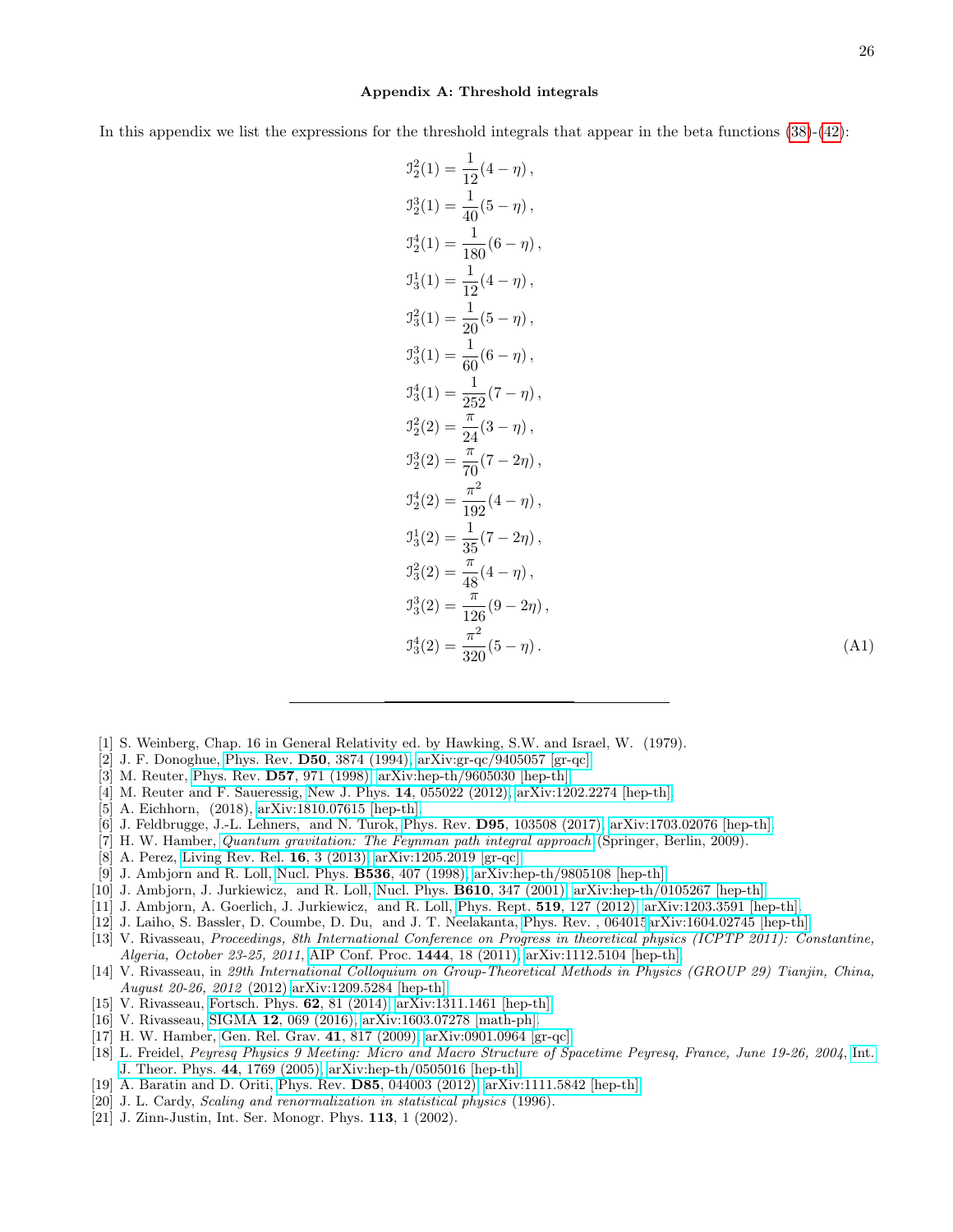- <span id="page-26-0"></span>[22] O. J. Rosten, Phys. Rept. 511[, 177 \(2012\),](http://dx.doi.org/10.1016/j.physrep.2011.12.003) [arXiv:1003.1366 \[hep-th\].](http://arxiv.org/abs/1003.1366)
- <span id="page-26-1"></span>[23] B. Bahr, B. Dittrich, and S. He, New J. Phys. 13[, 045009 \(2011\),](http://dx.doi.org/10.1088/1367-2630/13/4/045009) [arXiv:1011.3667 \[gr-qc\].](http://arxiv.org/abs/1011.3667)
- [24] B. Dittrich, F. C. Eckert, and M. Martin-Benito, New J. Phys. 14[, 035008 \(2012\),](http://dx.doi.org/10.1088/1367-2630/14/3/035008) [arXiv:1109.4927 \[gr-qc\].](http://arxiv.org/abs/1109.4927)
- [25] B. Dittrich, New J. Phys. 14[, 123004 \(2012\),](http://dx.doi.org/10.1088/1367-2630/14/12/123004) [arXiv:1205.6127 \[gr-qc\].](http://arxiv.org/abs/1205.6127)
- [26] B. Dittrich, M. Martn-Benito, and E. Schnetter, New J. Phys. 15[, 103004 \(2013\),](http://dx.doi.org/10.1088/1367-2630/15/10/103004) [arXiv:1306.2987 \[gr-qc\].](http://arxiv.org/abs/1306.2987)
- [27] B. Dittrich and S. Steinhaus, New J. Phys. **16**[, 123041 \(2014\),](http://dx.doi.org/10.1088/1367-2630/16/12/123041) [arXiv:1311.7565 \[gr-qc\].](http://arxiv.org/abs/1311.7565)
- [28] B. Dittrich, in [Loop Quantum Gravity: The First 30 Years](http://dx.doi.org/10.1142/9789813220003_0006), edited by A. Ashtekar and J. Pullin (2017) pp. 153–179, [arXiv:1409.1450 \[gr-qc\].](http://arxiv.org/abs/1409.1450)
- <span id="page-26-22"></span>[29] B. Bahr, [Class. Quant. Grav.](http://dx.doi.org/10.1088/1361-6382/aa5e13) 34, 075001 (2017), [arXiv:1407.7746 \[gr-qc\].](http://arxiv.org/abs/1407.7746)
- <span id="page-26-29"></span>[30] D. Becker and M. Reuter, [Annals Phys.](http://dx.doi.org/10.1016/j.aop.2014.07.023) 350, 225 (2014), [arXiv:1404.4537 \[hep-th\].](http://arxiv.org/abs/1404.4537)
- [31] T. R. Morris, JHEP 11[, 160 \(2016\),](http://dx.doi.org/10.1007/JHEP11(2016)160) [arXiv:1610.03081 \[hep-th\].](http://arxiv.org/abs/1610.03081)
- <span id="page-26-23"></span>[32] B. Dittrich, E. Schnetter, C. J. Seth, and S. Steinhaus, Phys. Rev.  $D94$ ,  $124050$  (2016), [arXiv:1609.02429 \[gr-qc\].](http://arxiv.org/abs/1609.02429)
- [33] C. Delcamp and B. Dittrich, [Class. Quant. Grav.](http://dx.doi.org/10.1088/1361-6382/aa8f24) 34, 225006 (2017), [arXiv:1612.04506 \[gr-qc\].](http://arxiv.org/abs/1612.04506)
- [34] B. Bahr and S. Steinhaus, [Phys. Rev. Lett.](http://dx.doi.org/10.1103/PhysRevLett.117.141302) 117, 141302 (2016), [arXiv:1605.07649 \[gr-qc\].](http://arxiv.org/abs/1605.07649)
- [35] B. Bahr and S. Steinhaus, Phys. Rev. D95[, 126006 \(2017\),](http://dx.doi.org/10.1103/PhysRevD.95.126006) [arXiv:1701.02311 \[gr-qc\].](http://arxiv.org/abs/1701.02311)
- <span id="page-26-24"></span>[36] B. Bahr, G. Rabuffo, and S. Steinhaus, (2018), [arXiv:1804.00023 \[gr-qc\].](http://arxiv.org/abs/1804.00023)
- <span id="page-26-25"></span>[37] T. Lang, K. Liegener, and T. Thiemann, (2017), [arXiv:1711.05685 \[gr-qc\].](http://arxiv.org/abs/1711.05685)
- <span id="page-26-2"></span>[38] A. Eichhorn, P. Labus, J. M. Pawlowski, and M. Reichert, [SciPost Phys.](http://dx.doi.org/10.21468/SciPostPhys.5.4.031) 5, 031 (2018), [arXiv:1804.00012 \[hep-th\].](http://arxiv.org/abs/1804.00012)
- <span id="page-26-3"></span>[39] E. Brezin and J. Zinn-Justin, [Phys. Lett.](http://dx.doi.org/10.1016/0370-2693(92)91953-7) B288, 54 (1992), [arXiv:hep-th/9206035 \[hep-th\].](http://arxiv.org/abs/hep-th/9206035)
- <span id="page-26-15"></span>[40] A. Eichhorn and T. Koslowski, Phys. Rev. D88[, 084016 \(2013\),](http://dx.doi.org/10.1103/PhysRevD.88.084016) [arXiv:1309.1690 \[gr-qc\].](http://arxiv.org/abs/1309.1690)
- <span id="page-26-16"></span>[41] A. Eichhorn and T. Koslowski, Phys. Rev. D90[, 104039 \(2014\),](http://dx.doi.org/10.1103/PhysRevD.90.104039) [arXiv:1408.4127 \[gr-qc\].](http://arxiv.org/abs/1408.4127)
- <span id="page-26-4"></span>[42] R. Gurau, [Annales Henri Poincare](http://dx.doi.org/10.1007/s00023-011-0101-8) 12, 829 (2011), [arXiv:1011.2726 \[gr-qc\].](http://arxiv.org/abs/1011.2726)
- <span id="page-26-5"></span>[43] R. Gurau and J. P. Ryan, SIGMA 8[, 020 \(2012\),](http://dx.doi.org/10.3842/SIGMA.2012.020) [arXiv:1109.4812 \[hep-th\].](http://arxiv.org/abs/1109.4812)
- [44] R. Gurau, SIGMA 12[, 094 \(2016\),](http://dx.doi.org/10.3842/SIGMA.2016.094) [arXiv:1609.06439 \[hep-th\].](http://arxiv.org/abs/1609.06439)
- <span id="page-26-6"></span>[45] V. Bonzom, SIGMA 12[, 073 \(2016\),](http://dx.doi.org/10.3842/SIGMA.2016.073) [arXiv:1603.03570 \[math-ph\].](http://arxiv.org/abs/1603.03570)
- <span id="page-26-7"></span>[46] E. Witten, (2016), [arXiv:1610.09758 \[hep-th\].](http://arxiv.org/abs/1610.09758)
- <span id="page-26-38"></span>[47] I. R. Klebanov and G. Tarnopolsky, Phys. Rev. D95[, 046004 \(2017\),](http://dx.doi.org/10.1103/PhysRevD.95.046004) [arXiv:1611.08915 \[hep-th\].](http://arxiv.org/abs/1611.08915)
- <span id="page-26-8"></span>[48] R. Gurau, Nucl. Phys. **B916**[, 386 \(2017\),](http://dx.doi.org/10.1016/j.nuclphysb.2017.01.015) [arXiv:1611.04032 \[hep-th\].](http://arxiv.org/abs/1611.04032)
- <span id="page-26-9"></span>[49] J. Ben Geloun, [Class. Quant. Grav.](http://dx.doi.org/10.1088/0264-9381/29/23/235011) 29, 235011 (2012), [arXiv:1205.5513 \[hep-th\].](http://arxiv.org/abs/1205.5513)
- [50] J. Ben Geloun, [Commun. Math. Phys.](http://dx.doi.org/10.1007/s00220-014-2142-6) 332, 117 (2014), [arXiv:1306.1201 \[hep-th\].](http://arxiv.org/abs/1306.1201)
- [51] J. Ben Geloun and E. R. Livine, J. Math. Phys. 54[, 082303 \(2013\),](http://dx.doi.org/10.1063/1.4818797) [arXiv:1207.0416 \[hep-th\].](http://arxiv.org/abs/1207.0416)
- <span id="page-26-26"></span>[52] J. Ben Geloun and V. Rivasseau, [Commun. Math. Phys.](http://dx.doi.org/10.1007/s00220-012-1549-1) 318, 69 (2013), [arXiv:1111.4997 \[hep-th\].](http://arxiv.org/abs/1111.4997)
- [53] J. Ben Geloun and D. O. Samary, [Annales Henri Poincare](http://dx.doi.org/10.1007/s00023-012-0225-5) 14, 1599 (2013), [arXiv:1201.0176 \[hep-th\].](http://arxiv.org/abs/1201.0176)
- [54] D. O. Samary, [Class. Quant. Grav.](http://dx.doi.org/10.1088/0264-9381/31/18/185005) 31, 185005 (2014), [arXiv:1401.2096 \[hep-th\].](http://arxiv.org/abs/1401.2096)
- [55] S. Carrozza, D. Oriti, and V. Rivasseau, [Commun. Math. Phys.](http://dx.doi.org/10.1007/s00220-014-1954-8) 327, 603 (2014), [arXiv:1207.6734 \[hep-th\].](http://arxiv.org/abs/1207.6734)
- <span id="page-26-10"></span>[56] S. Carrozza, D. Oriti, and V. Rivasseau, [Commun. Math. Phys.](http://dx.doi.org/10.1007/s00220-014-1928-x) 330, 581 (2014), [arXiv:1303.6772 \[hep-th\].](http://arxiv.org/abs/1303.6772)
- <span id="page-26-11"></span>[57] S. Jordan and R. Loll, Phys. Lett. B724[, 155 \(2013\),](http://dx.doi.org/10.1016/j.physletb.2013.06.007) [arXiv:1305.4582 \[hep-th\].](http://arxiv.org/abs/1305.4582)
- <span id="page-26-12"></span>[58] R. Gurau, [Commun. Math. Phys.](http://dx.doi.org/10.1007/s00220-011-1226-9) 304, 69 (2011), [arXiv:0907.2582 \[hep-th\].](http://arxiv.org/abs/0907.2582)
- [59] R. Gurau and V. Rivasseau, EPL 95[, 50004 \(2011\),](http://dx.doi.org/10.1209/0295-5075/95/50004) [arXiv:1101.4182 \[gr-qc\].](http://arxiv.org/abs/1101.4182)
- [60] R. Gurau, [Annales Henri Poincare](http://dx.doi.org/10.1007/s00023-011-0118-z) 13, 399 (2012), [arXiv:1102.5759 \[gr-qc\].](http://arxiv.org/abs/1102.5759)
- [61] V. Bonzom, R. Gurau, and V. Rivasseau, Phys. Rev. D85[, 084037 \(2012\),](http://dx.doi.org/10.1103/PhysRevD.85.084037) [arXiv:1202.3637 \[hep-th\].](http://arxiv.org/abs/1202.3637)
- <span id="page-26-13"></span>[62] S. Carrozza and A. Tanasa, [Lett. Math. Phys.](http://dx.doi.org/10.1007/s11005-016-0879-x) 106, 1531 (2016), [arXiv:1512.06718 \[math-ph\].](http://arxiv.org/abs/1512.06718)
- <span id="page-26-14"></span>[63] J. L. Cardy, Phys. Lett. **B215**[, 749 \(1988\).](http://dx.doi.org/10.1016/0370-2693(88)90054-8)
- <span id="page-26-17"></span>[64] A. Eichhorn and T. Koslowski, [Ann. Inst. H. Poincare Comb. Phys. Interact.](http://dx.doi.org/10.4171/AIHPD/52) 5, 173 (2018), [arXiv:1701.03029 \[gr-qc\].](http://arxiv.org/abs/1701.03029)
- <span id="page-26-18"></span>[65] A. Eichhorn, T. Koslowski, J. Lumma, and A. D. Pereira, (2018), [arXiv:1811.00814 \[gr-qc\].](http://arxiv.org/abs/1811.00814)
- <span id="page-26-19"></span>[66] M. R. Douglas and S. H. Shenker, Nucl. Phys. B335[, 635 \(1990\),](http://dx.doi.org/10.1016/0550-3213(90)90522-F) [,635(1989)].
- [67] E. Brezin and V. A. Kazakov, Phys. Lett. **B236**[, 144 \(1990\).](http://dx.doi.org/10.1016/0370-2693(90)90818-Q)
- [68] D. J. Gross and A. A. Migdal, [Phys. Rev. Lett.](http://dx.doi.org/10.1103/PhysRevLett.64.127) **64**, 127 (1990), [,127(1989)].
- <span id="page-26-20"></span>[69] D. J. Gross and A. A. Migdal, Nucl. Phys. B340[, 333 \(1990\),](http://dx.doi.org/10.1016/0550-3213(90)90450-R) [,333(1989)].
- <span id="page-26-21"></span>[70] A. Eichhorn, (to appear).
- <span id="page-26-27"></span>[71] S. Carrozza, SIGMA 12[, 070 \(2016\),](http://dx.doi.org/10.3842/SIGMA.2016.070) [arXiv:1603.01902 \[gr-qc\].](http://arxiv.org/abs/1603.01902)
- <span id="page-26-28"></span>[72] K. Skenderis, The quantum structure of space-time and the geometric nature of fundamental interactions. Proceedings, RTN European Winter School, RTN 2002, Utrecht, Netherlands, January 17-22, 2002, [Class. Quant. Grav.](http://dx.doi.org/ 10.1088/0264-9381/19/22/306) 19, 5849 [\(2002\),](http://dx.doi.org/ 10.1088/0264-9381/19/22/306) [arXiv:hep-th/0209067 \[hep-th\].](http://arxiv.org/abs/hep-th/0209067)
- <span id="page-26-30"></span>[73] D. Benedetti and J. Henson, Phys. Lett. **B678**[, 222 \(2009\),](http://dx.doi.org/10.1016/j.physletb.2009.06.027) [arXiv:0812.4261 \[hep-th\].](http://arxiv.org/abs/0812.4261)
- <span id="page-26-31"></span>[74] A. Castro and T. Koslowski, (to appear).
- <span id="page-26-32"></span>[75] A. Eichhorn, [Class. Quant. Grav.](http://dx.doi.org/10.1088/1361-6382/aaa0a3) 35, 044001 (2018), [arXiv:1709.10419 \[gr-qc\].](http://arxiv.org/abs/1709.10419)
- <span id="page-26-33"></span>[76] C. Wetterich, [Phys. Lett.](http://dx.doi.org/10.1016/0370-2693(93)90726-X) **B301**, 90 (1993), [arXiv:1710.05815 \[hep-th\].](http://arxiv.org/abs/1710.05815)
- <span id="page-26-34"></span>[77] U. Ellwanger, Proceedings, Workshop on Quantum field theoretical aspects of high energy physics: Bad Frankenhausen, Germany, September 20-24, 1993, Z. Phys. C62[, 503 \(1994\),](http://dx.doi.org/10.1007/BF01555911) [,206(1993)], [arXiv:hep-ph/9308260 \[hep-ph\].](http://arxiv.org/abs/hep-ph/9308260)
- <span id="page-26-35"></span>[78] T. R. Morris, [Int. J. Mod. Phys.](http://dx.doi.org/10.1142/S0217751X94000972) A9, 2411 (1994), [arXiv:hep-ph/9308265 \[hep-ph\].](http://arxiv.org/abs/hep-ph/9308265)
- <span id="page-26-36"></span>[79] M. Reuter and C. Wetterich, Nucl. Phys. B417[, 181 \(1994\).](http://dx.doi.org/10.1016/0550-3213(94)90543-6)
- <span id="page-26-37"></span>[80] D. Benedetti, J. Ben Geloun, and D. Oriti, JHEP 03[, 084 \(2015\),](http://dx.doi.org/10.1007/JHEP03(2015)084) [arXiv:1411.3180 \[hep-th\].](http://arxiv.org/abs/1411.3180)
- [81] D. Benedetti and V. Lahoche, [Class. Quant. Grav.](http://dx.doi.org/10.1088/0264-9381/33/9/095003) 33, 095003 (2016), [arXiv:1508.06384 \[hep-th\].](http://arxiv.org/abs/1508.06384)